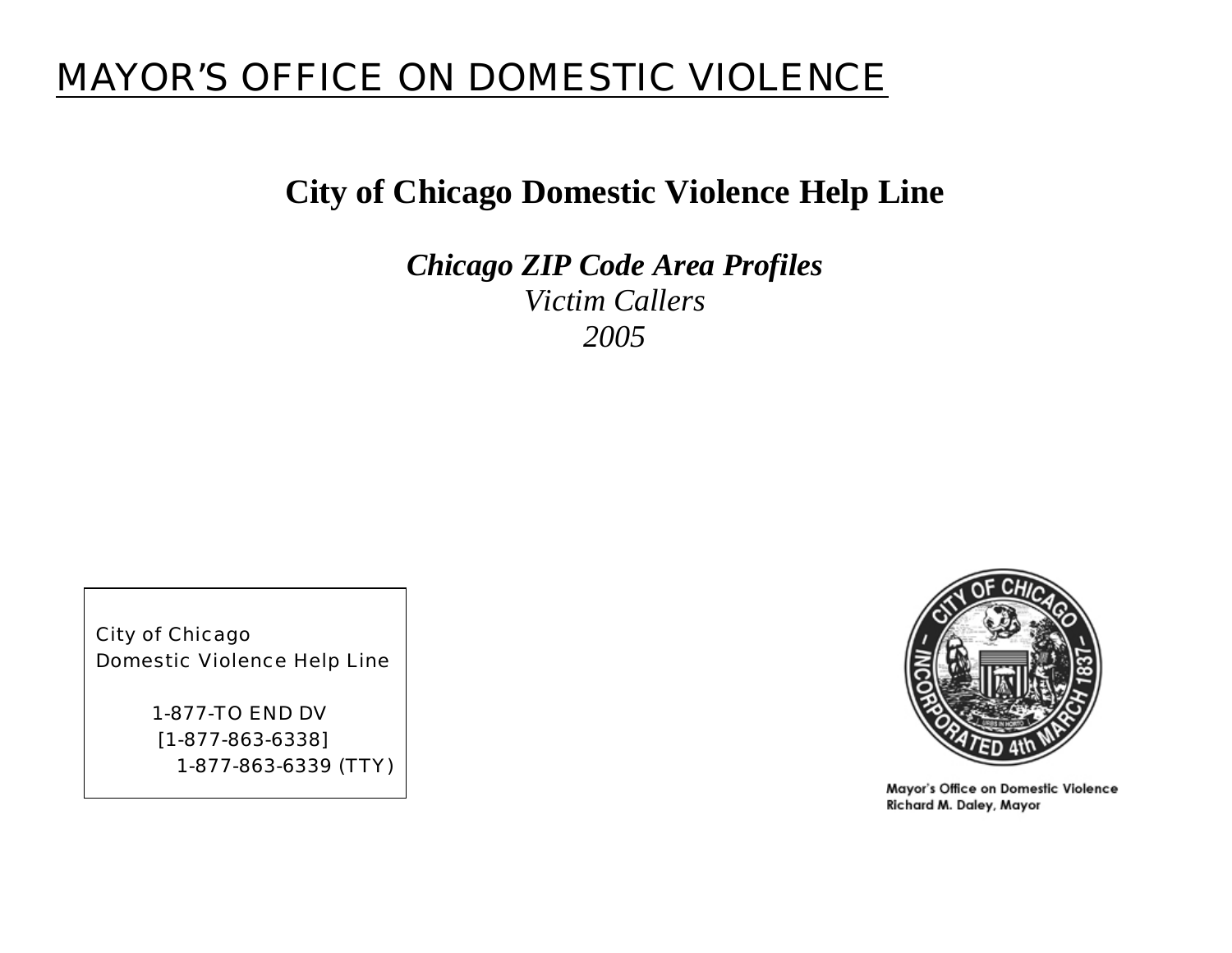# MAYOR'S OFFICE ON DOMESTIC VIOLENCE

Leslie Landis, Executive Director

Mayor's Office on Domestic Violence

333 S. State Street

DePaul Center Suite 550

Chicago, IL 60604

(312) 747-9972

(312) 745-3399 (fax)

The City Of Chicago Domestic Violence Help Line is a collaboration of the City of Chicago Mayor's Office on Domestic Violence and the Chicago Metropolitan Battered Women's Network.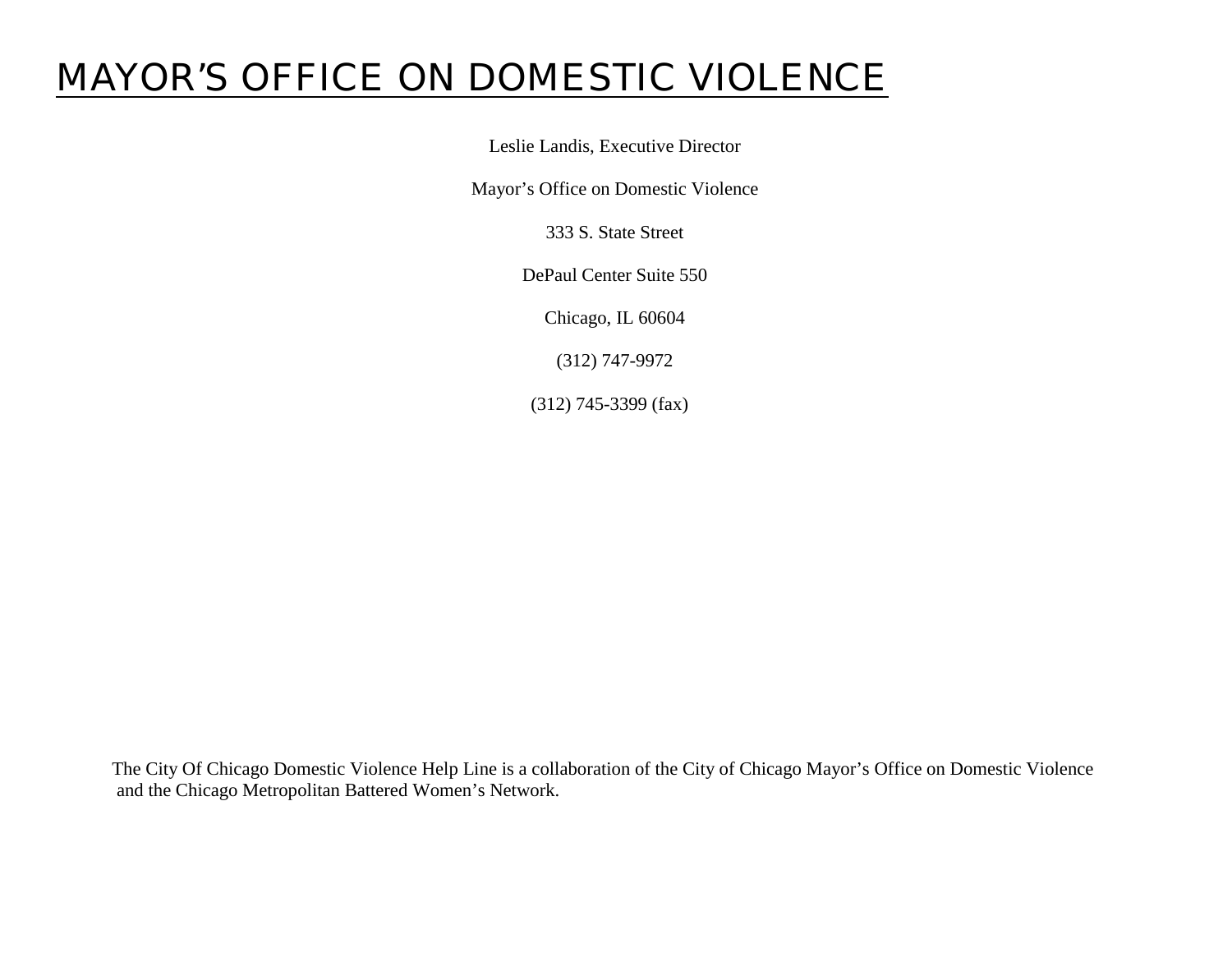# *2005*

# *Chicago ZIP Code Area Profiles Victim Callers to the City of Chicago Domestic Violence Help Line*

Michelle Fugate, PhD Coordinator of Research and Evaluation City of Chicago Mayor's Office on Domestic Violence

Gwyn Roland, MA City of Chicago Domestic Violence Help Line Director Chicago Metropolitan Battered Women's Network

This project was supported by Grant # 2004-VA-GX-0046, awarded by the Office for Victims of Crime, Office of Justice Programs, U.S. Department of Justice, through the Illinois Criminal Justice Information Authority. Points of view or opinions contained within this document are those of the author and do not necessarily represent the official position or policies of the U.S. Department of justice, or the Illinois Criminal Justice Information Authority.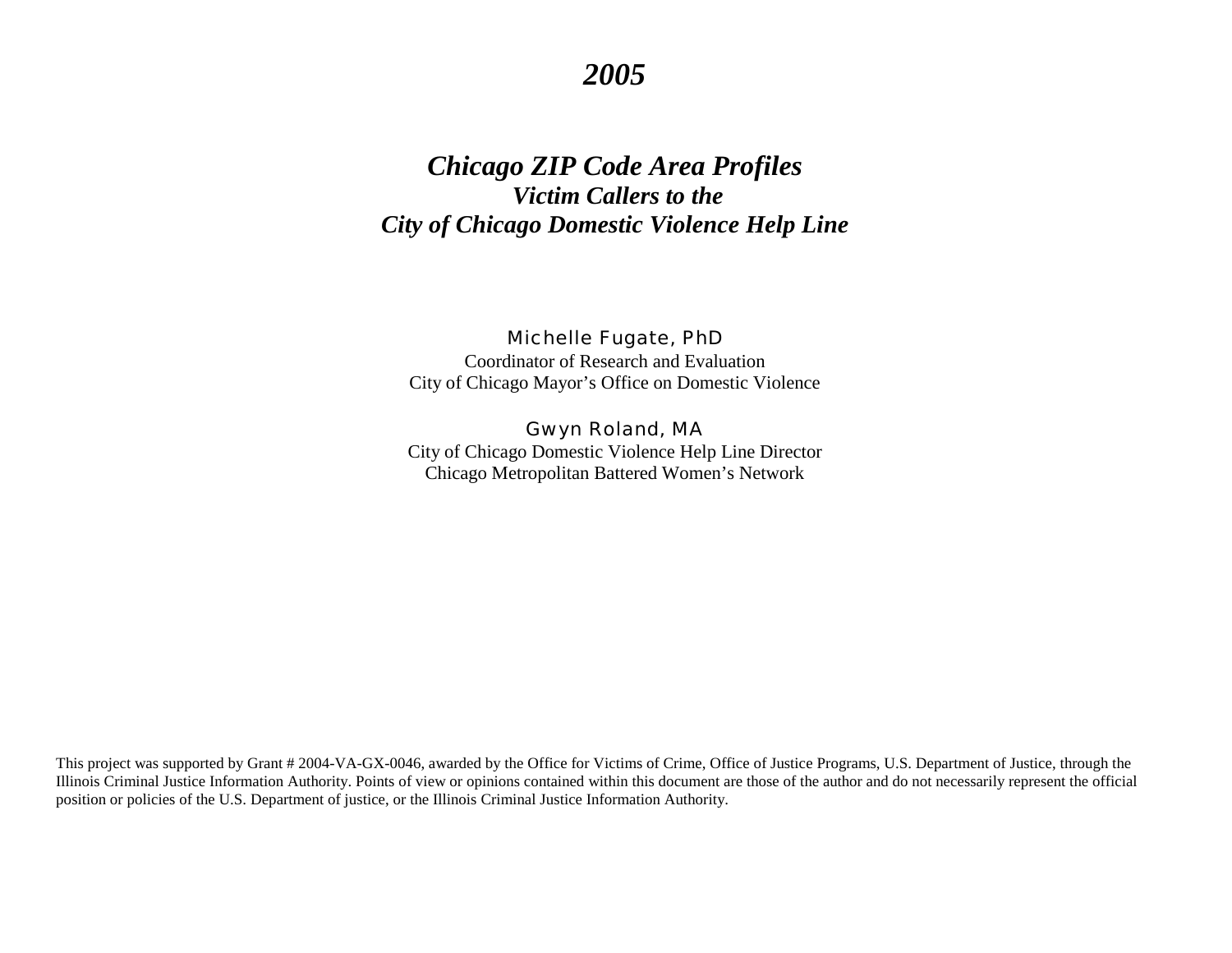# **INTRODUCTION**

## CITY OF CHICAGO DOMESTIC VIOLENCE HELP LINE

<span id="page-3-0"></span>The City of Chicago Domestic Violence Help Line operates 24-hours, 7 days a week, and is a toll free, confidential and multi-lingual telephone service that functions as a clearinghouse to domestic violence services in the metropolitan Chicago area. Established in 1998, the City of Chicago Mayor's Office on Domestic Violence contracts with the Metropolitan Battered Women's Network to staff the Help Line. Callers to the Help Line are provided with general domestic violence information, referrals to appropriate domestic violence services, and a three-way phone linkage between the caller and the domestic violence provider agency. Trained domestic violence advocates (Victim Information and Referral Advocates or VIRAs) provide victims with immediate information about their options, information on safety planning, and referrals to community based providers including shelters, counseling services, legal advocacy services, and civil legal services. Bi-lingual and bi-cultural Spanish speaking VIRAs are always available and operators can access the Language Line for over 140 other languages. A TTY is available for speech and hearing impaired callers. The Help Line operates on two centralized databases. The first database allows the VIRA to record case specific information (not victim identifying information) including demographic information and service need information. The database provides the caller with a unique call ID number to refer to during any subsequent calls to the Help Line. The second is a searchable database of domestic violence service provider programs in the Chicago metropolitan area. Callers are matched to services based on the ZIP code provided by the caller and their identified service need.

### CHICAGO ZIP CODE AREA PROFILES

This is the fourth annual report of "Profiles" released on The City of Chicago Domestic Violence Help Line. This reports details the characteristics of victim callers to the Help Line in every ZIP code area of Chicago. The Domestic Violence Help Line receives calls from a wide variety of people across Chicago and surrounding communities. Callers request information or services not only for domestic violence but also on a wide assortment of topics. During the year 2005, the Help Line answered over twenty- thousand calls from persons in and around Chicago. Domestic violence victims represent 6,636 of the callers to the Help Line in 2005. Some victims provided ZIP codes for communities outside of Chicago city limits, for other calls a ZIP code was not provided. For this report, a particular group of callers, domestic violence victims in the Chicago area, are analyzed. This report is a summary of those 4,227 Chicago domestic violence victim callers.

 The ZIP code profiles are intended for use at the community level for decision-making around the provision of domestic violence services. The purposes of the Profiles are to increase awareness and knowledge about the extent of domestic violence in the City of Chicago and to provide useful information to the domestic violence service provider community and their funding agencies to develop and refine domestic violence services in Chicago. To encourage community level responses to domestic violence this report is formatted to allow for ease in photocopying and distribution of particular sectors or ZIP code areas in your community. Calls are presented in three formats: at the City level, by Sector (North, South, Central), and by particular ZIP Code.

Data in this report reflect Chicago domestic violence victim's use of the City of Chicago Domestic Violence Help Line only and not the prevalence or incidence of domestic violence in Chicago. Many victims of domestic violence do not contact other persons about their situations. Therefore, the number of callers to the Help Line (or any other service) will be significantly lower than the actual number of victims of domestic violence in Chicago. Data for this report are obtained from the City of Chicago Domestic Violence Help Line for the year 2005. To place victim callers into context, population data were obtained from the 2000 Census. Generally, the age and race of the victim callers by ZIP code area is reflective of the age and race of all residents in that area and reflects the diversity of Chicago. The numbers of domestic violence service providers reported are those in the City of Chicago Domestic Violence Help Line in May 2006.

 A variety of reports are produced from the City of Chicago Domestic Violence Help Line data. We invite you to peruse these reports on our website: [http://www.cityofchicago.org/domesticviolence.](http://egov.cityofchicago.org/city/webportal/portalDeptCategoryAction.do?deptCategoryOID=-536894841&contentType=COC_EDITORIAL&topChannelName=SubAgency&entityName=Domestic+Violence&deptMainCategoryOID=-536888446)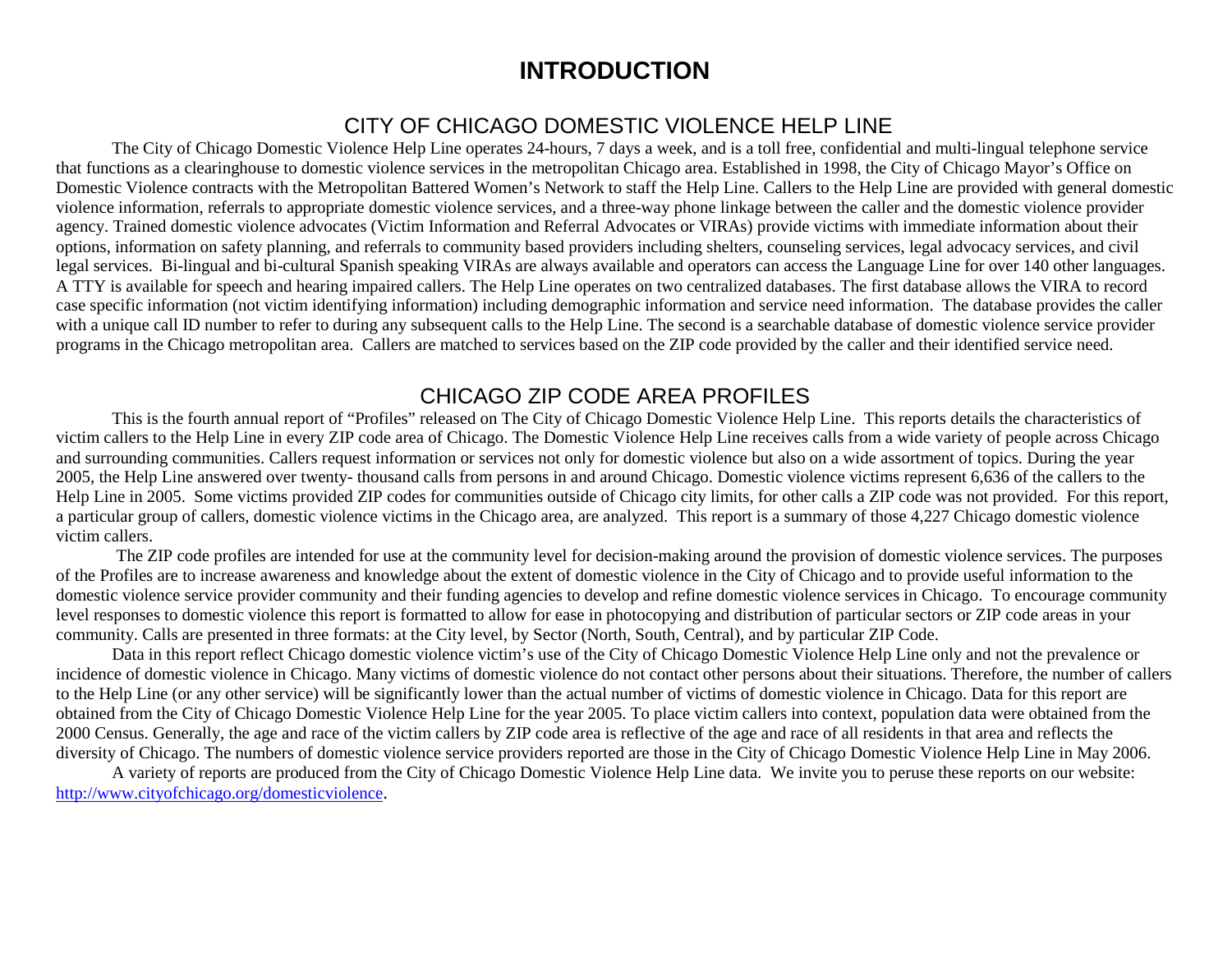# **CONTENTS**

| INTRODUCTION:                               | 4         |
|---------------------------------------------|-----------|
| City of Chicago Domestic Violence Help Line |           |
| Chicago ZIP Code Area Profiles              |           |
| INDEX TO ZIP CODE AREAS                     | 6         |
| CITYWIDE CHICAGO VICTIM CALLERS             | 7         |
| Chicago<br>Map:                             | 8         |
| CENTRAL SECTOR VICTIM CALLERS               | 9         |
| Map: Central Sector                         | 10        |
| SOUTH SECTOR VICTIM CALLERS                 | 11        |
| Map: South Sector                           | 12        |
| NORTH SECTOR VICTIM CALLERS                 | 13        |
| Map: North Sector                           | 14        |
| ZIP CODE AREA PROFILES                      | $15 - 28$ |
| Central                                     | $15 - 18$ |
| South                                       | $19 - 22$ |
| North                                       | $22 - 26$ |
| <b>GLOSSARY/DEFINITIONS</b>                 | $27 - 28$ |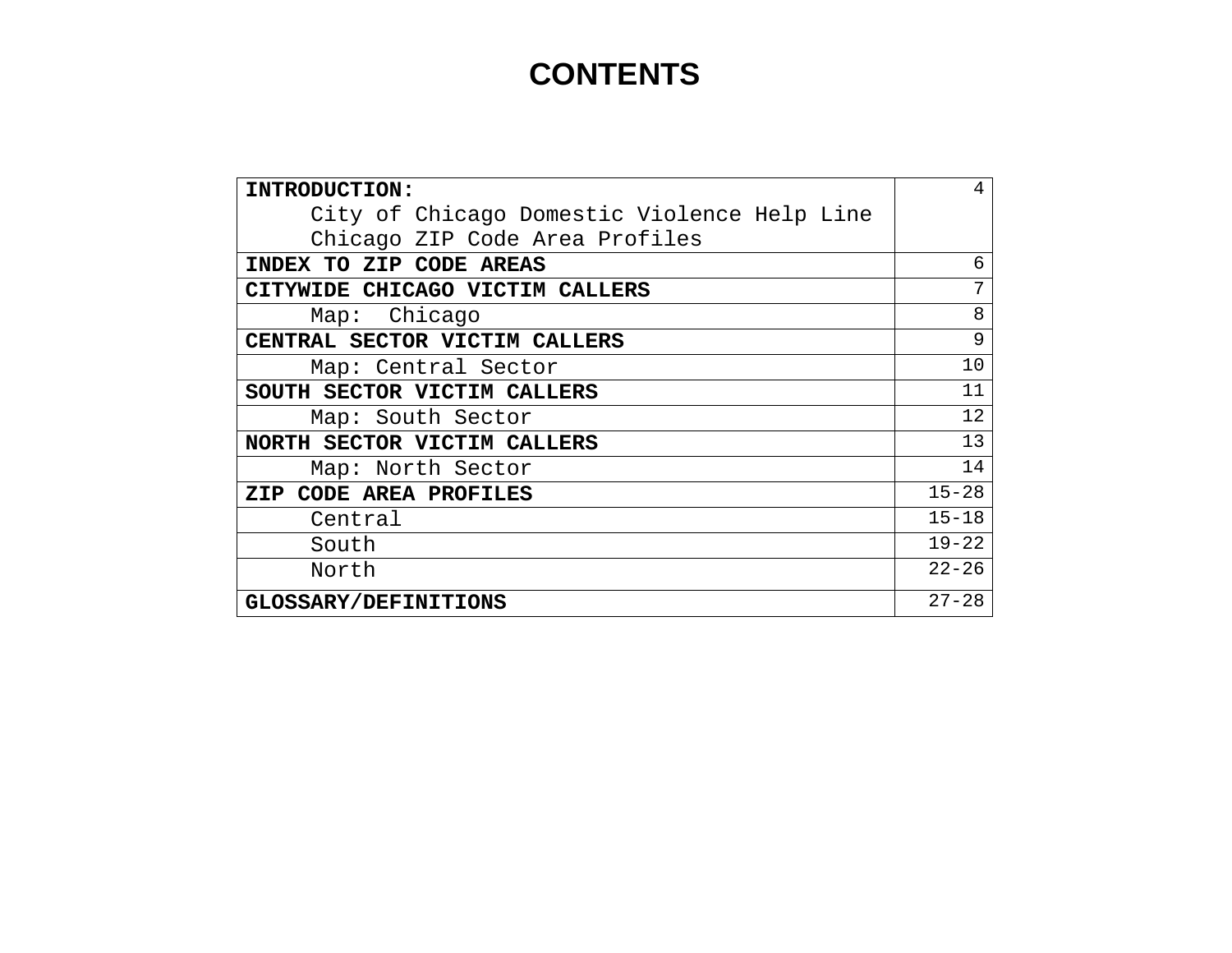# **INDEX TO ZIP CODE AREAS**

<span id="page-5-0"></span>

| <u>ZIP</u>      | <b>PAGE</b> | <b>SECTOR</b> | ZIP         | PAGE # | <b>SECTOR</b> |
|-----------------|-------------|---------------|-------------|--------|---------------|
| <b>The LOOP</b> | 15          | Central       | 60631       | 24     | North         |
| 60606 &60607    | 15          | Central       | 60632       | 18     | Central       |
| 60608           | 15          | Central       | 60633       | 20     | South         |
| 60609           | 15          | Central       | 60634       | 24     | North         |
| 60610           | 16          | Central       | 60636       | 20     | South         |
| 60611           | 16          | Central       | 60637       | 21     | South         |
| 60612           | 16          | Central       | 60638       | 21     | South         |
| 60613           | 22          | North         | 60639       | 24     | North         |
| 60614           | 22          | North         | 60640       | 24     | North         |
| 60615           | 16          | Central       | 60641       | 25     | North         |
| 60616           | 17          | Central       | 60643       | 21     | South         |
| 60617           | 19          | South         | 60644       | 18     | Central       |
| 60618           | 23          | North         | 60645       | 25     | North         |
| 60619           | 19          | South         | 60646       | 25     | North         |
| 60620           | 19          | South         | 60647       | 25     | North         |
| 60621           | 19          | South         | 60649       | 21     | South         |
| 60622           | 17          | Central       | 60651       | 18     | Central       |
| 60623           | 17          | Central       | 60652       | 22     | South         |
| 60624           | 17          | Central       | 60653       | 18     | Central       |
| 60625           | 23          | North         | 60655       | 22     | South         |
| 60626           | 23          | North         | 60656&60666 | 26     | North         |
| 60628           | 20          | South         | 60657       | 26     | North         |
| 60629           | 20          | South         | 60659       | 26     | North         |
| 60630           | 23          | North         | 60660       | 26     | North         |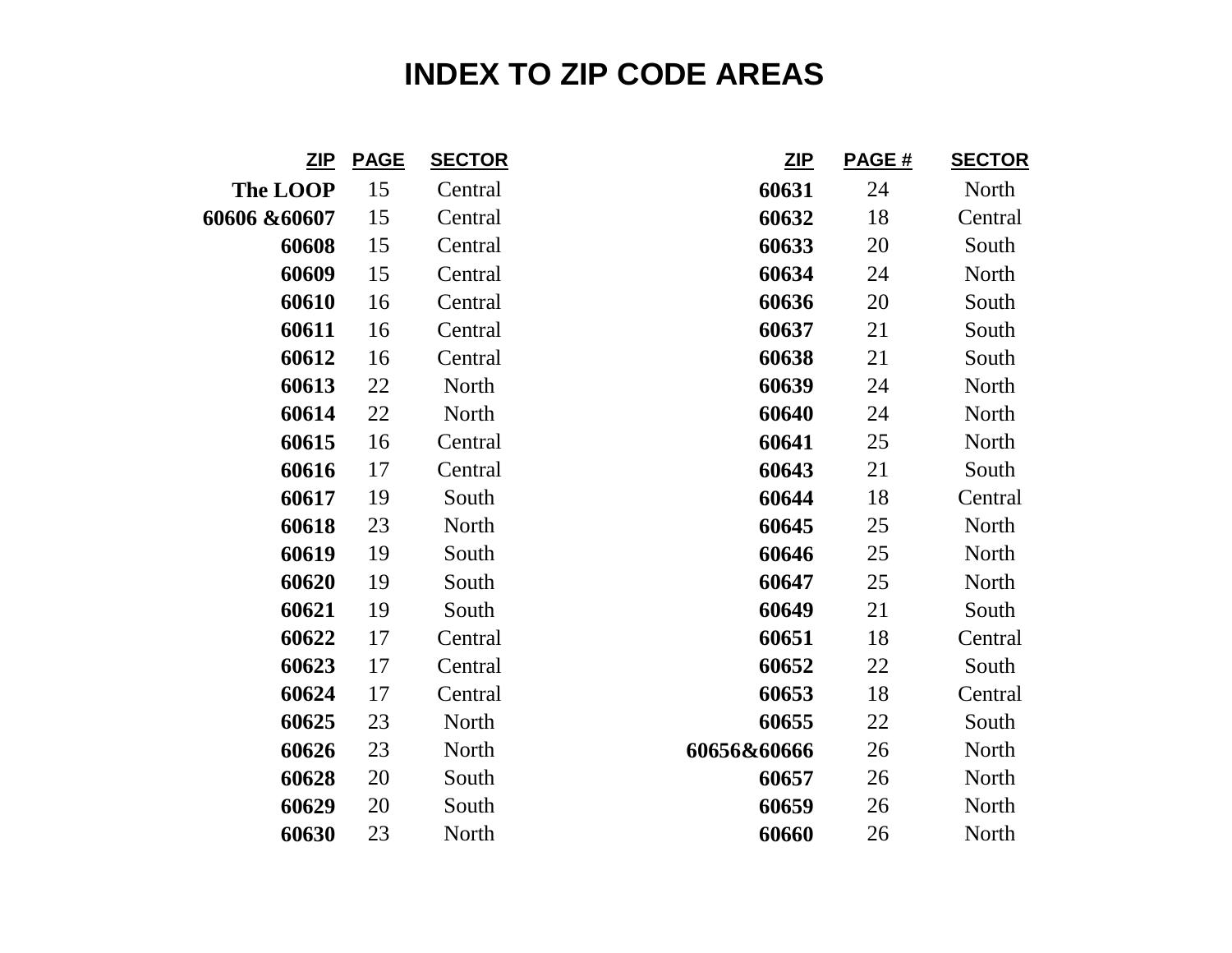# **CHICAGO CITYWIDE**

#### **Victim Callers 2005 City of Chicago Domestic Violence Help Line**

**N=4,227** 

<span id="page-6-0"></span>

| Victim                    |                  |            | Abuser                     |                 |                   | Children                                                                                                      |                 |       |
|---------------------------|------------------|------------|----------------------------|-----------------|-------------------|---------------------------------------------------------------------------------------------------------------|-----------------|-------|
| Median 32<br>Age          |                  |            | Median 35<br>Age           |                 |                   | No Children                                                                                                   | 2159            | 51%   |
| $12$ thru $19$            | 199              | 5%         | 11 thru 19                 | 94              | 2%                | <b>Have Kids</b>                                                                                              | 2068            | 49%   |
| 20 thru 24                | 716              | 18%        | 20 thru 24                 | 465             | 12%               | <b>Total Kids</b>                                                                                             | 4365            |       |
| 25 thru 29                | 765              | 19%        | 25 thru 29                 | 700             | 17%               | Range                                                                                                         | $1-9$           |       |
| 30 thru 34                | 699              | 17%        | 30 thru 34                 | 704             | 17%               | Mean                                                                                                          | 2.11            |       |
| $35$ thru 39              | 606              | 15%        | 35 thru 39                 | 647             | 16%               | Kids 0-5 yrs                                                                                                  | 2178            |       |
| 40 thru 44                | 494              | 12%        | 40 thru 44                 | 544             | 14%               |                                                                                                               |                 |       |
| 45 thru 49                | $\overline{301}$ | 7%         | 45 thru 49                 | 452             | 11%               | Language                                                                                                      |                 |       |
| 50 thru 59                | 247              | 6%         | 50 thru 59                 | 336             | 8%                | English                                                                                                       | 3804            | 90%   |
| 60 thru 94                | 43               | 1%         | 60 thru 88                 | 93              | 2%                | Spanish                                                                                                       | 384             | 9%    |
| Missing                   |                  |            | Missing                    | 192             |                   | Arabic, Bosnian, Chinese,<br>Creole, Polish, Russian,<br>Romanian, Urdu, Serbian,<br>Filipino, Greek, Visayan | 39              | 1%    |
| Sex                       |                  |            | Sex                        |                 |                   |                                                                                                               |                 |       |
| Female                    | 3971             | 95%        | Female                     | 325             | 8%                | Referred By                                                                                                   |                 |       |
| Male                      | 232              | 6%         | Male                       | 3866            | 92%               | Police                                                                                                        | 2311            | 57%   |
| Transgender               | $\mathbf{1}$     | ${<}1\%$   | Transgender                | $\overline{2}$  | $\overline{<}1\%$ | DV & Social Services                                                                                          | 587             | 15%   |
| Missing                   | $\overline{23}$  |            | Missing                    | $\overline{34}$ |                   | Advertisement                                                                                                 | 453             | 11%   |
|                           |                  |            |                            |                 |                   | Family or Friend                                                                                              | 139             | 3%    |
| Race                      |                  |            | Race                       |                 |                   | Health                                                                                                        | 135             | 3%    |
| Black/African             | 2491             | 60%        | Black/African              | 2593            | 63%               | <b>Information Resources</b>                                                                                  | $\overline{23}$ | $1\%$ |
| White                     | 667              | 16%        | White                      | 607             | 15%               | Criminal & Civil Justice                                                                                      | 26              | $1\%$ |
| Latino/Hispanic           | 843              | 20%        | Latino/Hispanic            | 831             | 20%               | Employment & School                                                                                           | $\overline{22}$ | 1%    |
| Middle Eastern            | 10               | $<\!\!1\%$ | Middle Eastern             | 17              | $<$ l $%$         | Other                                                                                                         | 364             | 9%    |
| Asian                     | 39               | 1%         | Asian                      | $\overline{24}$ | $1\%$             | Missing                                                                                                       | 167             |       |
| Multi-racial              | $\overline{32}$  | 1%         | Multi-racial               | $\overline{25}$ | 1%                |                                                                                                               |                 |       |
| Native American           | 5                | $<\!\!1\%$ | Native American            | $\overline{4}$  | $<\!\!1\%$        | <b>Service Need</b>                                                                                           |                 |       |
| Other                     | 37               | 1%         | Other                      | 46              | 1%                | Shelter                                                                                                       | 1801            | 43%   |
| $Missing + 1$ Refusal     | 103              |            | Missing                    | 80              |                   | Counseling                                                                                                    | 742             | 18%   |
|                           |                  |            |                            |                 |                   | Legal                                                                                                         | 1098            | 26%   |
| Relationship              |                  |            | Family/ Blood Relationship |                 |                   | Information                                                                                                   | 250             | 6%    |
| Spouse                    | 1296             | 31%        | Parent/Step Parent         | 61              | 25%               | Other                                                                                                         | 292             | 7%    |
| <b>Cohabiting Partner</b> | 1077             | 26%        | Child/Step Child           | 73              | 30%               | Missing                                                                                                       | 44              |       |
| Partner not cohabiting    | 461              | 11%        | Sibling                    | 54              | 22%               |                                                                                                               |                 |       |
| Ex Spouse/Partner         | 743              | 18%        | Other                      | 56              | 23%               |                                                                                                               |                 |       |
| Child in common           | $\overline{255}$ | 6%         |                            |                 |                   |                                                                                                               |                 |       |
| Other Family/Blood        | $\overline{253}$ | 6%         |                            |                 |                   |                                                                                                               |                 |       |
| Roommate/ Personal        | 47               | 1%         | Same Sex Relationship      |                 |                   |                                                                                                               |                 |       |
| Attendant                 |                  |            |                            |                 |                   |                                                                                                               |                 |       |
| Other                     | 21               | 1%         | Male                       | 43              | $1\%$             |                                                                                                               |                 |       |

Missing 1992 1994 1994 | Female 1998 | 2%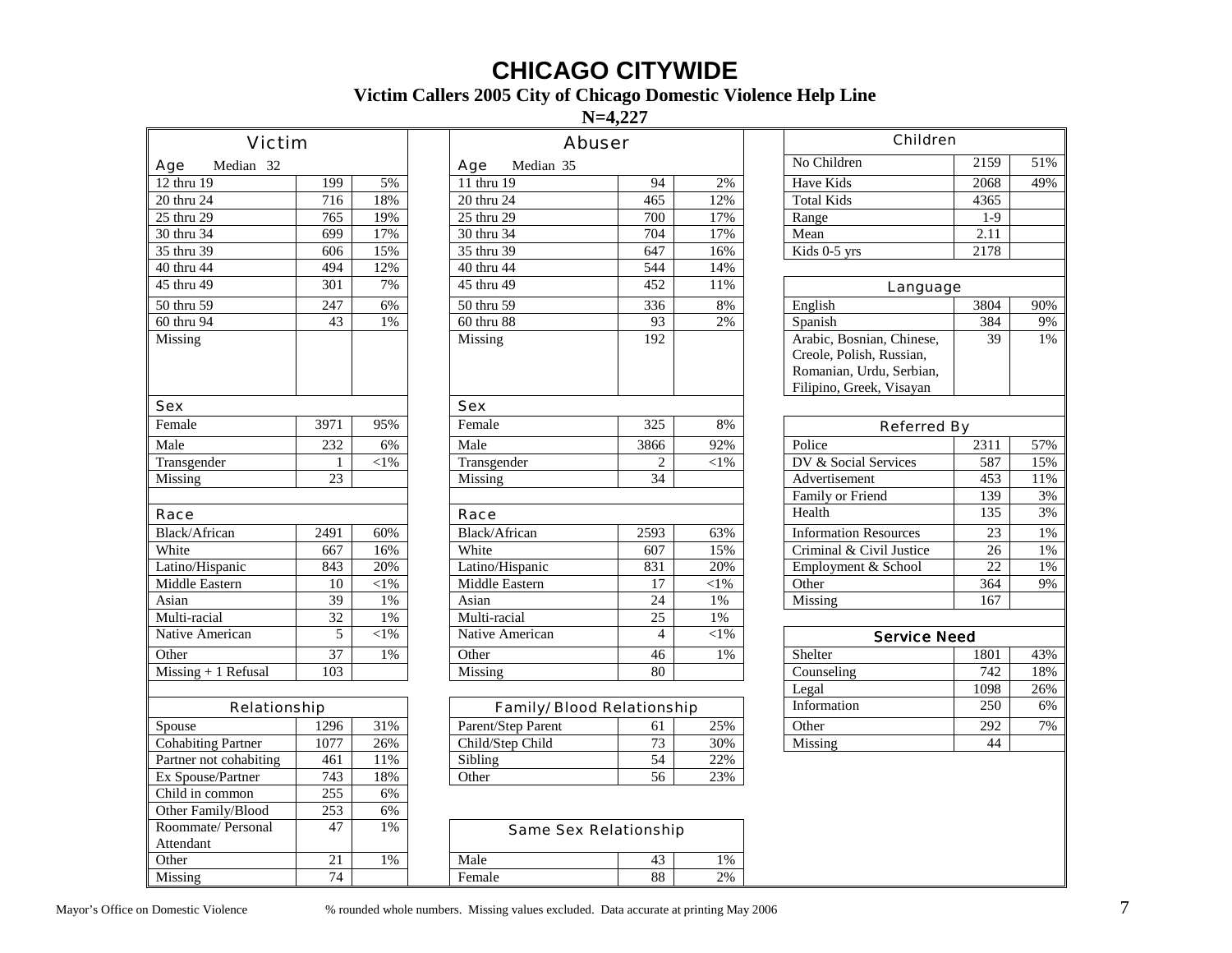<span id="page-7-0"></span>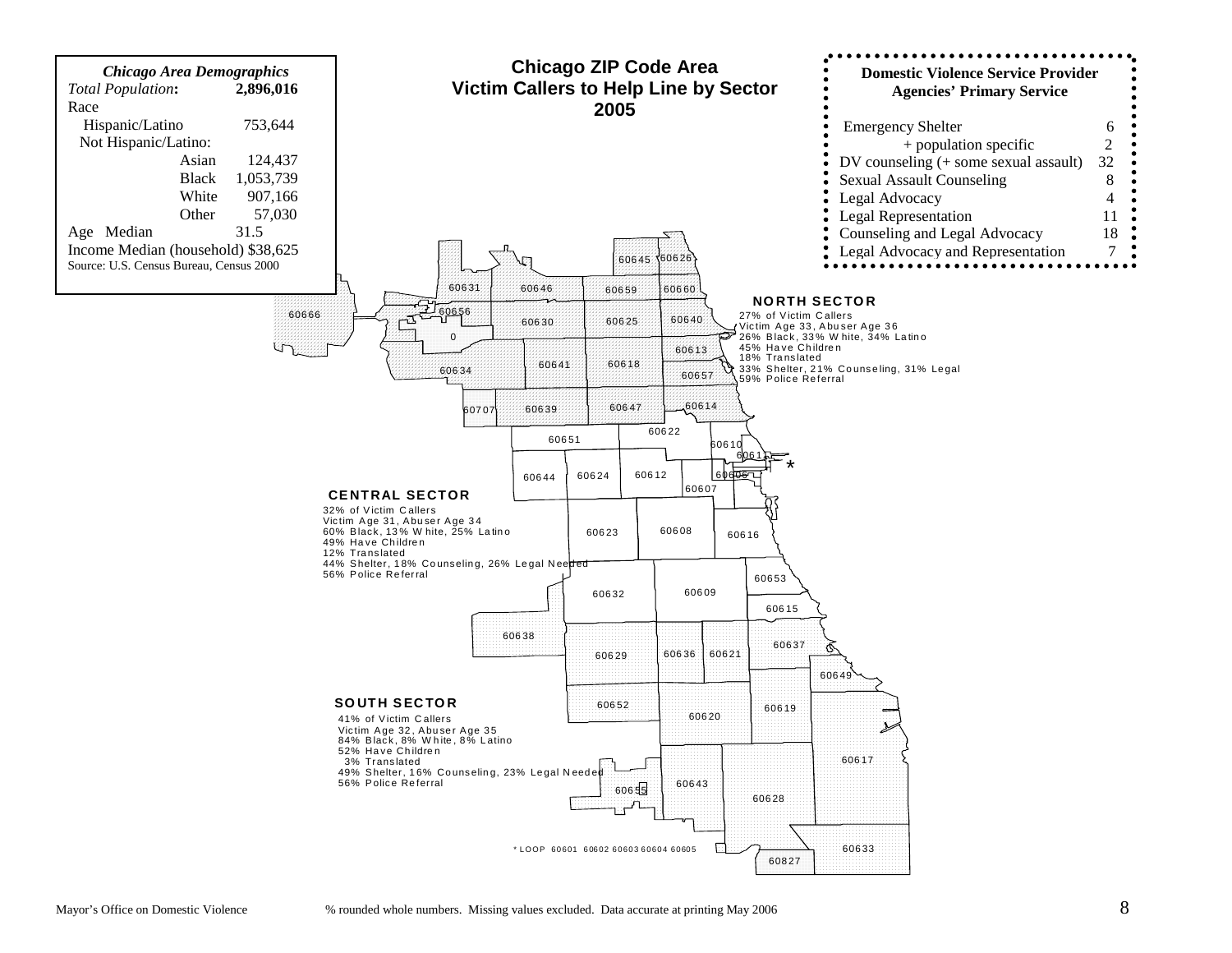# **CENTRAL SECTOR**

#### **Victim Callers 2005 City of Chicago Domestic Violence Help Line**

**N=1364**  $32%$ 

<span id="page-8-0"></span>

| Victim                    |                  |           | Abuser                     |                  |           | Children                         |                 |                |
|---------------------------|------------------|-----------|----------------------------|------------------|-----------|----------------------------------|-----------------|----------------|
| Median 31<br>Age          |                  |           | Median 34<br>Age           |                  |           | No Children                      | 701             | 51%            |
| 12 thru 19                | 67               | 5%        | 13 thru 19                 | 27               | 2%        | <b>Have Kids</b>                 | 663             | 49%            |
| 20 thru 24                | 230              | 17%       | 20 thru 24                 | 148              | 11%       | <b>Total Kids</b>                | 1472            |                |
| 25 thru 29                | 273              | 21%       | 25 thru 29                 | 254              | 20%       | Range                            | $1-9$           |                |
| 30 thru 34                | $\overline{253}$ | 19%       | 30 thru 34                 | 235              | 18%       | Mean                             | 2.22            |                |
| 35 thru 39                | $\overline{202}$ | 15%       | 35 thru 39                 | $\overline{219}$ | 17%       | $\overline{\text{Kids}}$ 0-5 yrs | 747             |                |
| 40 thru 44                | 154              | 12%       | 40 thru 44                 | $\overline{171}$ | 13%       |                                  |                 |                |
| 45 thru 49                | 71               | 5%        | 45 thru 49                 | 129              | 10%       | Language                         |                 |                |
| 50 thru 59                | 66               | 5%        | 50 thru 59                 | 98               | 8%        | English                          | 1204            | 88%            |
| 60 thru 84                | 9                | 1%        | 60 thru 88                 | 24               | 2%        | Spanish                          | 157             | 12%            |
| Missing                   | 39               |           | Missing                    | 59               |           | Polish, Chinese, Mandarin        | 3               | $<$ 1%         |
| Sex                       |                  |           | <b>Sex</b>                 |                  |           |                                  |                 |                |
| Female                    | 1282             | 94%       | Female                     | 108              | 8%        | Referred By                      |                 |                |
| Male                      | 78               | 6%        | Male                       | 1246             | 92%       | Police                           | 735             | 56%            |
| Transgender               | $\Omega$         |           | Transgender                | 1                | $<$ 1%    | DV & Social Services             | 199             | 15%            |
| Missing                   | $\overline{4}$   |           | Missing                    | 9                |           | Advertisement                    | 143             | 11%            |
|                           |                  |           |                            |                  |           | Family or Friend                 | $\overline{39}$ | 3%             |
| Race                      |                  |           | Race                       |                  |           | Health                           | 50              | 4%             |
| Black/African             | 795              | 60%       | <b>Black/African</b>       | 831              | 62%       | <b>Information Resources</b>     | 6               | $1\%$          |
| White                     | 168              | 13%       | White                      | 138              | 10%       | Criminal & Civil Justice         | $\overline{8}$  | $1\%$          |
| Latino/Hispanic           | 336              | 25%       | Latino/Hispanic            | 345              | 26%       | Employment & School              | 9               | 1%             |
| Middle Eastern            | $\mathbf{1}$     | $<$ l $%$ | Middle Eastern             | $\mathbf{2}$     | $<$ l $%$ | Other                            | 129             | 10%            |
| Asian                     | 9                | 1%        | Asian                      | $\overline{7}$   | 1%        | Missing                          | 46              |                |
| Multi-racial              | $\overline{12}$  | 1%        | Multi-racial               | $\tau$           | 1%        |                                  |                 |                |
| Native American           | $\overline{4}$   | ${<}1\%$  | Native American            | $\mathbf{1}$     | $<$ 1%    | Service Need                     |                 |                |
| Other                     | $\tau$           | $1\%$     | Other                      | 10               | 1%        | Shelter                          | 597             | 44%            |
| Missing                   | 32               |           | Missing                    | $\overline{23}$  |           | Counseling                       | 239             | 18%            |
|                           |                  |           |                            |                  |           | Legal                            | 356             | 26%            |
| Relationship              |                  |           | Family/ Blood Relationship |                  |           | Information                      | 66              | 5%             |
| Spouse                    | $\overline{392}$ | 29%       | Parent/Step Parent         | 19               | 25%       | Other                            | $\overline{93}$ | 7%             |
| <b>Cohabiting Partner</b> | $\overline{346}$ | 26%       | Child/Step Child           | $\overline{15}$  | 20%       | Missing                          | 13              |                |
| Partner not cohabiting    | 153              | 11%       | Sibling                    | 17               | 23%       |                                  |                 |                |
| Ex Spouse/Partner         | 259              | 19%       | Other                      | $\overline{24}$  | 32%       | DV Service Providers             |                 |                |
| Child in common           | 92               | 7%        |                            |                  |           | Shelter                          |                 | $\overline{c}$ |
| Other Family/Blood        | $\overline{79}$  | 6%        |                            |                  |           | DV Counseling                    |                 | 14             |
| Roommate/ Personal        | 17               | $1\%$     | Same Sex Relationship      |                  |           | Legal Advocacy                   |                 | $\overline{c}$ |
| Attendant                 |                  |           |                            |                  |           | Legal Representation             |                 | 10             |
|                           |                  |           |                            |                  |           | <b>BOTH</b> Legal                |                 | 5              |
| Other                     | $\tau$           | 1%        | Male                       | 8                | 1%        | Counseling and Legal Advocacy    |                 | 3              |
| Missing                   | 19               |           | Female                     | 23               | 2%        | <b>Sexual Assault Counseling</b> |                 | 5              |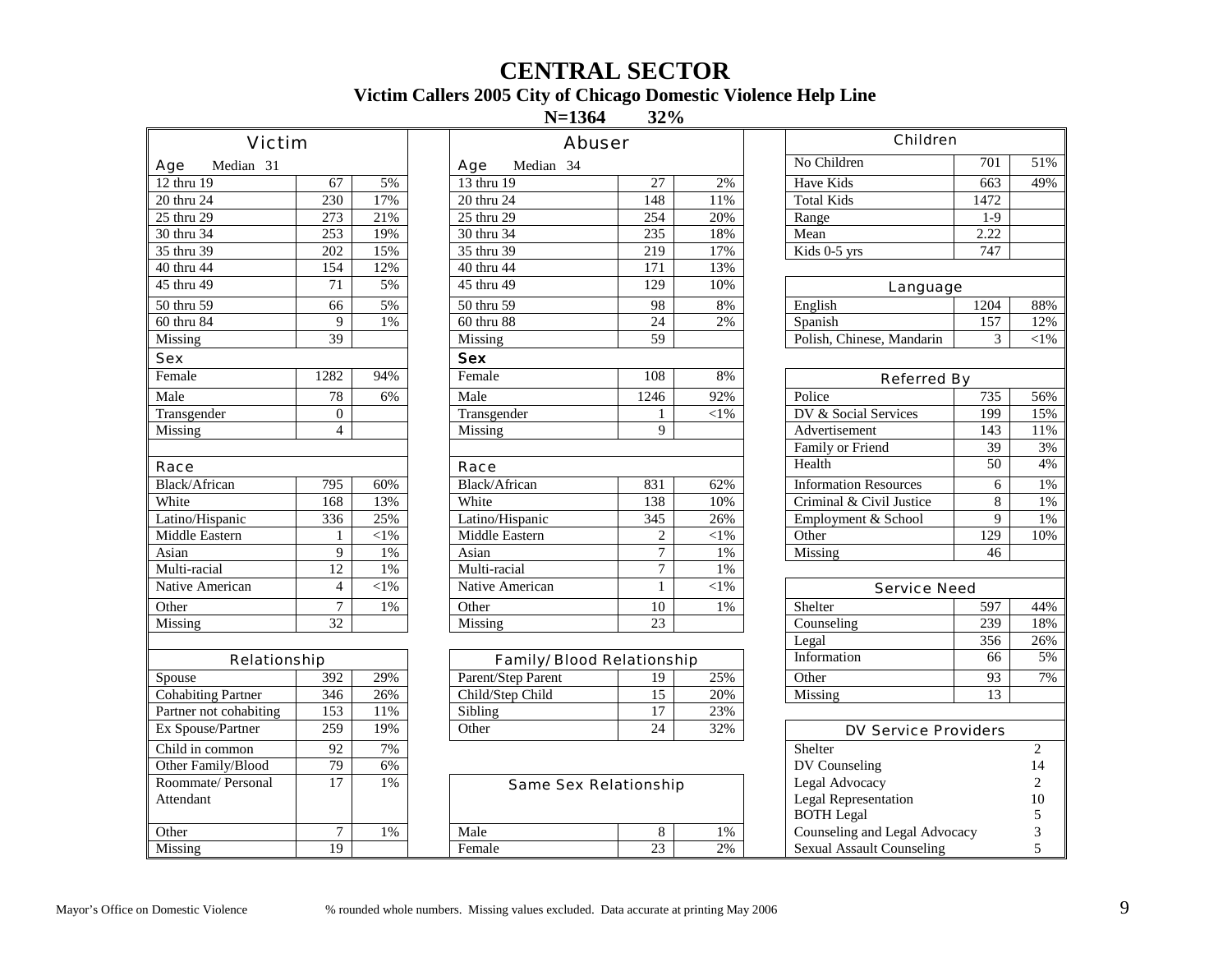

<span id="page-9-0"></span>



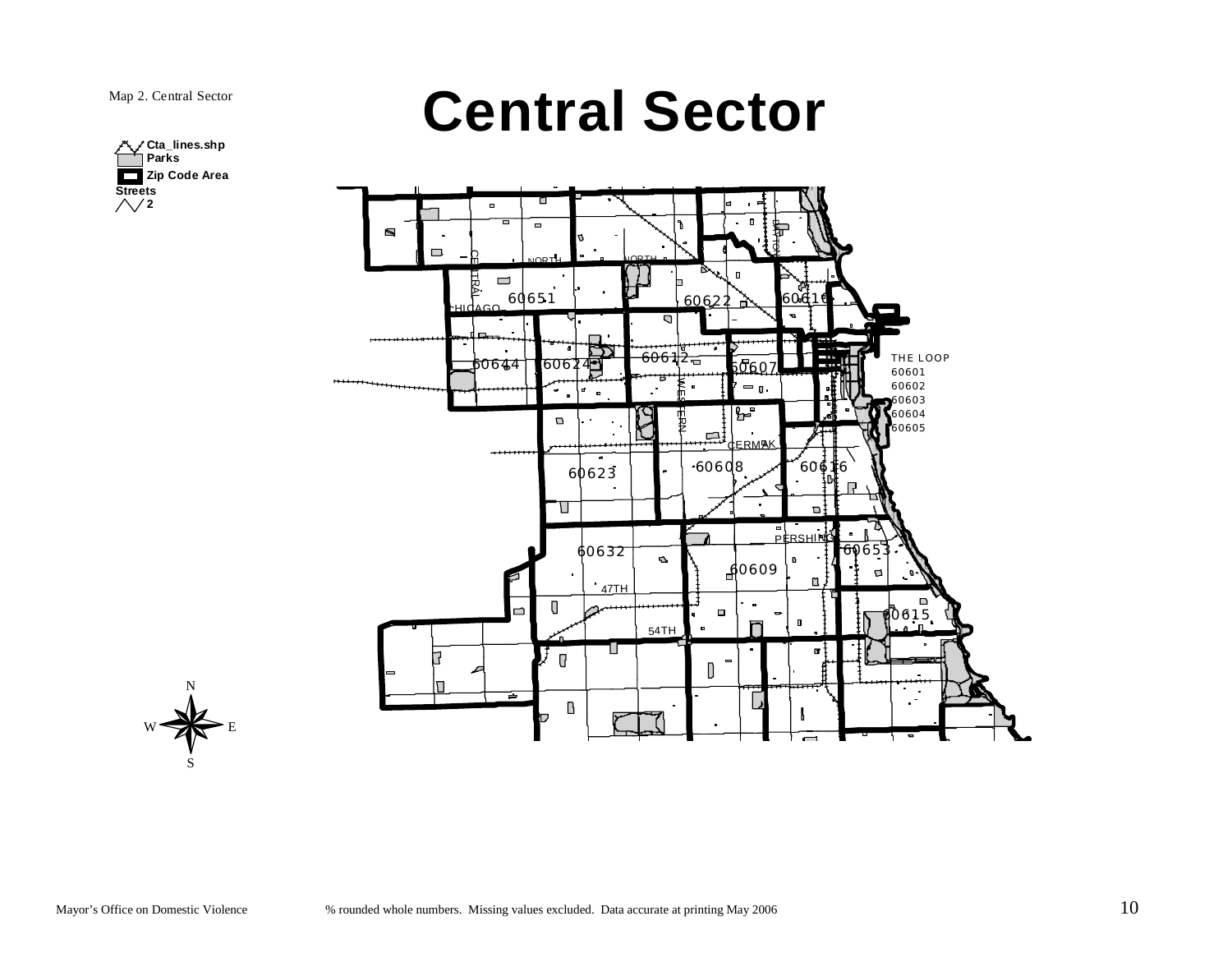# SOUTH SECTOR **Victim Callers 2004 City of Chicago Domestic Violence Help Line**

 $N=1727$ 41%

<span id="page-10-0"></span>

| Victim                    |                  |            | Abuser                     |                 |            | Children                         |                  |                |
|---------------------------|------------------|------------|----------------------------|-----------------|------------|----------------------------------|------------------|----------------|
| Median 32<br>Age          |                  |            | Median 35<br>Age           |                 |            | No Children                      | 836              | 48%            |
| 15 thru 19                | 101              | 6%         | 11 thru 19                 | 43              | 3%         | Have Kids                        | 891              | 52%            |
| 0 thru 24                 | 318              | 19%        | 20 thru 24                 | 218             | 13%        | <b>Total Kids</b>                | 1911             |                |
| 25 thru 29                | 314              | 19%        | 25 thru 29                 | 260             | 16%        | Range                            | $1-8$            |                |
| 30 thru 34                | 243              | 15%        | 30 thru 34                 | 299             | 18%        | Mean                             | 2.14             |                |
| 35 thru 39                | 248              | 15%        | 35 thru 39                 | 244             | 15%        | Kids 0-5 yrs                     | $\overline{928}$ |                |
| 40 thru 44                | 198              | 12%        | 40 thru 44                 | 227             | 14%        |                                  |                  |                |
| 45 thru 49                | 134              | 8%         | 45 thru 49                 | 197             | 12%        | Language                         |                  |                |
| 50 thru 59                | 88               | 5%         | 50 thru 59                 | 131             | 8%         | English                          | 1668             | 97%            |
| 60 thru 94                | 19               | 1%         | 60 thru 87                 | $\overline{43}$ | 3%         | Spanish                          | $\overline{56}$  | 3%             |
| Missing                   | 64               |            | Missing                    | 65              |            | Polish                           | 3                | $<$ 1%         |
| Sex                       |                  |            | Sex                        |                 |            |                                  |                  |                |
| Female                    | 1646             | 96%        | Female                     | 121             | 7%         | Referred By                      |                  |                |
| Male                      | 68               | 4%         | Male                       | 1592            | 93%        | Police                           | 929              | 56%            |
| Transgender               | $\mathbf{1}$     | $<\!\!1\%$ | Transgender                | $\Omega$        | $\Omega$   | DV & Social Services             | 244              | 15%            |
| Missing                   | 12               |            | Missing                    | 14              |            | Advertisement                    | $\overline{195}$ | 12%            |
|                           |                  |            |                            |                 |            | Family or Friend                 | 58               | 4%             |
| Race                      |                  |            | Race                       |                 |            | Health                           | $\overline{58}$  | 4%             |
| Black/African             | 1404             | 84%        | Black/African              | 1429            | 84%        | <b>Information Resources</b>     | $\overline{13}$  | 1%             |
| White                     | 133              | 8%         | White                      | 111             | 7%         | Criminal & Civil Justice         | $\overline{12}$  | $1\%$          |
| Latino/Hispanic           | 132              | 8%         | Latino/Hispanic            | 134             | 8%         | Employment & School              | 9                | 1%             |
| Middle Eastern            | $\mathbf{1}$     | $<\!\!1\%$ | Middle Eastern             | $\overline{c}$  | $<$ l $%$  | Other                            | 137              | 8%             |
| Asian                     | $\mathbf{1}$     | ${<}1\%$   | Asian                      | $\overline{c}$  | $<\!\!1\%$ | Missing                          | 72               |                |
| Multi-racial              | $\overline{5}$   | ${<}1\%$   | Multi-racial               | 6               | $<$ l $%$  |                                  |                  |                |
| Native American           | $\boldsymbol{0}$ | $<$ 1%     | Native American            | $\mathbf{1}$    | $<$ 1%     | Service Need                     |                  |                |
| Other                     | 6                | $< 1\%$    | Other                      | 8               | 1%         | Shelter                          | 838              | 49%            |
| Missing                   | $\overline{45}$  |            | Missing                    | 34              |            | Counseling                       | 268              | 16%            |
|                           |                  |            |                            |                 |            | Legal                            | 392              | 23%            |
| Relationship              |                  |            | Family/ Blood Relationship |                 |            | Information                      | 107              | 6%             |
| Spouse                    | 449              | 26%        | Parent/Step Parent         | 31              | 28%        | Other                            | 105              | 6%             |
| <b>Cohabiting Partner</b> | 476              | 28%        | Child/Step Child           | 30              | 27%        | Missing                          | $\overline{17}$  |                |
| Partner not cohabiting    | $\overline{207}$ | 12%        | Sibling                    | 25              | 23%        |                                  |                  |                |
| Ex Spouse/Partner         | 324              | 19%        | Other                      | 24              | 22%        | <b>DV Service Providers</b>      |                  |                |
| Child in common           | 122              | 7%         |                            |                 |            | Shelter $+1$ population specific |                  | $\overline{c}$ |
| Other Family/Blood        | $\overline{112}$ | 7%         |                            |                 |            | DV Counseling                    |                  | 8              |
| Roommate/ Personal        | 6                | $< 1\%$    | Same Sex Relationship      |                 |            | Legal Advocacy                   |                  | $\mathbf{1}$   |
| Attendant                 |                  |            |                            |                 |            | Legal Representation             |                  |                |
|                           |                  |            |                            |                 |            | <b>BOTH</b>                      |                  |                |
| Other                     | $\overline{7}$   | $<\!\!1\%$ | Male                       | 11              | 1%         | Counseling & Legal Advocacy      |                  | 5              |
| Missing                   | $\overline{24}$  |            | Female                     | $\overline{40}$ | 2%         | <b>Sexual Assault Counseling</b> |                  |                |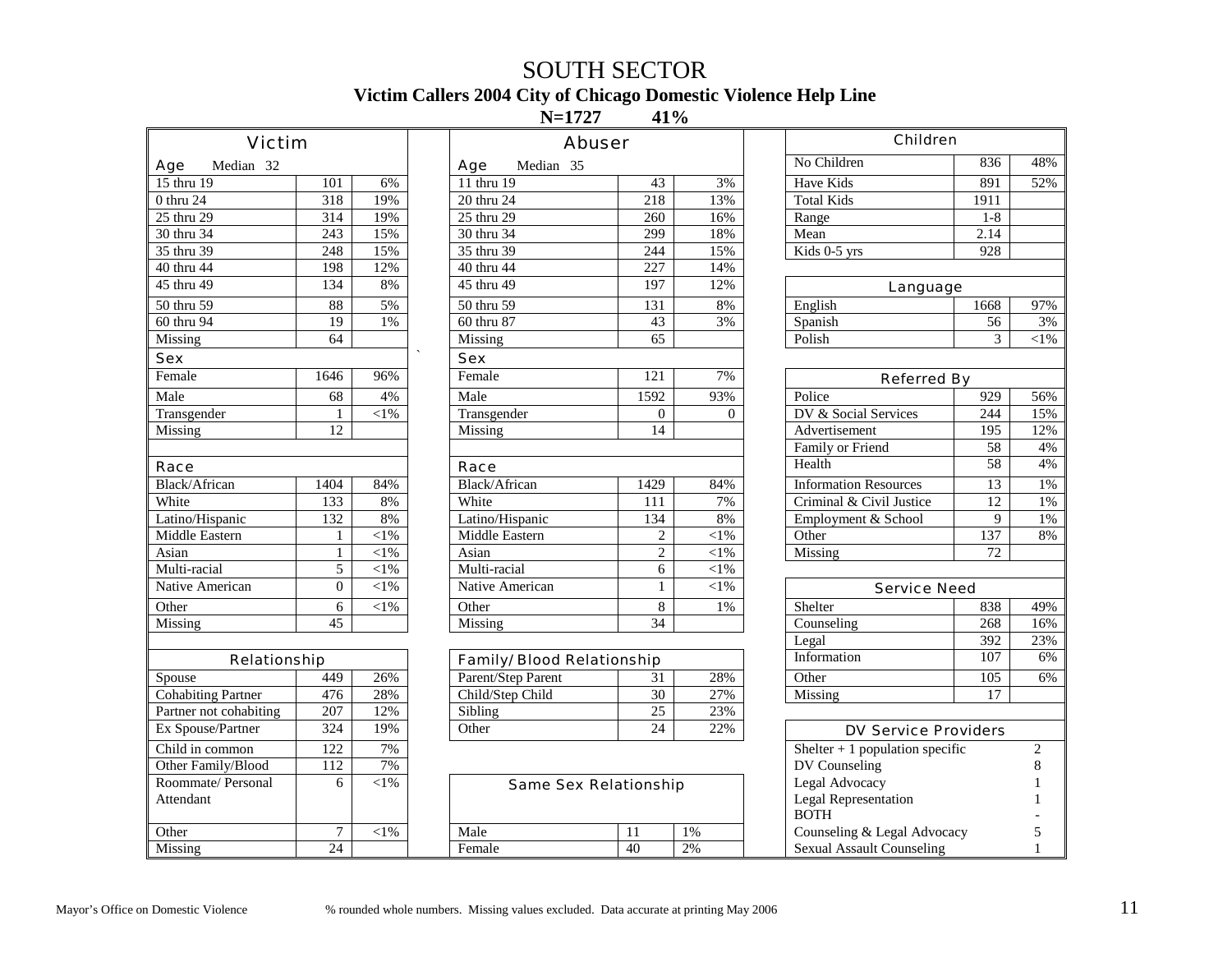# <span id="page-11-0"></span>**Represents South Sector**



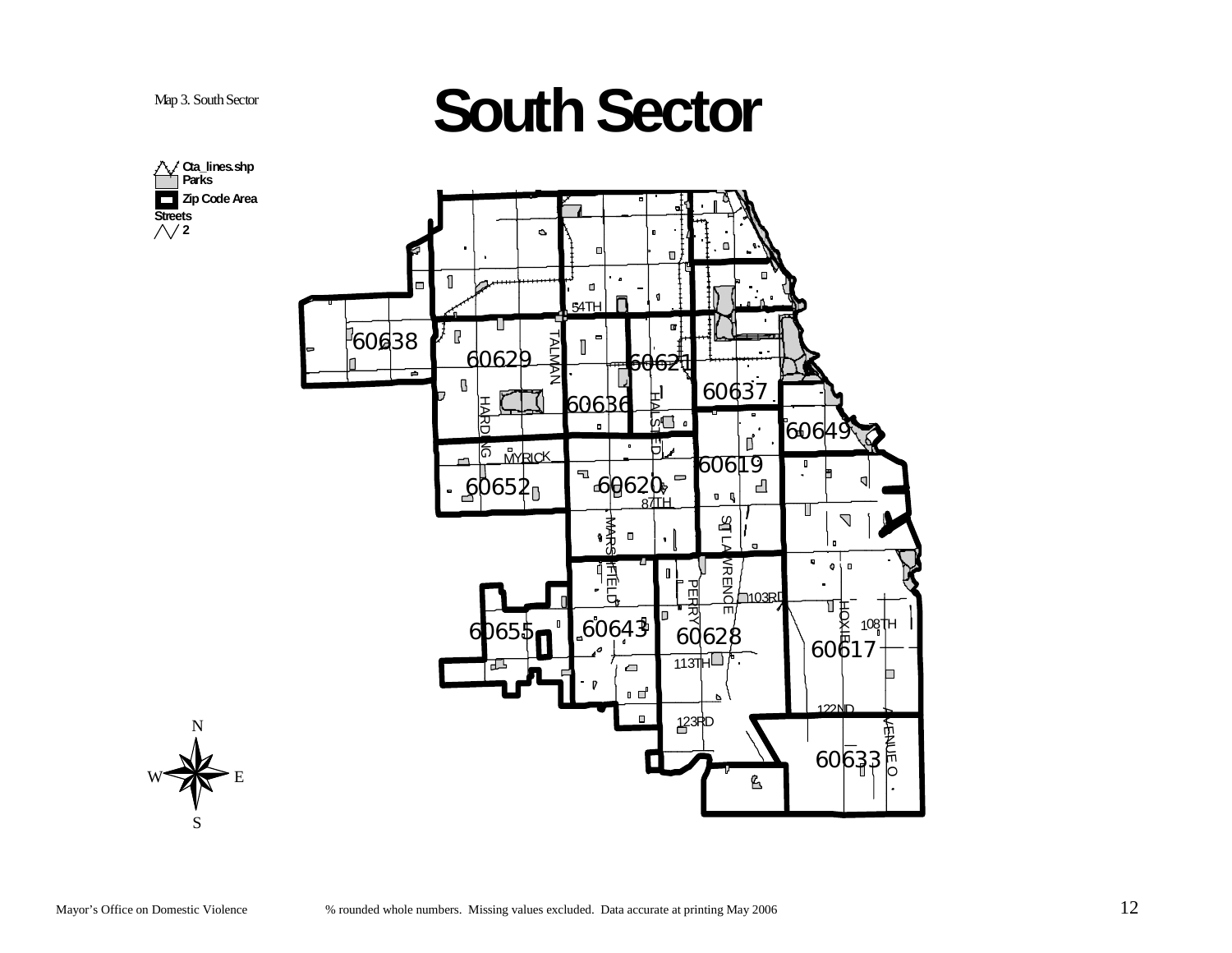# **NORTH SECTOR**

#### **Victim Callers 2004 City of Chicago Domestic Violence Help Line**

**N=1136**  $27%$ 

<span id="page-12-0"></span>

| Victim                    |                  |           |                             | Abuser                     |             | Children                                                                                 |                  |                      |
|---------------------------|------------------|-----------|-----------------------------|----------------------------|-------------|------------------------------------------------------------------------------------------|------------------|----------------------|
| Median 33<br>Age          |                  |           | Median<br>36<br>Age         |                            |             | No Children                                                                              | 622              | 55%                  |
| 15 thru $19$              | 31               | 3%        | 14 thru $\overline{19}$     | 24                         | 2%          | Have Kids                                                                                | $\overline{514}$ | 45%                  |
| 20 thru 24                | 168              | 16%       | 20 thru 24                  | 99                         | 9%          | <b>Total Kids</b>                                                                        | 982              |                      |
| 25 thru 29                | 178              | 17%       | 25 thru 29                  | 186                        | 17%         | Range                                                                                    | $1 - 7$          |                      |
| 30 thru 34                | $\overline{203}$ | 19%       | 30 thru 34                  | 170                        | 16%         | Mean                                                                                     | 1.91             |                      |
| 35 thru 39                | 156              | 14%       | 35 thru 39                  | 184                        | 17%         | Kids 0-5 yrs                                                                             | $\overline{503}$ |                      |
| 40 thru 44                | 142              | 13%       | 40 thru 44                  | 146                        | 14%         |                                                                                          |                  |                      |
| 45 thru 49                | 96               | 9%        | 45 thru 49                  | 126                        | 12%         | Language                                                                                 |                  |                      |
| 50 thru 59                | 93               | 9%        | 50 thru 59                  | 107                        | 10%         | English                                                                                  | 932              | 82%                  |
| 60 thru 72                | $\overline{15}$  | $1\%$     | 60 thru 77                  | 26                         | 2%          | Spanish                                                                                  | 171              | 15%                  |
| Missing                   | 54               |           | Missing                     | 68                         |             | Polish                                                                                   | 18               | 2%                   |
| Sex                       |                  |           | Sex                         |                            |             | Arabic, Bosnian, Chinese Creole, Russian,<br>Romanian, Urdu, Filipino, Greek, Visayan 15 | Serbian,         | 1%                   |
| Female                    | 1043             | 92%       | Female                      | 96                         | 9%          | Referred By                                                                              |                  |                      |
| Male                      | 86               | $8\%$     | Male                        | 1028                       | 91%         | Police                                                                                   | 647              | 59%                  |
| Transgender               | $\overline{0}$   | $\theta$  | Transgender                 | 1                          | ${<}1\%$    | DV & Social Services                                                                     | 144              | 13%                  |
| Missing                   | $\tau$           |           | Missing                     | 11                         |             | Advertisement                                                                            | 115              | 11%                  |
|                           |                  |           |                             |                            |             | Family or Friend                                                                         | 42               | 4%                   |
| Race                      |                  |           | Race                        |                            |             | Health                                                                                   | $\overline{27}$  | 3%                   |
| Black/African             | 292              | 26%       | Black/African               | 333                        | 30%         | <b>Information Resources</b>                                                             | $\overline{4}$   | $<$ 1%               |
| White                     | $\overline{366}$ | 33%       | White                       | 358                        | 32%         | Criminal & Civil Justice                                                                 | 6                | 1%                   |
| Latino/Hispanic           | 375              | 34%       | Latino/Hispanic             | 352                        | 32%         | Employment & School                                                                      | $\overline{4}$   | $<$ l $%$            |
| Middle Eastern            | $\,8\,$          | $1\%$     | Middle Eastern              | 13                         | 1%          | Other                                                                                    | 98               | 9%                   |
| Asian                     | 29               | 3%        | Asian                       | 15                         | $1\%$       | Missing                                                                                  | 49               |                      |
| Multi-racial              | 15               | 1%        | Multi-racial                | 12                         | $1\%$       |                                                                                          |                  |                      |
| Native American           | $\mathbf{1}$     | $<$ l $%$ | Native American             | $\sqrt{2}$                 | ${<}1\%$    | Service Need                                                                             |                  |                      |
| Other                     | 24               | 2%        | Other                       | 28                         | 3%          | Shelter                                                                                  | 366              | 33%                  |
| Missing                   | $\overline{26}$  |           | Missing                     | $\overline{23}$            |             | Counseling                                                                               | 235              | 21%                  |
|                           |                  |           |                             |                            |             | Legal                                                                                    | 350              | 31%                  |
| Relationship              |                  |           |                             | Family/ Blood Relationship |             | Information                                                                              | 77               | 7%                   |
| Spouse                    | 455              | 41%       | Parent/Step Parent          | 11                         | 19%         | Other                                                                                    | $\overline{94}$  | 8%                   |
| <b>Cohabiting Partner</b> | 255              | 23%       | Child/Step Child            | 28                         | 48%         | Missing                                                                                  | 14               |                      |
| Partner not cohabiting    | 101              | 9%        | $\overline{\text{Sibling}}$ | $\overline{12}$            | 20%         |                                                                                          |                  |                      |
| Ex Spouse/Partner         | 160              | 15%       | Other                       | 8                          | 14%         | <b>DV Service Providers</b>                                                              |                  |                      |
| Child in common           | 41               | 4%        |                             |                            |             | Shelter + 1 population specific                                                          |                  | $\overline{4}$       |
| Other Family/Blood        | $\overline{62}$  | 6%        |                             |                            |             | DV Counseling                                                                            |                  | 10                   |
| Roommate/Personal         | 24               | 2%        |                             |                            |             | Legal Advocacy                                                                           |                  |                      |
| Attendant                 |                  |           |                             |                            |             | <b>Legal Representation</b>                                                              |                  |                      |
|                           |                  |           |                             | Same Sex Relationship      |             | <b>BOTH</b> Legal                                                                        |                  | 2                    |
| Other<br>Missing          | $\tau$<br>31     | 1%        | Male<br>Female              | 24<br>25                   | $2\%$<br>2% | Counseling and Legal Advocacy<br><b>Sexual Assault Counseling</b>                        |                  | 10<br>$\overline{c}$ |
|                           |                  |           |                             |                            |             |                                                                                          |                  |                      |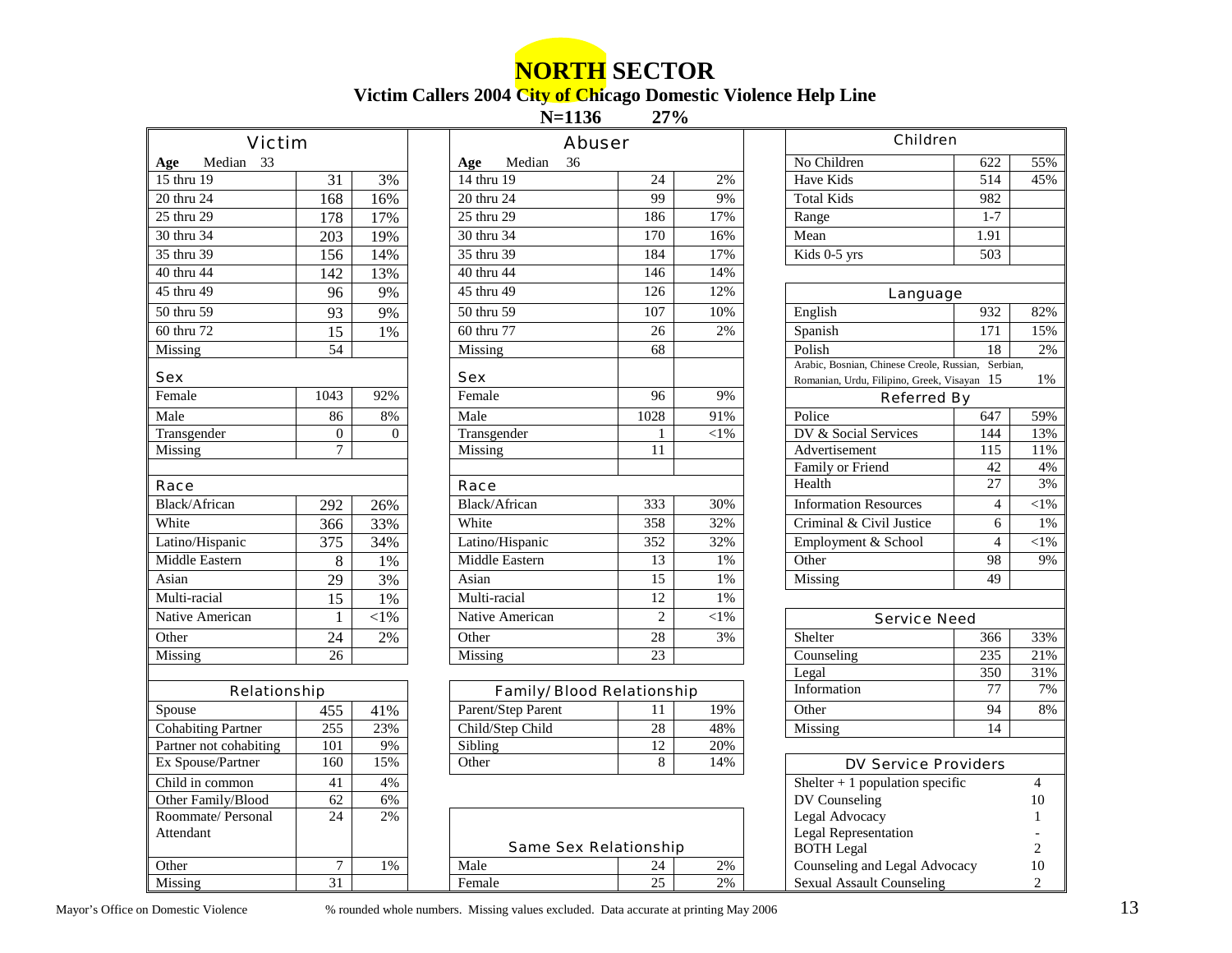

<span id="page-13-0"></span>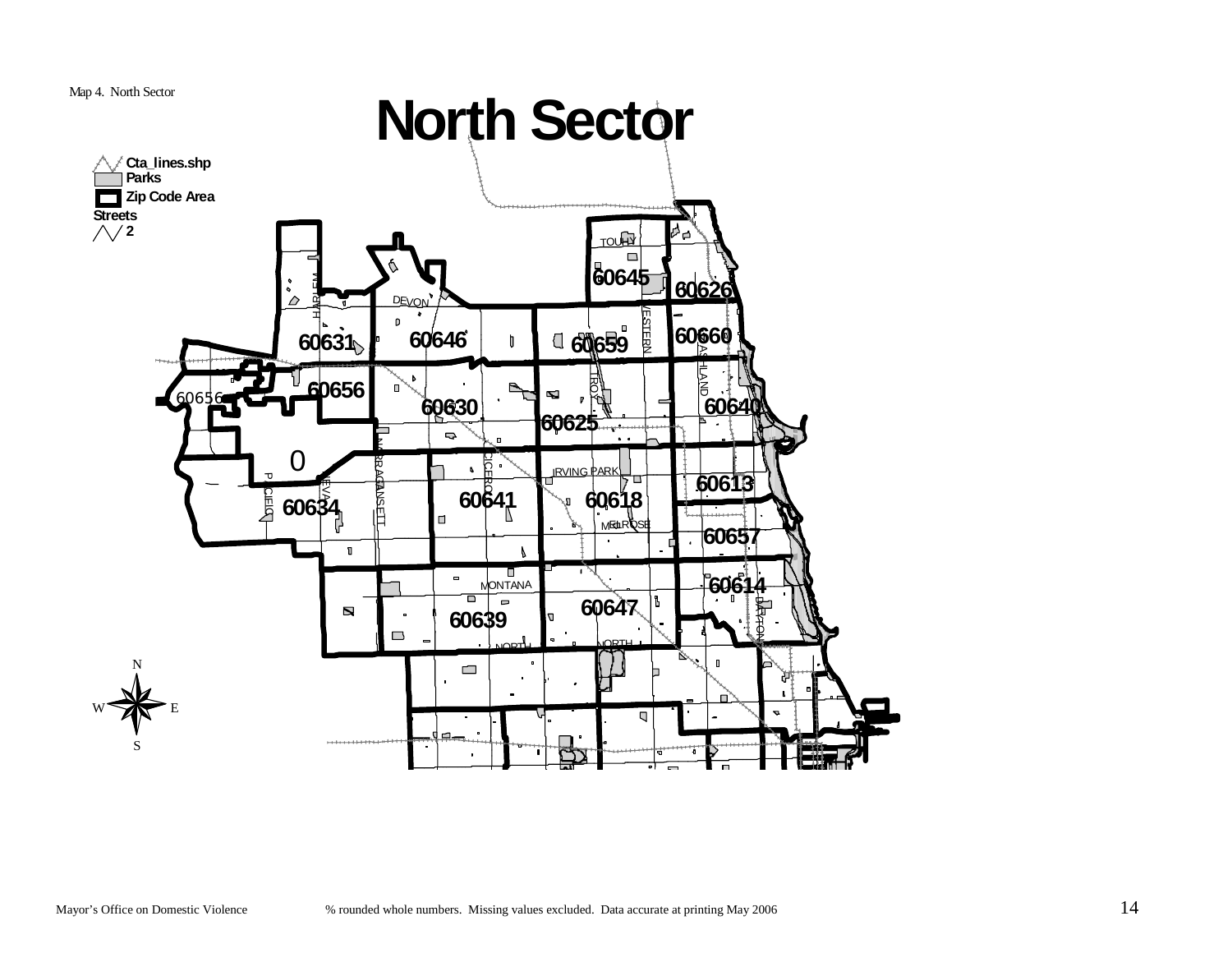<span id="page-14-0"></span>

|                     |                                   | <b>LOOP</b>                                  |                     | $N=61$  |                     |                 | 60606 AND 60607                              | $N=20$                   |
|---------------------|-----------------------------------|----------------------------------------------|---------------------|---------|---------------------|-----------------|----------------------------------------------|--------------------------|
|                     |                                   | <b>ABUSER</b>                                | <b>CHILDREN</b>     |         | <b>VICTIM</b>       |                 | <b>ABUSER</b>                                | <b>CHILDREN</b>          |
| Age (Median)        | 37                                | 40<br>Age (Median)                           | No Kids             | 46      | Age (Median)        | 33              | Age (Median)<br>33                           | No Kids<br>14            |
| Sex: Female         | 56                                | Sex: Female<br>6                             | Have Kids           | 15      | Sex: Female         | 18              | 3<br>Sex: Female                             | Have Kids<br>6           |
| Male                | $\overline{4}$                    | 54<br>Male                                   | <b>Total Kids</b>   | 24      | Male                | 2               | 17<br>Male                                   | 12<br><b>Total Kids</b>  |
| Race: Black         | 34                                | Race: Black<br>38                            | Range               | $1-5$   | Race: Black         | $7\overline{ }$ | Race: Black<br>6                             | Range<br>$1 - 3$         |
| White               | 18                                | White<br>18                                  | Mean N              | 1.60    | White               | 9               | White<br>10                                  | Mean N<br>2              |
| Latino              | $\mathfrak{Z}$                    | $\overline{2}$<br>Latino                     | Kids 0-5 yrs        | 16      | Latino              | $\overline{4}$  | Latino<br>3                                  | Kids 0-5 yrs<br>$\tau$   |
| Other               | $\overline{4}$                    | Other                                        |                     |         | Other               | i.              | Other                                        |                          |
| <b>REFERRED BY</b>  |                                   | <b>SERVICE NEED</b>                          |                     |         | <b>REFERRED BY</b>  |                 | <b>SERVICE NEED</b>                          |                          |
| Police              | 29                                | 29<br>Shelter                                |                     |         | Police              | 11              | Shelter<br>6                                 |                          |
| DV & Social Service | 11                                | 13<br>Counseling                             |                     |         | DV & Social Service | $\overline{2}$  | Counseling<br>5                              |                          |
| Advertisement       | $7\phantom{.0}$                   | $\overline{12}$<br>Legal                     |                     |         | Advertisement       | $\overline{2}$  | 6<br>Legal                                   |                          |
| Health              | $\overline{4}$                    | Info Only<br>$\overline{4}$                  |                     |         | Health              | $\sim$          | Info Only<br>-1                              |                          |
| Family or Friend    | 3                                 | $\overline{2}$<br>Other                      |                     |         | Family or Friend    | $\sim$          | Other<br>$\overline{c}$                      |                          |
| Info. Resources     | $\mathbf{1}$                      |                                              |                     |         | Info. Resources     | $\omega$        |                                              |                          |
| Other               | 5                                 | <b>Census 2000</b>                           | <b>Demographics</b> |         | Other               | $\overline{4}$  | Census 2000                                  | <b>Demographics</b>      |
|                     |                                   | <b>Total Population</b>                      | 18,540<br>980       |         |                     |                 | Total Population 60606 60607                 | 1,682<br>15,552<br>129   |
|                     |                                   | Race: Hispanic/Latino<br>Not Hispanic/Latino | 17,560              |         |                     |                 | Race: Hispanic/Latino<br>Not Hispanic/Latino | 1,256<br>1,553<br>14,296 |
| <b>LANGUAGE</b>     |                                   | Asian                                        | 1,635               |         | <b>LANGUAGE</b>     |                 | Asian                                        | 284<br>2,086             |
| English             | 61<br>$\mathcal{L}^{\mathcal{L}}$ | <b>Black</b>                                 | 4,560               |         | English             | 18<br>2         | <b>Black</b>                                 | 95<br>5,114              |
| Spanish             |                                   | White                                        |                     |         | Spanish             |                 | White                                        |                          |
| Polish              | $\sim$                            |                                              | 10,908              |         | Polish              | $\sim$          |                                              | 6,724<br>1,159           |
| Other               | $\sim$                            | Other                                        | 457                 |         | Other               | $\sim$          | Other                                        | 15<br>372                |
|                     |                                   | HH Income Median 50,068                      | Age Median 37.1     |         |                     |                 | HH Income Median 100,377; 40,972             | Age Median 34.9;30.8     |
|                     |                                   | 60608                                        |                     | $N=98$  |                     |                 | 60609                                        | $N = 121$                |
| <b>VICTIM</b>       |                                   | <b>ABUSER</b>                                | <b>CHILDREN</b>     |         | <b>VICTIM</b>       |                 | <b>ABUSER</b>                                | <b>CHILDREN</b>          |
| Age (Median)        | 32                                | 35<br>Age (Median)                           | No Kids             | 44      | Age (Median)        | 30              | Age (Median)<br>32                           | No Kids<br>60            |
| Sex: Female         | 92                                | Sex: Female<br>8                             | Have Kids           | 54      | Sex: Female         | 111             | 13<br>Sex: Female                            | Have Kids<br>61          |
| Male                | 6                                 | 89<br>Male                                   | <b>Total Kids</b>   | 113     | Male                | 10              | Male<br>107                                  | <b>Total Kids</b><br>149 |
| Race: Black         | 29                                | 33<br>Race: Black                            | Range               | $1 - 6$ | Race: Black         | 71              | Race: Black<br>73                            | $1-9$<br>Range           |
| White               | 21                                | 18<br>White                                  | Mean N              | 2.09    | White               | 8               | White<br>10                                  | Mean N<br>2.44           |
| Latino              | 43                                | 44<br>Latino                                 | Kids 0-5 yrs        | 64      | Latino              | 37              | Latino<br>35                                 | 83<br>Kids 0-5 yrs       |
| Other               | 2                                 | Other<br>2                                   |                     |         | Other               | -1              | Other<br>$\overline{2}$                      |                          |
| <b>REFERRED BY</b>  |                                   | <b>SERVICE NEED</b>                          |                     |         | <b>REFERRED BY</b>  |                 | <b>SERVICE NEED</b>                          |                          |
| Police              | 54                                | 41<br>Shelter                                |                     |         | Police              | 67              | 50<br>Shelter                                |                          |
| DV & Social Service | 8                                 | 19<br>Counseling                             |                     |         | DV & Social Service | 13              | Counseling<br>21                             |                          |
| Advertisement       | 8                                 | 27<br>Legal                                  |                     |         | Advertisement       | 15              | 33<br>Legal                                  |                          |
| Health              | $\overline{4}$                    | Info Only<br>$\overline{4}$                  |                     |         | Health              |                 | 8<br>Info Only                               |                          |
| Family or Friend    | $\overline{3}$                    | $\tau$<br>Other                              |                     |         | Family or Friend    | 2               | $\overline{7}$<br>Other                      |                          |
| Info. Resources     | $\sim$                            |                                              |                     |         | Info. Resources     | 2               |                                              |                          |
| Other               | 15                                | <b>Census 2000</b>                           | <b>Demographics</b> |         | Other               | 19              | <b>Census 2000</b>                           | <b>Demographics</b>      |
|                     |                                   | <b>Total Population</b>                      | 92,472              |         |                     |                 | <b>Total Population</b>                      | 79,469                   |
|                     |                                   | Race: Hispanic/Latino                        | 57,999              |         |                     |                 | Race: Hispanic/Latino                        | 34,466                   |
|                     |                                   | Not Hispanic/Latino                          | 34,473              |         | <b>LANGUAGE</b>     |                 | Not Hispanic/Latino                          | 45,003                   |
| <b>LANGUAGE</b>     |                                   |                                              |                     |         | English             |                 | Asian                                        | 941                      |
| English             | 75                                | Asian                                        | 4,605               |         |                     | 101             |                                              |                          |
| Spanish             | 22                                | Black                                        | 16,845              |         | Spanish             | 19              | <b>Black</b>                                 | 30,613                   |
| Polish              | $\sim$                            | White                                        | 12,066              |         | Polish              | $\mathbf{1}$    | White                                        | 12,560                   |
| Other               | $\mathbf{1}$                      | Other                                        | 957                 |         | Other               | $\omega$        | Other                                        | 889                      |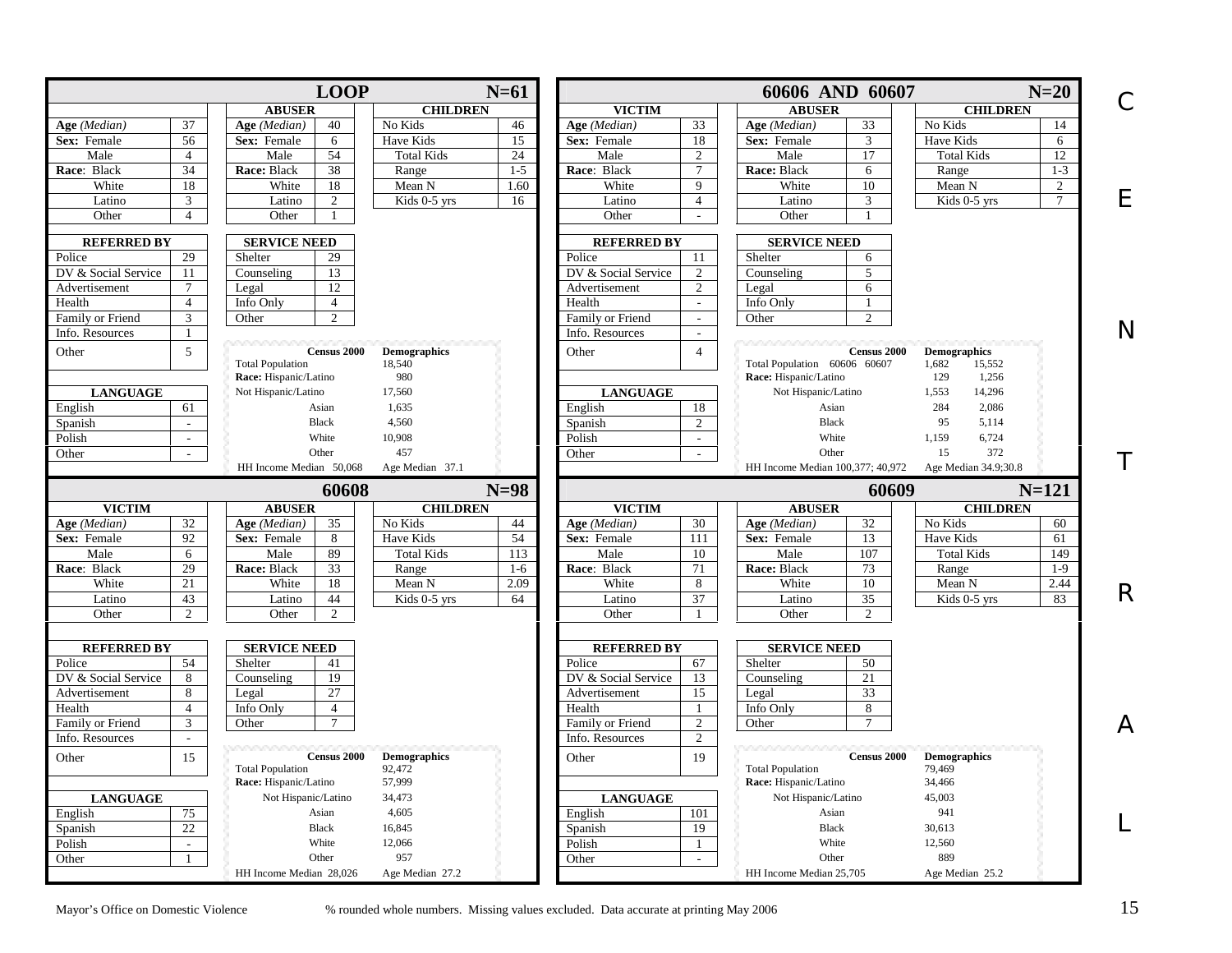|                                       | 60610                                         | $N=53$                        |                     |                             | 60611                                            |                               | $N=7$           | C                           |
|---------------------------------------|-----------------------------------------------|-------------------------------|---------------------|-----------------------------|--------------------------------------------------|-------------------------------|-----------------|-----------------------------|
| <b>VICTIM</b>                         | <b>ABUSER</b>                                 | <b>CHILDREN</b>               | <b>VICTIM</b>       |                             | <b>ABUSER</b>                                    |                               | <b>CHILDREN</b> |                             |
| 33<br>Age (Median)                    | 40<br>Age (Median)                            | No Kids<br>31                 | Age (Median)        | 36                          | Age (Median)<br>41                               | No Kids                       | 5               |                             |
| 52<br>Sex: Female                     | Sex: Female<br>$\overline{4}$                 | Have Kids<br>22               | Sex: Female         | $\tau$                      | Sex: Female<br>$\mathcal{L}$                     | Have Kids                     | $\overline{2}$  |                             |
| $\mathbf{1}$<br>Male                  | 49<br>Male                                    | <b>Total Kids</b><br>54       | Male                | $\overline{a}$              | $\tau$<br>Male                                   | <b>Total Kids</b>             | 5               |                             |
| $28\,$<br>Race: Black                 | 32<br>Race: Black                             | Range<br>$1 - 7$              | Race: Black         | $\mathbf{1}$                | Race: Black<br>$\mathbf{1}$                      | Range                         | $2 - 3$         |                             |
| White<br>18                           | White<br>13                                   | Mean N<br>2.45                | White               | 6                           | White<br>6                                       | Mean N                        | 2.5             |                             |
| 2<br>Latino                           | Latino<br>$\overline{2}$                      | Kids 0-5 yrs<br>22            | Latino              | $\mathbf{r}$                | Latino<br>$\sim$                                 | Kids 0-5 yrs                  | $\overline{2}$  | E                           |
| Other<br>5 <sup>5</sup>               | Other<br>6                                    |                               | Other               | $\mathcal{L}$               | Other<br>$\sim$                                  |                               |                 |                             |
| <b>REFERRED BY</b>                    | <b>SERVICE NEED</b>                           |                               | <b>REFERRED BY</b>  |                             | <b>SERVICE NEED</b>                              |                               |                 |                             |
| Police<br>24                          | Shelter<br>25                                 |                               | Police              | $\overline{4}$              | Shelter                                          |                               |                 |                             |
| $\overline{9}$<br>DV & Social Service | 9<br>Counseling                               |                               | DV & Social Service | $\mathbf{1}$                | 3<br>Counseling                                  |                               |                 |                             |
| $\tau$<br>Advertisement               | 11<br>Legal                                   |                               | Advertisement       | 1                           | $\overline{4}$<br>Legal                          |                               |                 |                             |
| 5<br>Health                           | Info Only<br>2                                |                               | Health              | $\sim$                      | Info Only<br>$\sim$                              |                               |                 |                             |
| $\overline{c}$                        |                                               |                               |                     | $\omega$                    |                                                  |                               |                 |                             |
| Family or Friend                      | 6<br>Other                                    |                               | Family or Friend    |                             | Other                                            |                               |                 | N                           |
| $\overline{0}$<br>Info. Resources     |                                               |                               | Info. Resources     | $\overline{a}$              |                                                  |                               |                 |                             |
| Other<br>6                            | <b>Census 2000</b>                            | <b>Demographics</b>           | Other               | $\mathbf{1}$                | <b>Census 2000</b>                               | <b>Demographics</b>           |                 |                             |
|                                       | <b>Total Population</b>                       | 47,513                        |                     |                             | <b>Total Population</b>                          | 26,522                        |                 |                             |
|                                       | Race: Hispanic/Latino                         | 1,871                         |                     |                             | Race: Hispanic/Latino                            | 953                           |                 |                             |
| <b>LANGUAGE</b>                       | Not Hispanic/Latino                           | 45,642                        | <b>LANGUAGE</b>     |                             | Not Hispanic/Latino                              | 25,569                        |                 |                             |
| English<br>53                         | Asian                                         | 2,036                         | English             | $\tau$                      | Asian                                            | 2,497                         |                 |                             |
| $\mathcal{L}$<br>Spanish              | Black                                         | 12,756                        | Spanish             | $\mathcal{L}^{\mathcal{A}}$ | Black                                            | 1,343                         |                 |                             |
| Polish<br>$\sim$                      | White                                         | 30,030                        | Polish              | $\blacksquare$              | White                                            | 21,247                        |                 |                             |
| Other<br>$\sim$                       | Other                                         | 820                           | Other               | $\sim$                      | Other                                            | 482                           |                 |                             |
|                                       | HH Income Median 51,294                       | Age Median 34                 |                     |                             | HH Income Median 69,899                          | Age Median 41.3               |                 |                             |
|                                       |                                               |                               |                     |                             |                                                  |                               |                 |                             |
|                                       | 60612                                         | $N=90$                        |                     |                             | 60615                                            |                               | $N=65$          |                             |
| <b>VICTIM</b>                         | <b>ABUSER</b>                                 | <b>CHILDREN</b>               | <b>VICTIM</b>       |                             | <b>ABUSER</b>                                    |                               | <b>CHILDREN</b> |                             |
| Age (Median)<br>31                    | Age (Median)<br>37                            | No Kids<br>59                 | Age (Median)        | 32                          | Age (Median)<br>37                               | No Kids                       | 34              |                             |
| 85<br>Sex: Female                     | 5<br>Sex: Female                              | Have Kids<br>31               | Sex: Female         | 61                          | Sex: Female<br>5                                 | Have Kids                     | 31              |                             |
| 5<br>Male                             | Male<br>84                                    | 70<br><b>Total Kids</b>       | Male                | $\overline{4}$              | Male<br>60                                       | <b>Total Kids</b>             | 69              |                             |
| 63<br>Race: Black                     | Race: Black<br>69                             | Range<br>$1-6$                | Race: Black         | 55                          | Race: Black<br>60                                | Range                         | $1 - 7$         |                             |
| White<br>13                           | White<br>10                                   | Mean N<br>2.26                | White               | 6                           | White<br>3                                       | Mean N                        | 2.23            |                             |
| $\overline{4}$<br>Latino              | Latino<br>$\overline{4}$                      | Kids 0-5 yrs<br>35            | Latino              | $\overline{0}$              | $\overline{2}$<br>Latino                         | Kids 0-5 yrs                  | 21              |                             |
| Other<br>6                            | Other<br>3                                    |                               | Other               | $\overline{c}$              | Other<br>$\sim$                                  |                               |                 |                             |
|                                       |                                               |                               |                     |                             |                                                  |                               |                 |                             |
| <b>REFERRED BY</b>                    | <b>SERVICE NEED</b>                           |                               | <b>REFERRED BY</b>  |                             | <b>SERVICE NEED</b>                              |                               |                 |                             |
| 37<br>Police                          | Shelter<br>54                                 |                               | Police              | 36                          | Shelter<br>27                                    |                               |                 |                             |
| DV & Social Service<br>16             | 11<br>Counseling                              |                               | DV & Social Service | $\tau$                      | Counseling<br>14                                 |                               |                 |                             |
| 13<br>Advertisement                   | 17<br>Legal                                   |                               | Advertisement       | 9                           | 14<br>Legal                                      |                               |                 |                             |
| Health<br>8                           | $\mathbf{3}$<br>Info Only                     |                               | Health              | 3                           | $\overline{5}$<br>Info Only                      |                               |                 |                             |
| Family or Friend<br>$\mathbf{1}$      | 3<br>Other                                    |                               | Family or Friend    | 2                           | $\overline{5}$<br>Other                          |                               |                 |                             |
| Info. Resources<br>$\sim$             |                                               |                               | Info. Resources     | $\sim$                      |                                                  |                               |                 |                             |
|                                       |                                               |                               |                     |                             |                                                  |                               |                 |                             |
| 12<br>Other                           | <b>Census 2000</b><br><b>Total Population</b> | <b>Demographics</b><br>37,990 | Other               | 6                           | <b>Census 2000</b><br><b>Total Population</b>    | <b>Demographics</b><br>45,096 |                 |                             |
|                                       | Race: Hispanic/Latino                         | 5,305                         |                     |                             | Race: Hispanic/Latino                            | 1,298                         |                 |                             |
|                                       | Not Hispanic/Latino                           | 32,685                        |                     |                             | Not Hispanic/Latino                              | 43,798                        |                 |                             |
| <b>LANGUAGE</b>                       |                                               | 2.135                         | <b>LANGUAGE</b>     |                             | Asian                                            |                               |                 |                             |
| 87<br>English                         | Asian                                         |                               | English             | 65                          |                                                  | 2,570                         |                 |                             |
| $\overline{3}$<br>Spanish             | <b>Black</b>                                  | 24,721                        | Spanish             | $\omega$                    | <b>Black</b>                                     | 30,220                        |                 |                             |
| Polish<br>$\sim$                      | White                                         | 5,245                         | Polish              | $\mathcal{L}$               | White                                            | 9,849                         |                 |                             |
| Other<br>$\sim$                       | Other<br>HH Income Median 25,143              | 584<br>Age Median 27          | Other               | $\omega$                    | Other<br>HH Income Median 31,571 Age Median 32.9 | 1,159                         |                 | $\mathsf{R}$<br>$\bigwedge$ |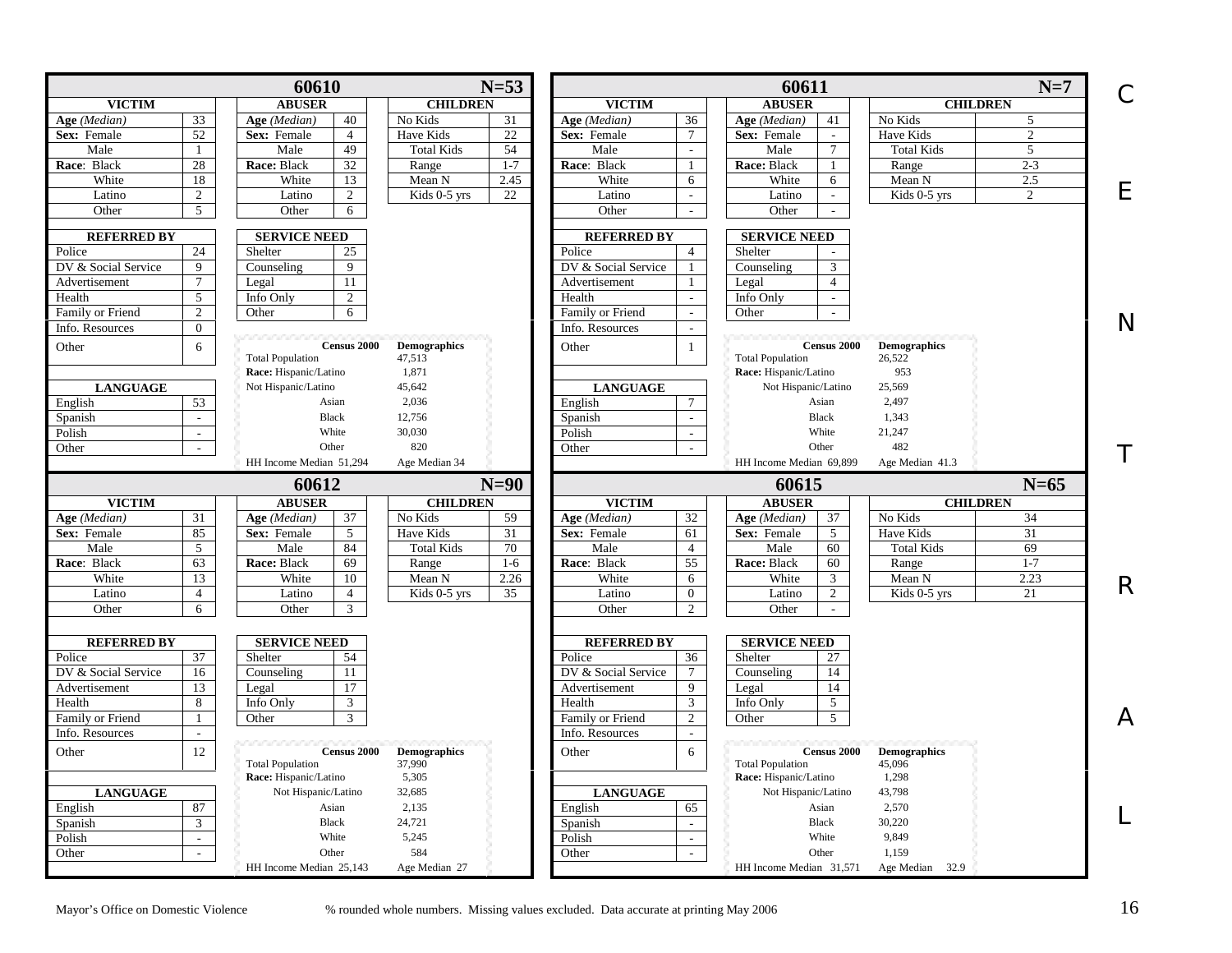|                     |                 | 60616                                         | $N=34$                        |                                                 | 60622                                         |                               | $N=71$       |
|---------------------|-----------------|-----------------------------------------------|-------------------------------|-------------------------------------------------|-----------------------------------------------|-------------------------------|--------------|
| <b>VICTIM</b>       |                 | <b>ABUSER</b>                                 | <b>CHILDREN</b>               | <b>VICTIM</b>                                   | <b>ABUSER</b>                                 | <b>CHILDREN</b>               | С            |
| Age (Median)        | 34              | Age (Median)<br>36                            | No Kids<br>15                 | 31<br>Age (Median)                              | Age (Median)<br>33                            | No Kids                       | 31           |
| Sex: Female         | 32              | 2<br>Sex: Female                              | 19<br>Have Kids               | Sex: Female<br>68                               | Sex: Female<br>6                              | Have Kids                     | 40           |
| Male                | $\overline{2}$  | $\overline{32}$<br>Male                       | 39<br><b>Total Kids</b>       | Male<br>$\mathfrak{2}$                          | Male<br>64                                    | <b>Total Kids</b>             | 89           |
| Race: Black         | 21              | 20<br>Race: Black                             | $1 - 5$<br>Range              | Race: Black<br>30                               | Race: Black<br>31                             | Range                         | $1 - 7$      |
| White               | 9               | White<br>$\tau$                               | 2.05<br>Mean N                | White<br>14                                     | White<br>11                                   | Mean N                        | 2.23         |
| Latino              | 1               | $\overline{4}$<br>Latino                      | 19<br>Kids 0-5 yrs            | 23<br>Latino                                    | 24<br>Latino                                  | Kids 0-5 yrs                  | 38           |
| Other               | $\overline{2}$  | Other<br>$\sim$                               |                               | Other<br>3                                      | Other<br>$\overline{4}$                       |                               | Е            |
| <b>REFERRED BY</b>  |                 | <b>SERVICE NEED</b>                           |                               | <b>REFERRED BY</b>                              | <b>SERVICE NEED</b>                           |                               |              |
| Police              | 20              | 13<br>Shelter                                 |                               | 39<br>Police                                    | Shelter<br>32                                 |                               |              |
| DV & Social Service | 5               | $\mathbf{Q}$<br>Counseling                    |                               | DV & Social Service<br>10                       | 9<br>Counseling                               |                               |              |
| Advertisement       | 3               | $\overline{5}$<br>Legal                       |                               | 11<br>Advertisement                             | 20<br>Legal                                   |                               |              |
| Health              | 2               | Info Only<br>1                                |                               | Health<br>$\overline{4}$                        | Info Only<br>$\overline{2}$                   |                               |              |
| Family or Friend    | 1               | 5<br>Other                                    |                               | Family or Friend<br>$\mathcal{L}^{\mathcal{A}}$ | Other<br>8                                    |                               |              |
| Info. Resources     | $\blacksquare$  |                                               |                               | Info. Resources<br>$\sim$                       |                                               |                               |              |
|                     |                 |                                               |                               |                                                 |                                               |                               | $\mathsf{N}$ |
| Other               | 3               | <b>Census 2000</b><br><b>Total Population</b> | <b>Demographics</b><br>47,073 | 5 <sup>5</sup><br>Other                         | <b>Census 2000</b><br><b>Total Population</b> | <b>Demographics</b><br>76,015 |              |
|                     |                 | Race: Hispanic/Latino                         | 4,296                         |                                                 | Race: Hispanic/Latino                         | 34,338                        |              |
| <b>LANGUAGE</b>     |                 | Not Hispanic/Latino                           | 42,777                        | <b>LANGUAGE</b>                                 | Not Hispanic/Latino                           | 41,677                        |              |
| English             | 32              | Asian                                         | 13,727                        | 68<br>English                                   | Asian                                         | 1,319                         |              |
| Spanish             | $\mathbf{1}$    | <b>Black</b>                                  | 18,048                        | 3<br>Spanish                                    | Black                                         | 7,718                         |              |
| Polish              | $\sim$          | White                                         | 10,230                        | Polish<br>$\sim$                                | White                                         | 30,420                        |              |
| Other               | -1              | Other                                         | 772                           | Other<br>$\sim$                                 | Other                                         | 2,220                         |              |
|                     |                 | HH Income Median 30.625                       | Age Median 34.1               |                                                 | HH Income Median 38.487                       | Age Median 30                 |              |
|                     |                 |                                               |                               |                                                 |                                               |                               | Τ            |
|                     |                 | 60623                                         | $N = 233$                     |                                                 | 60624                                         |                               | $N = 122$    |
| <b>VICTIM</b>       |                 | <b>ABUSER</b>                                 | <b>CHILDREN</b>               | <b>VICTIM</b>                                   | <b>ABUSER</b>                                 | <b>CHILDREN</b>               |              |
| Age (Median)        | $\overline{30}$ | 33<br>Age (Median)                            | No Kids<br>112                | Age (Median)<br>$\overline{30}$                 | Age (Median)<br>33                            | No Kids                       | 68           |
| Sex: Female         |                 |                                               |                               |                                                 |                                               |                               |              |
|                     | 217             | Sex: Female<br>17                             | Have Kids<br>121              | 116<br>Sex: Female                              | Sex: Female<br>9                              | Have Kids                     | 54           |
| Male                | 15              | Male<br>214                                   | 260<br><b>Total Kids</b>      | Male<br>6                                       | Male<br>112                                   | <b>Total Kids</b>             | 136          |
| Race: Black         | 94              | Race: Black<br>93                             | $1 - 7$<br>Range              | Race: Black<br>108                              | Race: Black<br>109                            | Range                         | $1-6$        |
| White               | $\tau$          | White<br>$\tau$                               | Mean N<br>2.15                | White<br>5                                      | White<br>$\overline{4}$                       | Mean N                        | 2.52         |
| Latino              | 128             | 130<br>Latino                                 | 146<br>Kids 0-5 yrs           | Latino<br>6                                     | Latino<br>$\tau$                              | Kids 0-5 yrs                  | 64           |
| Other               | $\sim$          | Other<br>$\sim$                               |                               | Other<br>$\overline{2}$                         | Other<br>$\sim$                               |                               | R            |
|                     |                 |                                               |                               |                                                 |                                               |                               |              |
| <b>REFERRED BY</b>  |                 | <b>SERVICE NEED</b>                           |                               | <b>REFERRED BY</b>                              | <b>SERVICE NEED</b>                           |                               |              |
| Police              | 129             | 75<br>Shelter                                 |                               | Police<br>66                                    | Shelter<br>62                                 |                               |              |
| DV & Social Service | 32              | 50<br>Counseling                              |                               | DV & Social Service<br>25                       | 12<br>Counseling                              |                               |              |
| Advertisement       | 28              | 75<br>Legal                                   |                               | Advertisement<br>8                              | 31<br>Legal                                   |                               |              |
| Health              | 6               | 14<br>Info Only                               |                               | Health<br>$\overline{4}$                        | $\overline{7}$<br>Info Only                   |                               |              |
| Family or Friend    | $\tau$          | 17<br>Other                                   |                               | Family or Friend<br>6                           | Other<br>9                                    |                               |              |
| Info. Resources     |                 |                                               |                               | Info. Resources<br>-1                           |                                               |                               | A            |
| Other               | 18              | <b>Census 2000</b>                            | <b>Demographics</b>           | Other<br>11                                     | <b>Census 2000</b>                            | <b>Demographics</b>           |              |
|                     |                 | <b>Total Population</b>                       | 108,144                       |                                                 | <b>Total Population</b>                       | 45,647                        |              |
|                     |                 | Race: Hispanic/Latino                         | 67,973                        |                                                 | Race: Hispanic/Latino                         | 463                           |              |
| <b>LANGUAGE</b>     |                 | Not Hispanic/Latino                           | 40,171                        | <b>LANGUAGE</b>                                 | Not Hispanic/Latino                           | 45,184                        |              |
| English             | 162             | Asian                                         | 90                            | 118<br>English                                  | Asian                                         | 45                            |              |
| Spanish             | 71              | <b>Black</b>                                  | 37,271                        | $\overline{4}$<br>Spanish                       | <b>Black</b>                                  | 44,573                        |              |
| Polish              | $\sim$          | White                                         | 2,314                         | Polish<br>$\sim$                                | White                                         | 301                           |              |
| Other               | $\sim$          | Other<br>HH Income Median 28,203              | 496<br>Age Median 25.1        | Other<br>$\mathcal{L}$                          | Other<br>HH Income Median 22,426              | 265<br>Age Median 27.8        |              |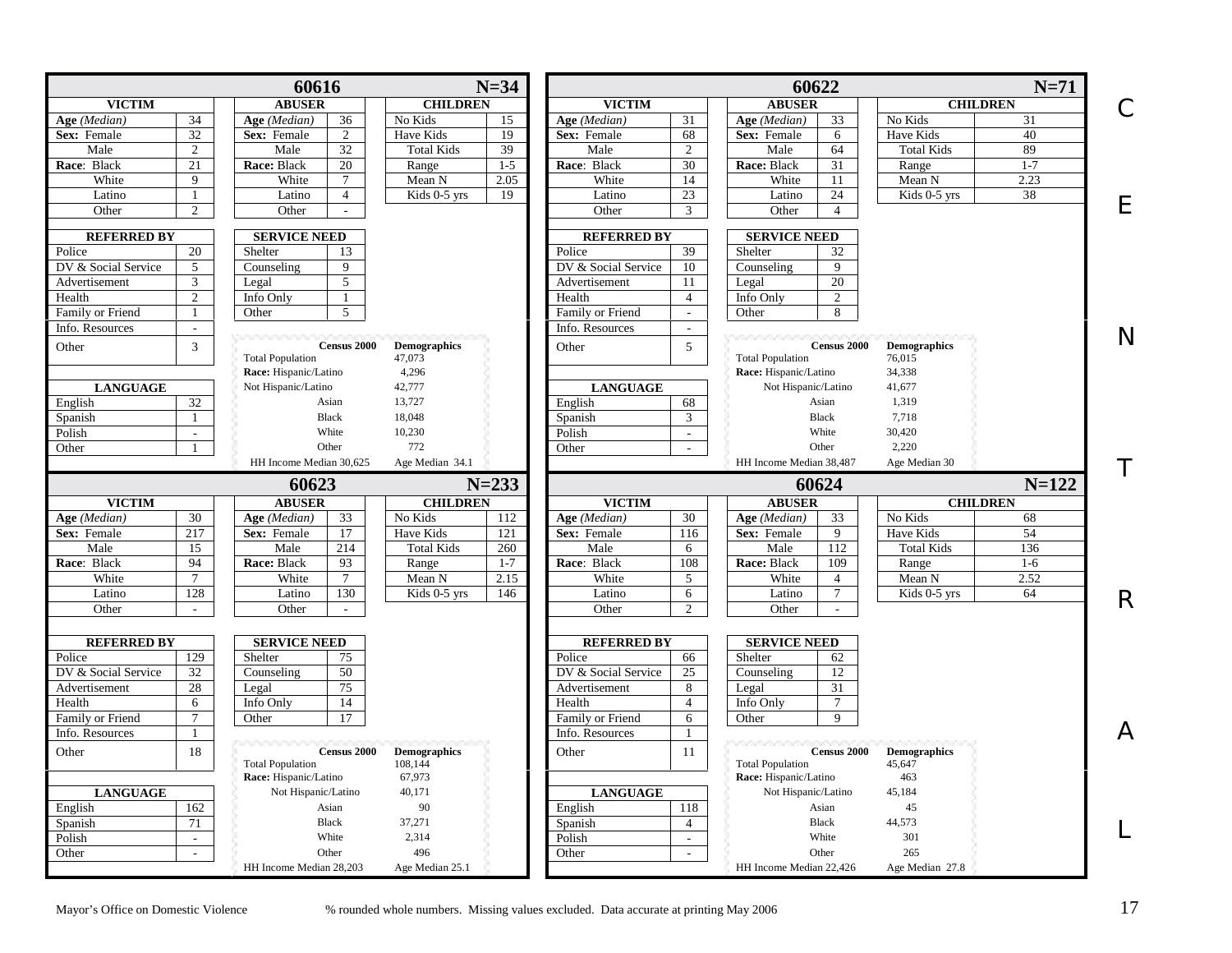|                     |                 | 60632                            | $N=77$                   |                     |                             | 60644                               | $N=110$                  | C      |
|---------------------|-----------------|----------------------------------|--------------------------|---------------------|-----------------------------|-------------------------------------|--------------------------|--------|
| <b>VICTIM</b>       |                 | <b>ABUSER</b>                    | <b>CHILDREN</b>          | <b>VICTIM</b>       |                             | <b>ABUSER</b>                       | <b>CHILDREN</b>          |        |
| Age (Median)        | 33              | 34<br>Age (Median)               | No Kids<br>24            | Age (Median)        | 29                          | 34<br>Age (Median)                  | No Kids<br>51            |        |
| Sex: Female         | 72              | Sex: Female<br>$7\phantom{.0}$   | 53<br>Have Kids          | Sex: Female         | 102                         | Sex: Female<br>8                    | Have Kids<br>59          |        |
| Male                | 5               | 69<br>Male                       | 115<br><b>Total Kids</b> | Male                | $\tau$                      | 101<br>Male                         | <b>Total Kids</b><br>140 |        |
| Race: Black         | $7\phantom{.0}$ | Race: Black<br>9                 | $1 - 7$<br>Range         | Race: Black         | 98                          | Race: Black<br>102                  | $1-9$<br>Range           |        |
| White               | 10              | White<br>$\overline{9}$          | 2.17<br>Mean N           | White               | $\overline{5}$              | White<br>2                          | Mean N<br>2.37           |        |
| Latino              | 56              | 55<br>Latino                     | Kids 0-5 yrs<br>54       | Latino              | $\overline{2}$              | Latino<br>2                         | Kids 0-5 yrs<br>69       | E      |
| Other               | $\overline{2}$  | Other<br>$\overline{2}$          |                          | Other               | $\sim$                      | Other                               |                          |        |
| <b>REFERRED BY</b>  |                 | <b>SERVICE NEED</b>              |                          | <b>REFERRED BY</b>  |                             | <b>SERVICE NEED</b>                 |                          |        |
| Police              | 47              | Shelter<br>19                    |                          | Police              | 64                          | Shelter<br>58                       |                          |        |
| DV & Social Service | 10              | 21<br>Counseling                 |                          | DV & Social Service | 15                          | 11<br>Counseling                    |                          |        |
| Advertisement       | 8               | 29<br>Legal                      |                          | Advertisement       | $7\phantom{.0}$             | 30<br>Legal                         |                          |        |
| Health              | $\mathbf{1}$    | Info Only<br>3                   |                          | Health              | 3                           | Info Only<br>3                      |                          |        |
| Family or Friend    | 2               | $\overline{4}$<br>Other          |                          | Family or Friend    | 3                           | Other                               |                          |        |
| Info. Resources     |                 |                                  |                          | Info. Resources     | $\omega$                    |                                     |                          | N      |
| Other               | $\tau$          | <b>Census 2000</b>               | <b>Demographics</b>      | Other               | 12                          | <b>Census 2000</b>                  | <b>Demographics</b>      |        |
|                     |                 | <b>Total Population</b>          | 87,577                   |                     |                             | <b>Total Population</b>             | 59,059                   |        |
|                     |                 | Race: Hispanic/Latino            | 61,625                   |                     |                             | Race: Hispanic/Latino               | 1,283                    |        |
| <b>LANGUAGE</b>     |                 | Not Hispanic/Latino              | 25,952                   | <b>LANGUAGE</b>     |                             | Not Hispanic/Latino                 | 57,776                   |        |
| English             | 58              | Asian                            | 1,622                    | English             | 109                         | Asian                               | 180                      |        |
| Spanish             | $\overline{19}$ | <b>Black</b>                     | 798                      | Spanish             | $\mathbf{1}$                | Black                               | 55,978                   |        |
| Polish              | $\sim$          | White                            | 22,158                   | Polish              | $\sim$                      | White                               | 1,162                    |        |
| Other               | $\sim$          | Other                            | 1.374                    | Other               | $\sim$                      | Other                               | 456                      |        |
|                     |                 | HH Income Median 37,406          | Age Median 27.6          |                     |                             | HH Income Median 26,930             | Age Median 29.2          | Τ      |
|                     |                 |                                  |                          |                     |                             |                                     |                          |        |
|                     |                 |                                  |                          |                     |                             |                                     |                          |        |
|                     |                 | 60651                            | $N = 162$                |                     |                             | 60653                               | $N=40$                   |        |
| <b>VICTIM</b>       |                 | <b>ABUSER</b>                    | <b>CHILDREN</b>          | <b>VICTIM</b>       |                             | <b>ABUSER</b>                       | <b>CHILDREN</b>          |        |
| Age (Median)        | 29              | Age (Median)<br>32               | No Kids<br>82            | Age (Median)        | 35                          | Age (Median)<br>39                  | No Kids<br>25            |        |
| Sex: Female         | 154             | Sex: Female<br>13                | 80<br>Have Kids          | Sex: Female         | 39                          | Sex: Female<br>$\overline{2}$       | Have Kids<br>15          |        |
| Male                | 8               | Male<br>149                      | 171<br><b>Total Kids</b> | Male                | $\mathbf{1}$                | 38<br>Male                          | <b>Total Kids</b><br>26  |        |
| Race: Black         | 111             | Race: Black<br>118               | Range<br>$1-6$           | Race: Black         | 38                          | Race: Black<br>37                   | $1 - 3$<br>Range         |        |
| White               | 18              | White<br>8                       | Mean N<br>2.14           | White               | $\mathbf{1}$                | White<br>2                          | Mean N<br>1.73           |        |
| Latino              | 27              | 30<br>Latino                     | 90<br>Kids 0-5 yrs       | Latino              | $\sim$                      | Latino<br>1                         | Kids 0-5 yrs<br>17       |        |
| Other               | $\overline{4}$  | 5<br>Other                       |                          | Other               | $\mathcal{L}$               | Other<br>$\sim$                     |                          |        |
| <b>REFERRED BY</b>  |                 | <b>SERVICE NEED</b>              |                          | <b>REFERRED BY</b>  |                             | <b>SERVICE NEED</b>                 |                          |        |
| Police              | 84              | Shelter<br>85                    |                          | Police              | 24                          | Shelter<br>21                       |                          |        |
| DV & Social Service | 28              | 25<br>Counseling                 |                          | DV & Social Service | $\tau$                      | $\tau$<br>Counseling                |                          |        |
| Advertisement       | 15              | 35<br>Legal                      |                          | Advertisement       | $\mathbf{1}$                | $\overline{7}$<br>Legal             |                          |        |
| Health              | $\overline{4}$  | Info Only<br>8                   |                          | Health              | $\mathbf{1}$                | Info Only                           |                          |        |
| Family or Friend    | $\tau$          | Other<br>8                       |                          | Family or Friend    | $\sim$                      | $\mathcal{R}$<br>Other              |                          |        |
|                     |                 |                                  |                          |                     | $\mathcal{L}_{\mathcal{A}}$ |                                     |                          |        |
| Info. Resources     |                 |                                  |                          | Info. Resources     |                             | <b><i>CONTRACTOR CONTRACTOR</i></b> |                          |        |
| Other               | 17              | <b>Census 2000</b>               | <b>Demographics</b>      | Other               | $\overline{4}$              | <b>Census 2000</b>                  | <b>Demographics</b>      |        |
|                     |                 | <b>Total Population</b>          | 77,583                   |                     |                             | <b>Total Population</b>             | 34,502                   |        |
|                     |                 | Race: Hispanic/Latino            | 20,778                   |                     |                             | Race: Hispanic/Latino               | 279                      |        |
| <b>LANGUAGE</b>     |                 | Not Hispanic/Latino              | 56,805                   | <b>LANGUAGE</b>     |                             | Not Hispanic/Latino                 | 34,223                   |        |
| English             | 150             | Asian                            | 291                      | English             | 40                          | Asian                               | 47                       |        |
| Spanish             | 12              | <b>Black</b>                     | 53,952                   | Spanish             | $\mathcal{L}$               | <b>Black</b>                        | 33,627                   |        |
| Polish              | $\sim$          | White                            | 1,867                    | Polish              | $\sim$                      | White                               | 255                      |        |
| Other               | $\sim$          | Other<br>HH Income Median 32.622 | 695<br>Age Median 26.6   | Other               | $\sim$                      | Other<br>HH Income Median 14.205    | 294<br>Age Median 29.6   | R<br>A |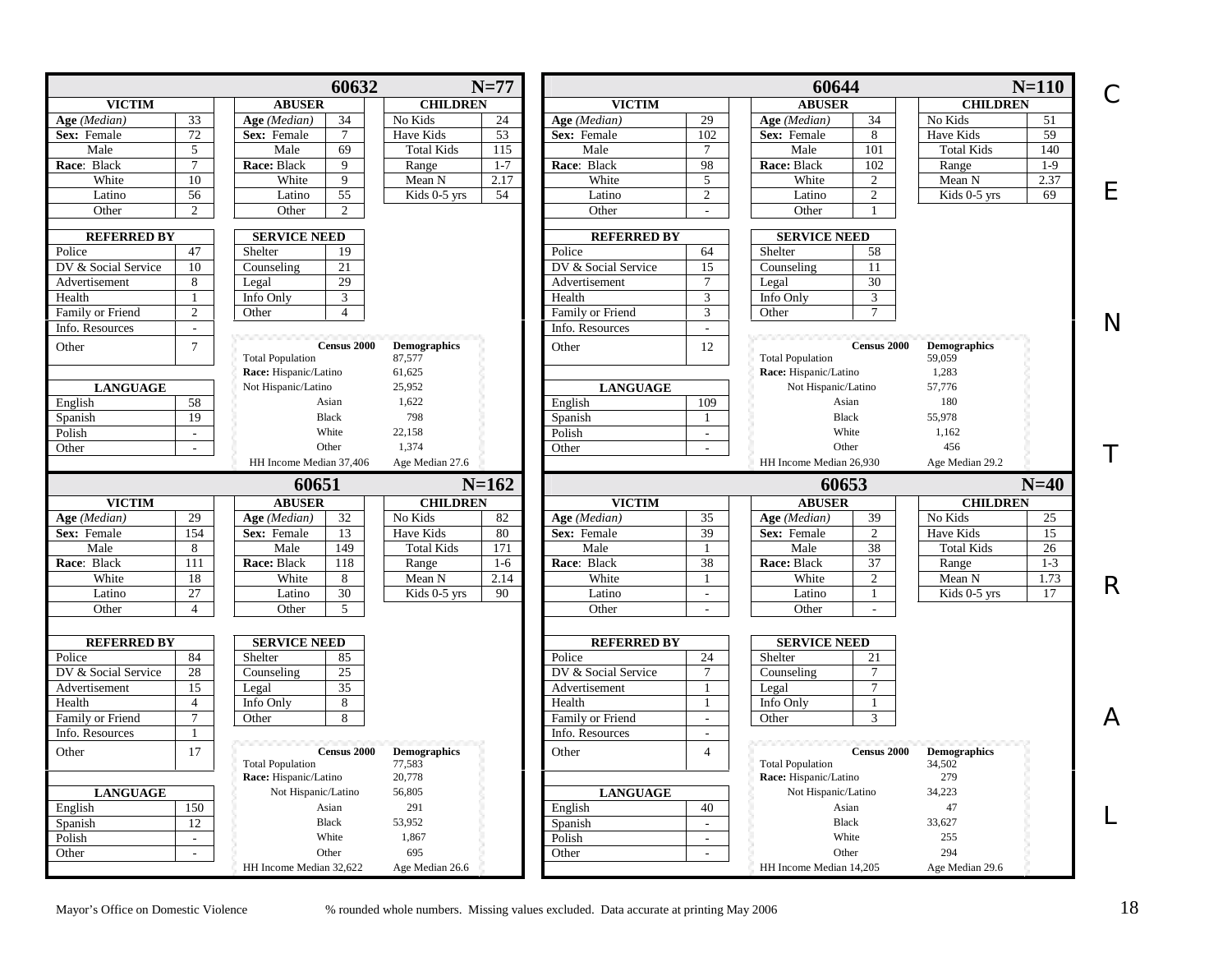<span id="page-18-0"></span>

|                     |                             | 60617                       | $N=167$             |         |                     |                             | 60619                   |                |                     | $N = 231$ |
|---------------------|-----------------------------|-----------------------------|---------------------|---------|---------------------|-----------------------------|-------------------------|----------------|---------------------|-----------|
| <b>VICTIM</b>       |                             | <b>ABUSER</b>               | <b>CHILDREN</b>     |         | <b>VICTIM</b>       |                             | <b>ABUSER</b>           |                | <b>CHILDREN</b>     |           |
| Age (Median)        | 33                          | 35<br>Age (Median)          | No Kids             | 73      | Age (Median)        | 31                          | Age (Median)            | 36             | No Kids             | 138       |
| Sex: Female         | 157                         | 13<br>Sex: Female           | Have Kids           | 94      | Sex: Female         | 222                         | Sex: Female             | 24             | Have Kids           | 93        |
| Male                | $\overline{9}$              | 154<br>Male                 | <b>Total Kids</b>   | 179     | Male                | 6                           | Male                    | 205            | <b>Total Kids</b>   | 190       |
| Race: Black         | 116                         | 124<br>Race: Black          | Range               | $1-5$   | Race: Black         | 211                         | Race: Black             | 206            | Range               | $1-6$     |
| White               | 15                          | White<br>$7\phantom{.0}$    | Mean N              | 1.90    | White               | 6                           | White                   | 11             | Mean N              | 2.04      |
| Latino              | 31                          | 33<br>Latino                | Kids 0-5 yrs        | 87      | Latino              | 3                           | Latino                  | -1             | Kids 0-5 yrs        | 99        |
| Other               | $\sim$                      | Other<br>$\mathbf{1}$       |                     |         | Other               | $\sim$                      | Other                   | $\overline{4}$ |                     |           |
|                     |                             |                             |                     |         |                     |                             |                         |                |                     |           |
| <b>REFERRED BY</b>  |                             | <b>SERVICE NEED</b>         |                     |         | <b>REFERRED BY</b>  |                             | <b>SERVICE NEED</b>     |                |                     |           |
| Police              | 95<br>26                    | Shelter<br>66               |                     |         | Police              | 123                         | Shelter                 | 138            |                     |           |
| DV & Social Service |                             | 30<br>Counseling            |                     |         | DV & Social Service | 31                          | Counseling              | 24             |                     |           |
| Advertisement       | 17                          | 47<br>Legal                 |                     |         | Advertisement       | 24                          | Legal                   | 43             |                     |           |
| Health              | 3                           | Info Only<br>9              |                     |         | Health              | 9                           | Info Only               | 14             |                     |           |
| Family or Friend    | $\overline{7}$              | 15<br>Other                 |                     |         | Family or Friend    | $\mathbf Q$                 | Other                   | 9              |                     |           |
| Info. Resources     | 3                           |                             |                     |         | Info. Resources     | $\mathcal{L}_{\mathcal{A}}$ |                         |                |                     |           |
| Other               | 10                          | <b>Census 2000</b>          | <b>Demographics</b> |         | Other               | 24                          |                         | Census 2000    | <b>Demographics</b> |           |
|                     |                             | <b>Total Population</b>     | 96,288              |         |                     |                             | <b>Total Population</b> |                | 74,963              |           |
|                     |                             | Race: Hispanic/Latino       | 33,019              |         |                     |                             | Race: Hispanic/Latino   |                | 521                 |           |
| <b>LANGUAGE</b>     |                             | Not Hispanic/Latino         | 63,269              |         | <b>LANGUAGE</b>     |                             | Not Hispanic/Latino     |                | 74,442              |           |
| English             | 161                         | Asian                       | 154                 |         | English             | 231                         | Asian                   |                | 61                  |           |
| Spanish             | 6                           | <b>Black</b>                | 51,944              |         | Spanish             | $\mathcal{L}$               | <b>Black</b>            |                | 73,213              |           |
| Polish              | $\mathcal{L}^{\mathcal{L}}$ | White                       | 9,928               |         | Polish              | $\omega$                    | White                   |                | 359                 |           |
| Other               | $\sim$                      | Other                       | 1,243               |         | Other               | $\sim$                      | Other                   |                | 809                 |           |
|                     |                             | HH Income Median 35,534     | Age Median 32.1     |         |                     |                             | HH Income Median 33,631 |                | Age Median 37.9     |           |
|                     |                             | 60620                       | $N = 182$           |         |                     |                             | 60621                   |                |                     | $N = 146$ |
| <b>VICTIM</b>       |                             | <b>ABUSER</b>               | <b>CHILDREN</b>     |         | <b>VICTIM</b>       |                             | <b>ABUSER</b>           |                | <b>CHILDREN</b>     |           |
| Age (Median)        | 29                          | 32<br>Age (Median)          |                     | 109     | Age (Median)        | 29                          | Age (Median)            |                | No Kids             | 77        |
| Sex: Female         |                             |                             | No Kids             |         |                     |                             |                         | 33             |                     |           |
|                     | 169                         | 15<br>Sex: Female           | Have Kids           | 73      | Sex: Female         | 144                         | Sex: Female             | 1              | <b>Have Kids</b>    | 69        |
| Male                | 11                          | Male<br>165                 | <b>Total Kids</b>   | 153     | Male                | $\mathbf{1}$                | Male                    | 145            | <b>Total Kids</b>   | 184       |
| Race: Black         | 167                         | Race: Black<br>170          | Range               | $1 - 7$ | Race: Black         | 138                         | Race: Black             | 143            | Range               | $1 - 7$   |
| White               | 9                           | White<br>6                  | Mean N              | 2.10    | White               | $\overline{4}$              | White                   | $\mathbf{1}$   | Mean N              | 2.67      |
| Latino              | $\omega$                    | Latino<br>$\blacksquare$    | Kids 0-5 yrs        | 82      | Latino              | $\mathbf{1}$                | Latino                  | $\overline{2}$ | Kids 0-5 yrs        | 87        |
| Other               | $\mathbf{1}$                | Other<br>2                  |                     |         | Other               | $\overline{1}$              | Other                   | $\sim$         |                     |           |
|                     |                             |                             |                     |         |                     |                             |                         |                |                     |           |
| <b>REFERRED BY</b>  |                             | <b>SERVICE NEED</b>         |                     |         | <b>REFERRED BY</b>  |                             | <b>SERVICE NEED</b>     |                |                     |           |
| Police              | 97                          | Shelter<br>90               |                     |         | Police              | 87                          | Shelter                 | 79             |                     |           |
| DV & Social Service | 26                          | 26<br>Counseling            |                     |         | DV & Social Service | 19                          | Counseling              | 13             |                     |           |
| Advertisement       | 27                          | 47<br>Legal                 |                     |         | Advertisement       | 14                          | Legal                   | 30             |                     |           |
| Health              | 6                           | $\overline{7}$<br>Info Only |                     |         | Health              | 5                           | Info Only               | 11             |                     |           |
| Family or Friend    | 5                           | Other<br>11                 |                     |         | Family or Friend    | $\overline{4}$              | Other                   | 13             |                     |           |
| Info. Resources     | $\overline{2}$              |                             |                     |         | Info. Resources     | $\mathbf{1}$                |                         |                |                     |           |
| Other               | 12                          | Census 2000                 | <b>Demographics</b> |         | Other               | 14                          |                         | Census 2000    | <b>Demographics</b> |           |
|                     |                             | <b>Total Population</b>     | 85,771              |         |                     |                             | <b>Total Population</b> |                | 47,514              |           |
|                     |                             | Race: Hispanic/Latino       | 641                 |         |                     |                             | Race: Hispanic/Latino   |                | 395                 |           |
| <b>LANGUAGE</b>     |                             | Not Hispanic/Latino         | 85,130              |         | <b>LANGUAGE</b>     |                             | Not Hispanic/Latino     |                | 47,119              |           |
| English             | 182                         | Asian                       | 91                  |         | English             | 145                         | Asian                   |                | 31                  |           |
|                     | $\mathcal{L}^{\mathcal{L}}$ | <b>Black</b>                | 81,679              |         |                     | $\mathbf{1}$                | <b>Black</b>            |                | 46,488              |           |
| Spanish<br>Polish   | $\mathbb{Z}^2$              | White                       | 2,671               |         | Spanish<br>Polish   | $\mathbf{r}$                | White                   |                | 205                 |           |
| Other               | $\sim$                      | Other                       | 689                 |         | Other               | $\sim$                      | Other                   |                | 395                 |           |

S

O

U

T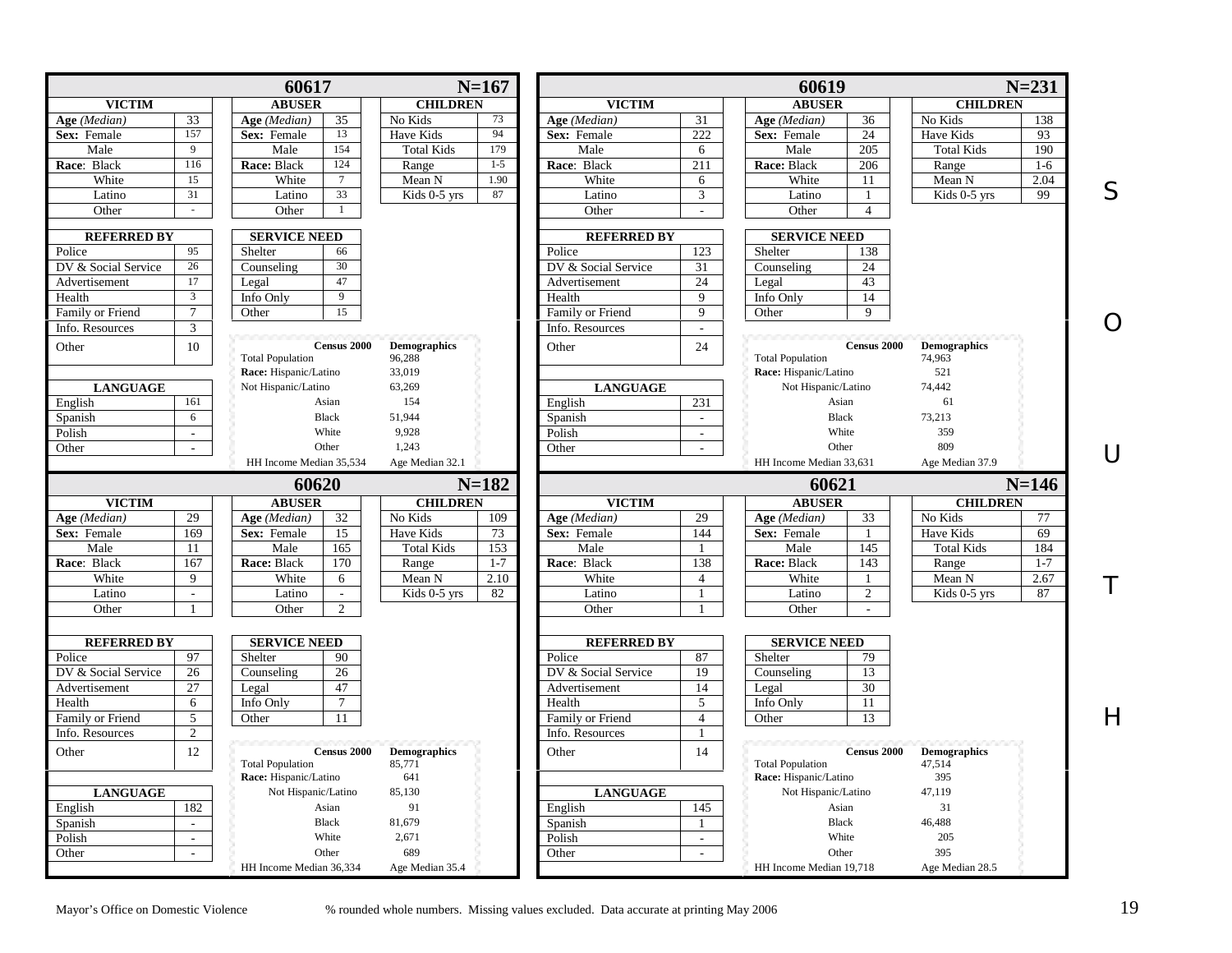|                                                |                             | 60628                                  |                               | $N=200$        |                            |                          | 60629                                  |                               | $N=170$ |
|------------------------------------------------|-----------------------------|----------------------------------------|-------------------------------|----------------|----------------------------|--------------------------|----------------------------------------|-------------------------------|---------|
| <b>VICTIM</b>                                  |                             | <b>ABUSER</b>                          | <b>CHILDREN</b>               |                | <b>VICTIM</b>              |                          | <b>ABUSER</b>                          | <b>CHILDREN</b>               |         |
| Age (Median)                                   | 33                          | Age (Median)<br>36                     | No Kids                       | 85             | Age (Median)               | 32                       | Age (Median)<br>36                     | No Kids                       | 70      |
| Sex: Female                                    | 190                         | $22\,$<br>Sex: Female                  | Have Kids                     | 115            | Sex: Female                | 165                      | Sex: Female<br>6                       | Have Kids                     | 100     |
| Male                                           | 8                           | 177<br>Male                            | <b>Total Kids</b>             | 270            | Male                       | 5                        | Male<br>162                            | <b>Total Kids</b>             | 210     |
| Race: Black                                    | 178                         | Race: Black<br>185                     | Range                         | $1 - 8$        | Race: Black                | 85                       | Race: Black<br>88                      | Range                         | $1 - 5$ |
| White                                          | 8                           | White<br>$\overline{4}$                | Mean N                        | 2.35           | White                      | 21                       | White<br>17                            | Mean N                        | 2.10    |
| Latino                                         | 10                          | 9<br>Latino                            | Kids 0-5 yrs                  | 119            | Latino                     | 60                       | 59<br>Latino                           | Kids 0-5 yrs                  | 88      |
| Other                                          |                             | Other<br>$\sim$                        |                               |                | Other                      | $\overline{c}$           | Other<br>3                             |                               |         |
|                                                |                             |                                        |                               |                |                            |                          |                                        |                               |         |
| <b>REFERRED BY</b>                             |                             | <b>SERVICE NEED</b>                    |                               |                | <b>REFERRED BY</b>         |                          | <b>SERVICE NEED</b>                    |                               |         |
| Police                                         | 105                         | 97<br>Shelter                          |                               |                | Police                     | 89                       | Shelter<br>65                          |                               |         |
| DV & Social Service                            | 31                          | 36<br>Counseling                       |                               |                | DV & Social Service        | 29                       | 36<br>Counseling                       |                               |         |
| Advertisement                                  | 18                          | 45<br>Legal                            |                               |                | Advertisement              | 16                       | 46<br>Legal                            |                               |         |
| Health                                         | 5                           | 10<br>Info Only                        |                               |                | Health                     | 8                        | Info Only<br>12                        |                               |         |
| Family or Friend                               | 5                           | 9<br>Other                             |                               |                | Family or Friend           | 5                        | 8<br>Other                             |                               |         |
| Info. Resources                                |                             |                                        |                               |                | Info. Resources            | 3                        |                                        |                               |         |
| Other                                          | 23                          | <b>Census 2000</b>                     | <b>Demographics</b>           |                | Other                      | 14                       | Census 2000                            | <b>Demographics</b>           |         |
|                                                |                             | <b>Total Population</b>                | 87,827                        |                |                            |                          | <b>Total Population</b>                | 113,984                       |         |
|                                                |                             | Race: Hispanic/Latino                  | 2,748                         |                |                            |                          | Race: Hispanic/Latino                  | 55,388                        |         |
| <b>LANGUAGE</b>                                |                             | Not Hispanic/Latino                    | 85,079                        |                | <b>LANGUAGE</b>            |                          | Not Hispanic/Latino                    | 58,596                        |         |
| English                                        | 195                         | Asian                                  | 55                            |                | English                    | 137                      | Asian                                  | 802                           |         |
| Spanish                                        | 5 <sup>5</sup>              | <b>Black</b>                           | 82,934                        |                | Spanish                    | 33                       | <b>Black</b>                           | 29,188                        |         |
| Polish                                         | $\blacksquare$              | White                                  | 1,315                         |                | Polish                     | $\sim$                   | White                                  | 26,605                        |         |
| Other                                          | $\sim$                      | Other                                  | 775                           |                | Other                      | $\sim$                   | Other                                  | 2,001                         |         |
|                                                |                             | HH Income Median 38,210                | Age Median 33                 |                |                            |                          | HH Income Median 40,279                | Age Median 27.9               |         |
|                                                |                             | 60633                                  |                               | $N=14$         |                            |                          | 60636                                  |                               | $N=135$ |
| <b>VICTIM</b>                                  |                             | <b>ABUSER</b>                          | <b>CHILDREN</b>               |                | <b>VICTIM</b>              |                          | <b>ABUSER</b>                          | <b>CHILDREN</b>               |         |
| Age (Median)                                   | 26                          | 34<br>Age (Median)                     | No Kids                       |                | Age (Median)               | 29                       | Age (Median)<br>34                     | No Kids                       | 57      |
| Sex: Female                                    | 14                          | Sex: Female                            | Have Kids                     | $\overline{7}$ | Sex: Female                | 129                      | Sex: Female<br>8                       | Have Kids                     | 78      |
| Male                                           | $\mathcal{L}$               | 14<br>Male                             | <b>Total Kids</b>             | 16             | Male                       | 5                        | Male<br>126                            | <b>Total Kids</b>             | 167     |
| Race: Black                                    | 6                           | Race: Black<br>5                       | Range                         | $1-6$          | Race: Black                | 127                      | Race: Black<br>128                     | Range                         | $1-6$   |
| White                                          | $\tau$                      | White<br>$\overline{4}$                | Mean N                        | 2.29           | White                      | 3                        | White<br>2                             | Mean N                        | 2.14    |
| Latino                                         | -1                          | 3<br>Latino                            | Kids 0-5 yrs                  | 7              | Latino                     | $\overline{1}$           | Latino<br>1                            | Kids 0-5 yrs                  | 88      |
| Other                                          |                             |                                        |                               |                |                            |                          |                                        |                               |         |
|                                                | $\theta$                    | $\overline{2}$<br>Other                |                               |                | Other                      | $\overline{c}$           | Other                                  |                               |         |
|                                                |                             |                                        |                               |                |                            |                          |                                        |                               |         |
| <b>REFERRED BY</b>                             |                             | <b>SERVICE NEED</b>                    |                               |                | <b>REFERRED BY</b>         |                          | <b>SERVICE NEED</b>                    |                               |         |
|                                                |                             | Shelter<br>$\overline{4}$              |                               |                | Police                     | 68                       | Shelter<br>83                          |                               |         |
|                                                | $\overline{c}$              | $\overline{2}$<br>Counseling           |                               |                | DV & Social Service        | 17                       | Counseling<br>16                       |                               |         |
| Police<br>DV & Social Service<br>Advertisement | $\mathbf{1}$                | 6<br>Legal                             |                               |                | Advertisement              | 25                       | 17<br>Legal                            |                               |         |
|                                                | $\sim$                      | Info Only<br>$\sim$                    |                               |                | Health                     | $\overline{7}$           | Info Only<br>8                         |                               |         |
|                                                | $\sim$                      | $\overline{2}$<br>Other                |                               |                | Family or Friend           | $\overline{2}$           | $\mathbf{Q}$<br>Other                  |                               |         |
| Health<br>Family or Friend<br>Info. Resources  | $\sim$                      |                                        |                               |                | Info. Resources            | $\overline{\phantom{a}}$ |                                        |                               |         |
|                                                |                             |                                        |                               |                |                            |                          |                                        |                               |         |
| Other                                          | 3                           | Census 2000<br><b>Total Population</b> | <b>Demographics</b><br>13,262 |                | Other                      | 12                       | Census 2000<br><b>Total Population</b> | <b>Demographics</b><br>51,451 |         |
|                                                |                             | Race: Hispanic/Latino                  | 3,029                         |                |                            |                          | Race: Hispanic/Latino                  | 599                           |         |
| <b>LANGUAGE</b>                                |                             | Not Hispanic/Latino                    | 10,233                        |                |                            |                          | Not Hispanic/Latino                    | 50,852                        |         |
| English                                        | 14                          | Asian                                  | 72                            |                | <b>LANGUAGE</b><br>English | 134                      | Asian                                  | 49                            |         |
|                                                | $\mathcal{L}^{\mathcal{L}}$ | <b>Black</b>                           | 2,460                         |                | Spanish                    | $\overline{1}$           | <b>Black</b>                           | 50,153                        |         |
|                                                | $\sim$                      | White                                  |                               |                |                            | $\sim$                   | White                                  |                               |         |
| Spanish<br>Polish<br>Other                     | $\sim$                      | Other                                  | 7,382<br>319                  |                | Polish<br>Other            | $\mathbb{Z}^2$           | Other                                  | 241<br>409                    |         |

S

O

U

T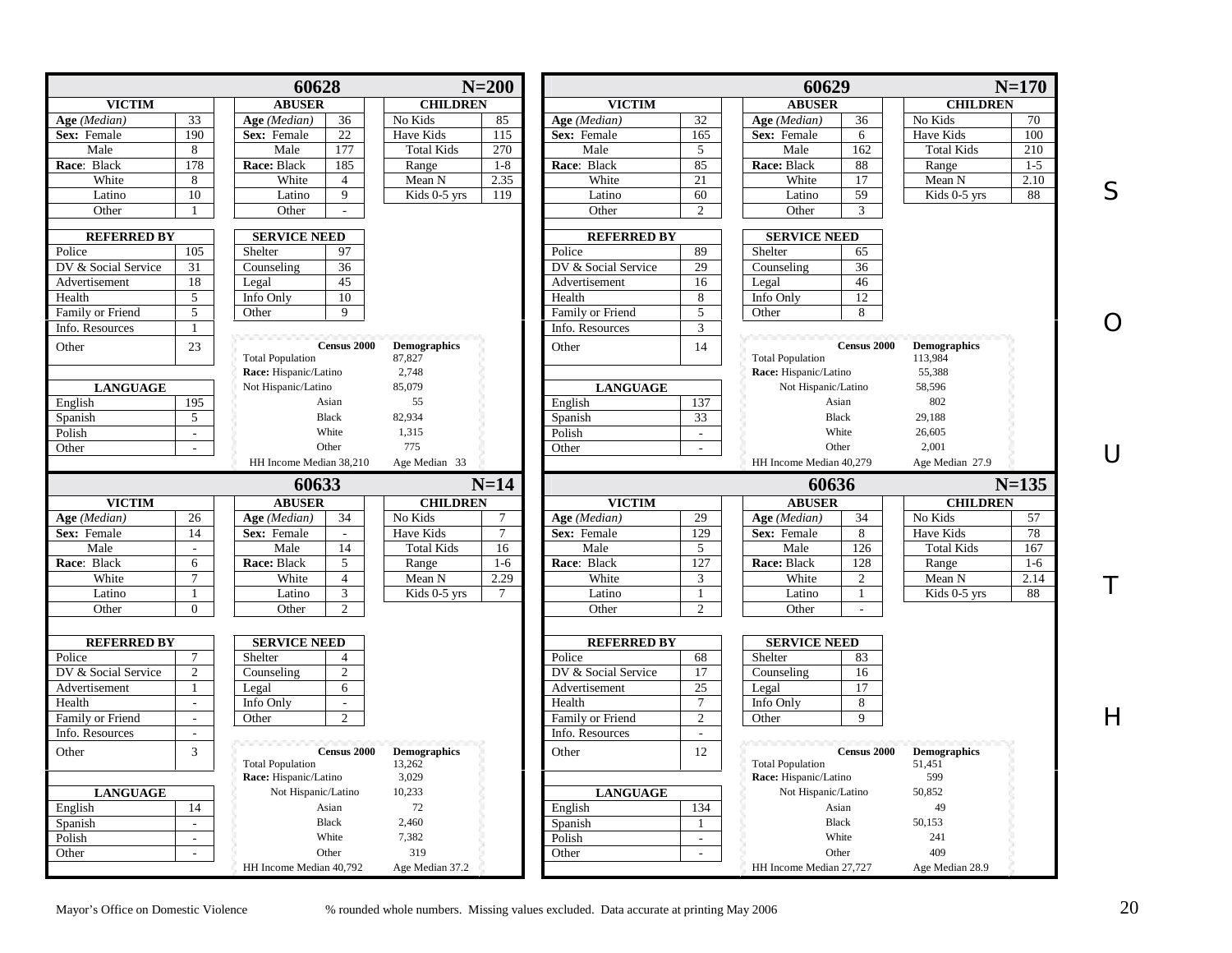|                                                |                          | 60637                         |                               | $N=107$ |                     |                | 60638                   |                    |                               | $N=52$                        |
|------------------------------------------------|--------------------------|-------------------------------|-------------------------------|---------|---------------------|----------------|-------------------------|--------------------|-------------------------------|-------------------------------|
| <b>VICTIM</b>                                  |                          | <b>ABUSER</b>                 | <b>CHILDREN</b>               |         | <b>VICTIM</b>       |                | <b>ABUSER</b>           |                    | <b>CHILDREN</b>               |                               |
| Age (Median)                                   | 32                       | 35<br>Age (Median)            | No Kids                       | 52      | Age (Median)        | 35             | Age (Median)            | 38                 | No Kids                       | 27                            |
| Sex: Female                                    | 103                      | Sex: Female<br>6              | Have Kids                     | 55      | Sex: Female         | 47             | Sex: Female             | $\overline{4}$     | Have Kids                     | 25                            |
| Male                                           | $\overline{4}$           | 101<br>Male                   | <b>Total Kids</b>             | 124     | Male                | 5              | Male                    | 48                 | <b>Total Kids</b>             | 46                            |
| Race: Black                                    | 97                       | 99<br>Race: Black             | Range                         | $1-6$   | Race: Black         | 12             | Race: Black             | 15                 | Range                         | $1-4$                         |
| White                                          | 2                        | White<br>2                    | Mean N                        | 2.25    | White               | 30             | White                   | 26                 | Mean N                        | 1.84                          |
| Latino                                         | -1                       | Latino<br>$\mathbf{1}$        | Kids 0-5 yrs                  | 57      | Latino              | 8              | Latino                  | 9                  | Kids 0-5 yrs                  | 24                            |
| Other                                          |                          | Other<br>$\overline{c}$       |                               |         | Other               | -1             | Other                   |                    |                               |                               |
|                                                |                          |                               |                               |         |                     |                |                         |                    |                               |                               |
| <b>REFERRED BY</b>                             |                          | <b>SERVICE NEED</b>           |                               |         | <b>REFERRED BY</b>  |                | <b>SERVICE NEED</b>     |                    |                               |                               |
| Police                                         | 53                       | 58<br>Shelter                 |                               |         | Police              | 32             | Shelter                 | 13                 |                               |                               |
| DV & Social Service                            | 12                       | 18<br>Counseling              |                               |         | DV & Social Service | 8              | Counseling              | 16                 |                               |                               |
| Advertisement                                  | 10                       | 18<br>Legal                   |                               |         | Advertisement       | $\tau$         | Legal                   | 14                 |                               |                               |
| Health                                         | $\tau$                   | Info Only<br>6                |                               |         | Health              | $\mathbf{1}$   | Info Only               | $\overline{2}$     |                               |                               |
| Family or Friend                               | $\overline{4}$           | 6<br>Other                    |                               |         | Family or Friend    | 3              | Other                   | 5                  |                               |                               |
| Info. Resources                                | $\sim$                   |                               |                               |         | Info. Resources     | $\overline{a}$ |                         |                    |                               |                               |
| Other                                          | 12                       | <b>Census 2000</b>            | <b>Demographics</b>           |         | Other               |                |                         | <b>Census 2000</b> | <b>Demographics</b>           |                               |
|                                                |                          | <b>Total Population</b>       | 57,090                        |         |                     |                | <b>Total Population</b> |                    | 55,788                        |                               |
|                                                |                          | Race: Hispanic/Latino         | 764                           |         |                     |                | Race: Hispanic/Latino   |                    | 8,667                         |                               |
| <b>LANGUAGE</b>                                |                          | Not Hispanic/Latino           | 56,326                        |         | <b>LANGUAGE</b>     |                | Not Hispanic/Latino     |                    | 47,121                        |                               |
| English                                        | 106                      | Asian                         | 1,795                         |         | English             | 45             |                         | Asian              | 357                           |                               |
| Spanish                                        | $\overline{1}$           | <b>Black</b>                  | 46,725                        |         | Spanish             | 3              | <b>Black</b>            |                    | 4.422                         |                               |
| Polish                                         | $\sim$                   | White                         | 6,931                         |         | Polish              | $\overline{4}$ |                         | White              | 41,647                        |                               |
| Other                                          | $\overline{\phantom{a}}$ | Other                         | 875                           |         | Other               | $\tau$         | Other                   |                    | 705                           |                               |
|                                                |                          | HH Income Median 23.228       | Age Median 29.9               |         |                     |                | HH Income Median 45.173 |                    | Age Median 38.3               |                               |
|                                                |                          |                               |                               |         |                     |                |                         |                    |                               |                               |
|                                                |                          | 60643                         |                               | $N=77$  |                     |                | 60649                   |                    |                               | $N = 185$                     |
| <b>VICTIM</b>                                  |                          | <b>ABUSER</b>                 | <b>CHILDREN</b>               |         | <b>VICTIM</b>       |                | <b>ABUSER</b>           |                    | <b>CHILDREN</b>               |                               |
| Age (Median)                                   | 34                       | Age (Median)<br>37            | No Kids                       | 36      | Age (Median)        | 32<br>177      | Age (Median)            | 34                 | No Kids<br>Have Kids          | 78                            |
| Sex: Female                                    | 72                       | Sex: Female<br>$\overline{4}$ | Have Kids                     | 41      |                     |                | Sex: Female             | 12                 |                               | 107                           |
| Male                                           | 3                        |                               |                               |         | Sex: Female         |                |                         |                    |                               |                               |
|                                                |                          | 69<br>Male                    | <b>Total Kids</b>             | 88      | Male                | $\overline{7}$ | Male                    | 171                | <b>Total Kids</b>             |                               |
|                                                | 67                       | 67<br>Race: Black             | Range                         | $1 - 5$ | Race: Black         | 171            | Race: Black             | 171                | Range                         |                               |
| White                                          | 5                        | White<br>6                    | Mean N                        | 2.15    | White               | $\tau$         | White                   | 6                  | Mean N                        |                               |
| Latino                                         | $\overline{0}$           | Latino<br>$\mathbf{1}$        | Kids 0-5 yrs                  | 41      | Latino              | 2              | Latino                  | $\mathbf{2}$       | Kids 0-5 yrs                  | 212<br>$1 - 7$<br>1.98<br>104 |
| Race: Black<br>Other                           | $\Omega$                 | Other<br>$\Omega$             |                               |         | Other               | 3              | Other                   | 3                  |                               |                               |
|                                                |                          |                               |                               |         |                     |                |                         |                    |                               |                               |
| <b>REFERRED BY</b>                             |                          | <b>SERVICE NEED</b>           |                               |         | <b>REFERRED BY</b>  |                | <b>SERVICE NEED</b>     |                    |                               |                               |
|                                                | 40                       | Shelter<br>30                 |                               |         | Police              | 92             | Shelter                 | 99                 |                               |                               |
| Police<br>DV & Social Service                  | $\mathbf Q$              | Counseling<br>16              |                               |         | DV & Social Service | 28             | Counseling              | 26                 |                               |                               |
|                                                | 12                       | 23<br>Legal                   |                               |         | Advertisement       | 20             | Legal                   | 39                 |                               |                               |
| Advertisement<br>Health                        | $\sim$                   | $\mathfrak{F}$<br>Info Only   |                               |         | Health              | 6              | Info Only               | 12                 |                               |                               |
|                                                | $\overline{4}$           | 3<br>Other                    |                               |         | Family or Friend    | 9              | Other                   | 9                  |                               |                               |
|                                                | $\mathbf{1}$             |                               |                               |         | Info. Resources     | $\overline{c}$ |                         |                    |                               |                               |
| Family or Friend<br>Info. Resources            | $\overline{7}$           | Census 2000                   |                               |         |                     |                |                         | Census 2000        |                               |                               |
|                                                |                          | <b>Total Population</b>       | <b>Demographics</b><br>52,568 |         | Other               | 20             | <b>Total Population</b> |                    | <b>Demographics</b><br>54,823 |                               |
|                                                |                          | Race: Hispanic/Latino         | 933                           |         |                     |                | Race: Hispanic/Latino   |                    | 607                           |                               |
| <b>LANGUAGE</b>                                |                          | Not Hispanic/Latino           | 51,635                        |         | <b>LANGUAGE</b>     |                | Not Hispanic/Latino     |                    | 54,216                        |                               |
|                                                | 77                       | Asian                         | 130                           |         |                     | 184            |                         | Asian              | 79                            |                               |
|                                                | $\mathcal{L}$            | <b>Black</b>                  | 40,337                        |         | English             | $\mathbf{1}$   | <b>Black</b>            |                    | 52,779                        |                               |
|                                                | $\sim$                   | White                         |                               |         | Spanish             | $\sim$         |                         | White              |                               |                               |
| Other<br>English<br>Spanish<br>Polish<br>Other | $\sim$                   | Other                         | 10,390<br>778                 |         | Polish<br>Other     | $\sim$         | Other                   |                    | 682<br>676                    |                               |

S

O

U

T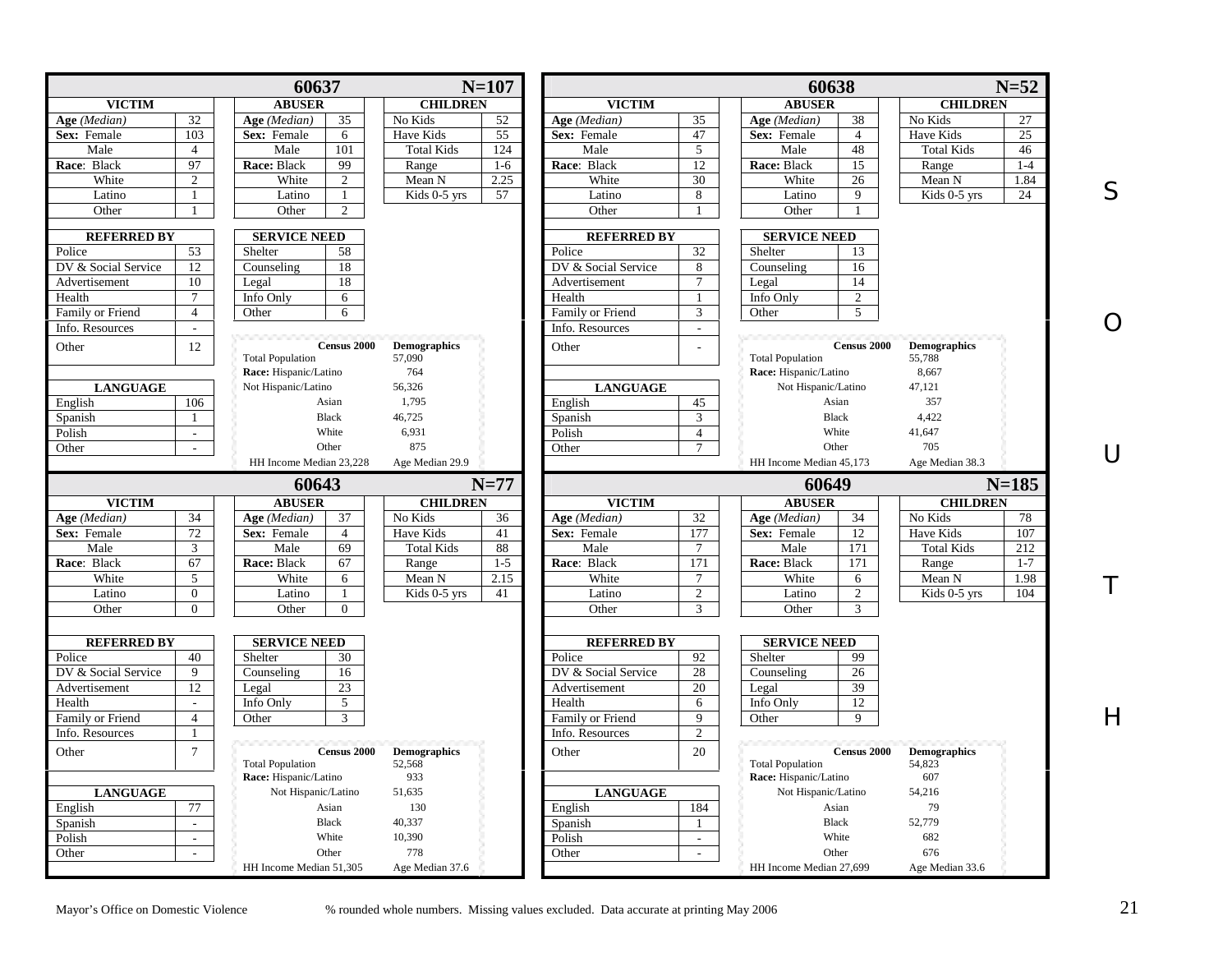<span id="page-21-0"></span>

| S<br><b>ABUSER</b><br><b>ABUSER</b><br><b>VICTIM</b><br><b>CHILDREN</b><br><b>VICTIM</b><br><b>CHILDREN</b><br>32<br>No Kids<br>33<br>36<br>No Kids<br>Age (Median)<br>Age (Median)<br>35<br>25<br>Age (Median)<br>Age (Median)<br>2<br>48<br>Sex: Female<br>Sex: Female<br>Have Kids<br>27<br>Sex: Female<br>9<br>Sex: Female<br>Have Kids<br>6<br>$\tau$<br>$\sim$<br>58<br>9<br>Male<br>$\overline{4}$<br>Male<br>46<br><b>Total Kids</b><br>Male<br>Male<br><b>Total Kids</b><br>14<br>$\omega$<br>$\Omega$<br>24<br>23<br>Race: Black<br>5<br>$1-4$<br>Race: Black<br>Race: Black<br>Range<br>$1-6$<br>5<br>Race: Black<br>Range<br>White<br>White<br>White<br>14<br>White<br>16<br>Mean N<br>2.15<br>Mean N<br>2<br>3<br>2<br>13<br>Kids 0-5 yrs<br>40<br>Kids 0-5 yrs<br>Latino<br>Latino<br>13<br>Latino<br>Latino<br>5<br>-1<br>$\blacksquare$<br>Other<br>Other<br>Other<br>Other<br>$\sim$<br>-1<br>$\sim$<br>$\cup$<br><b>SERVICE NEED</b><br><b>REFERRED BY</b><br><b>REFERRED BY</b><br><b>SERVICE NEED</b><br>37<br>Police<br>12<br>$\overline{4}$<br>Shelter<br>Police<br>Shelter<br>$\boldsymbol{\Delta}$<br>DV & Social Service<br>$\overline{4}$<br>8<br>DV & Social Service<br>2<br>Counseling<br>Counseling<br>15<br>$\overline{4}$<br>Advertisement<br>Advertisement<br>Legal<br>$\overline{2}$<br>Legal<br>$\sim$<br>Info Only<br>9<br>Health<br>Info Only<br>$\overline{2}$<br>Health<br>$\mathbf{1}$<br>$\sim$<br>Family or Friend<br>Other<br>6<br>Family or Friend<br>Other<br>1<br>$\sim$<br>Info. Resources<br>Info. Resources<br>$\mathcal{L}$<br>$\sim$<br>5<br><b>Census 2000</b><br>2<br><b>Census 2000</b><br><b>Demographics</b><br>Other<br><b>Demographics</b><br>Other<br>$\mathsf{H}$<br><b>Total Population</b><br><b>Total Population</b><br>39,126<br>29,138<br>Race: Hispanic/Latino<br>1,051<br>Race: Hispanic/Latino<br>6,726<br>Not Hispanic/Latino<br>32,400<br>28,087<br><b>LANGUAGE</b><br><b>LANGUAGE</b><br>Not Hispanic/Latino<br>$\overline{9}$<br>English<br>48<br>421<br>English<br>Asian<br>120<br>Asian<br>$\overline{4}$<br><b>Black</b><br><b>Black</b><br>16,324<br>Spanish<br>1,514<br>Spanish<br>$\sim$<br>White<br>White<br>14,729<br>26,106<br>Polish<br>Polish<br>$\omega$<br>$\mathbb{Z}^2$<br>926<br>Other<br>347<br>Other<br>Other<br>Other<br>$\mathbb{L}$<br>$\sim$<br>HH Income Median 53.120<br>HH Income Median 59,849<br>Age Median 36.2<br>Age Median 34<br>$N=20$<br>60613<br>$N=52$<br>60614<br><b>VICTIM</b><br><b>ABUSER</b><br><b>CHILDREN</b><br><b>VICTIM</b><br><b>ABUSER</b><br><b>CHILDREN</b><br>$\overline{32}$<br>$\overline{34}$<br>No Kids<br>Age (Median)<br>Age (Median)<br>34<br>No Kids<br>38<br>Age (Median)<br>Age (Median)<br>36<br>13<br>N<br>Have Kids<br>$\tau$<br>Sex: Female<br>48<br>Sex: Female<br>2<br>Have Kids<br>12<br>Sex: Female<br>19<br>Sex: Female<br>$\overline{4}$<br>48<br>18<br>19<br>21<br>Male<br>Male<br><b>Total Kids</b><br>Male<br>Male<br><b>Total Kids</b><br>-1<br>14<br>Race: Black<br>Race: Black<br>20<br>$1 - 3$<br>Race: Black<br>Race: Black<br>$\tau$<br>$1 - 7$<br>Range<br>6<br>Range<br>$\overline{22}$<br>White<br>White<br>White<br>White<br>Mean N<br>3<br>21<br>Mean N<br>1.5<br>9<br>10<br>$\Omega$<br>12<br>2<br>Kids 0-5 yrs<br>5<br>Latino<br>Latino<br>9<br>Kids 0-5 yrs<br>12<br>Latino<br>Latino<br>$\mathbf{1}$<br>Other<br>Other<br>Other<br>Other<br>$\overline{4}$<br>3<br>$\overline{2}$<br>1<br><b>SERVICE NEED</b><br><b>REFERRED BY</b><br><b>REFERRED BY</b><br><b>SERVICE NEED</b><br>21<br>12<br>Shelter<br>Police<br>Shelter<br>15<br>Police<br>10<br>2<br>DV & Social Service<br>6<br>10<br>DV & Social Service<br>Counseling<br>Counseling<br>$\overline{4}$<br>6<br>18<br>2<br>$\overline{2}$<br>Advertisement<br>Legal<br>Advertisement<br>Legal<br>3<br>3<br>Health<br>Info Only<br>Health<br>Info Only<br>-1<br>$\mathbf{r}$<br>Τ<br>Family or Friend<br>$\overline{2}$<br>Family or Friend<br>$\overline{2}$<br>Other<br>Other<br>6<br>$\overline{4}$<br>Info. Resources<br>Info. Resources<br>$\overline{\phantom{a}}$<br>$\overline{\phantom{a}}$<br>10<br>Census 2000<br><b>Census 2000</b><br><b>Demographics</b><br><b>Demographics</b><br>Other<br>Other<br>$\mathbf{1}$<br><b>Total Population</b><br>50,548<br><b>Total Population</b><br>65,474<br>6,589<br>3,554<br>Race: Hispanic/Latino<br>Race: Hispanic/Latino<br>$\overline{H}$<br>61,920<br><b>LANGUAGE</b><br>Not Hispanic/Latino<br>43,959<br><b>LANGUAGE</b><br>Not Hispanic/Latino<br>45<br>20<br>English<br>Asian<br>2,849<br>English<br>Asian<br>2,467<br>6<br><b>Black</b><br>4,227<br>Spanish<br><b>Black</b><br>2,634<br>Spanish<br>$\mathcal{L}^{\mathcal{L}}$<br>White<br>Polish<br>$\mathcal{L}^{\pm}$<br>White<br>35,517<br>Polish<br>55,721<br>$\mathbb{L}$<br>1.366<br>Other<br>1.098<br>Other<br>$\mathbf{1}$<br>Other<br>Other<br>$\sim$<br>HH Income Median 48,381<br>Age Median 32.3<br>HH Income Median 68.324<br>Age Median 31 |  | 60652 | $N=52$ |  | 60655 | $N=9$ |   |
|-------------------------------------------------------------------------------------------------------------------------------------------------------------------------------------------------------------------------------------------------------------------------------------------------------------------------------------------------------------------------------------------------------------------------------------------------------------------------------------------------------------------------------------------------------------------------------------------------------------------------------------------------------------------------------------------------------------------------------------------------------------------------------------------------------------------------------------------------------------------------------------------------------------------------------------------------------------------------------------------------------------------------------------------------------------------------------------------------------------------------------------------------------------------------------------------------------------------------------------------------------------------------------------------------------------------------------------------------------------------------------------------------------------------------------------------------------------------------------------------------------------------------------------------------------------------------------------------------------------------------------------------------------------------------------------------------------------------------------------------------------------------------------------------------------------------------------------------------------------------------------------------------------------------------------------------------------------------------------------------------------------------------------------------------------------------------------------------------------------------------------------------------------------------------------------------------------------------------------------------------------------------------------------------------------------------------------------------------------------------------------------------------------------------------------------------------------------------------------------------------------------------------------------------------------------------------------------------------------------------------------------------------------------------------------------------------------------------------------------------------------------------------------------------------------------------------------------------------------------------------------------------------------------------------------------------------------------------------------------------------------------------------------------------------------------------------------------------------------------------------------------------------------------------------------------------------------------------------------------------------------------------------------------------------------------------------------------------------------------------------------------------------------------------------------------------------------------------------------------------------------------------------------------------------------------------------------------------------------------------------------------------------------------------------------------------------------------------------------------------------------------------------------------------------------------------------------------------------------------------------------------------------------------------------------------------------------------------------------------------------------------------------------------------------------------------------------------------------------------------------------------------------------------------------------------------------------------------------------------------------------------------------------------------------------------------------------------------------------------------------------------------------------------------------------------------------------------------------------------------------------------------------------------------------------------------------------------------------------------------------------------------------------------------------------------------------------------------------------------------------------------------------------------------------------------------------------------------------------------------------------------------------------------------------------------------------------------------------------------------|--|-------|--------|--|-------|-------|---|
|                                                                                                                                                                                                                                                                                                                                                                                                                                                                                                                                                                                                                                                                                                                                                                                                                                                                                                                                                                                                                                                                                                                                                                                                                                                                                                                                                                                                                                                                                                                                                                                                                                                                                                                                                                                                                                                                                                                                                                                                                                                                                                                                                                                                                                                                                                                                                                                                                                                                                                                                                                                                                                                                                                                                                                                                                                                                                                                                                                                                                                                                                                                                                                                                                                                                                                                                                                                                                                                                                                                                                                                                                                                                                                                                                                                                                                                                                                                                                                                                                                                                                                                                                                                                                                                                                                                                                                                                                                                                                                                                                                                                                                                                                                                                                                                                                                                                                                                                                                                           |  |       |        |  |       |       |   |
|                                                                                                                                                                                                                                                                                                                                                                                                                                                                                                                                                                                                                                                                                                                                                                                                                                                                                                                                                                                                                                                                                                                                                                                                                                                                                                                                                                                                                                                                                                                                                                                                                                                                                                                                                                                                                                                                                                                                                                                                                                                                                                                                                                                                                                                                                                                                                                                                                                                                                                                                                                                                                                                                                                                                                                                                                                                                                                                                                                                                                                                                                                                                                                                                                                                                                                                                                                                                                                                                                                                                                                                                                                                                                                                                                                                                                                                                                                                                                                                                                                                                                                                                                                                                                                                                                                                                                                                                                                                                                                                                                                                                                                                                                                                                                                                                                                                                                                                                                                                           |  |       |        |  |       |       |   |
|                                                                                                                                                                                                                                                                                                                                                                                                                                                                                                                                                                                                                                                                                                                                                                                                                                                                                                                                                                                                                                                                                                                                                                                                                                                                                                                                                                                                                                                                                                                                                                                                                                                                                                                                                                                                                                                                                                                                                                                                                                                                                                                                                                                                                                                                                                                                                                                                                                                                                                                                                                                                                                                                                                                                                                                                                                                                                                                                                                                                                                                                                                                                                                                                                                                                                                                                                                                                                                                                                                                                                                                                                                                                                                                                                                                                                                                                                                                                                                                                                                                                                                                                                                                                                                                                                                                                                                                                                                                                                                                                                                                                                                                                                                                                                                                                                                                                                                                                                                                           |  |       |        |  |       |       |   |
|                                                                                                                                                                                                                                                                                                                                                                                                                                                                                                                                                                                                                                                                                                                                                                                                                                                                                                                                                                                                                                                                                                                                                                                                                                                                                                                                                                                                                                                                                                                                                                                                                                                                                                                                                                                                                                                                                                                                                                                                                                                                                                                                                                                                                                                                                                                                                                                                                                                                                                                                                                                                                                                                                                                                                                                                                                                                                                                                                                                                                                                                                                                                                                                                                                                                                                                                                                                                                                                                                                                                                                                                                                                                                                                                                                                                                                                                                                                                                                                                                                                                                                                                                                                                                                                                                                                                                                                                                                                                                                                                                                                                                                                                                                                                                                                                                                                                                                                                                                                           |  |       |        |  |       |       |   |
|                                                                                                                                                                                                                                                                                                                                                                                                                                                                                                                                                                                                                                                                                                                                                                                                                                                                                                                                                                                                                                                                                                                                                                                                                                                                                                                                                                                                                                                                                                                                                                                                                                                                                                                                                                                                                                                                                                                                                                                                                                                                                                                                                                                                                                                                                                                                                                                                                                                                                                                                                                                                                                                                                                                                                                                                                                                                                                                                                                                                                                                                                                                                                                                                                                                                                                                                                                                                                                                                                                                                                                                                                                                                                                                                                                                                                                                                                                                                                                                                                                                                                                                                                                                                                                                                                                                                                                                                                                                                                                                                                                                                                                                                                                                                                                                                                                                                                                                                                                                           |  |       |        |  |       |       |   |
|                                                                                                                                                                                                                                                                                                                                                                                                                                                                                                                                                                                                                                                                                                                                                                                                                                                                                                                                                                                                                                                                                                                                                                                                                                                                                                                                                                                                                                                                                                                                                                                                                                                                                                                                                                                                                                                                                                                                                                                                                                                                                                                                                                                                                                                                                                                                                                                                                                                                                                                                                                                                                                                                                                                                                                                                                                                                                                                                                                                                                                                                                                                                                                                                                                                                                                                                                                                                                                                                                                                                                                                                                                                                                                                                                                                                                                                                                                                                                                                                                                                                                                                                                                                                                                                                                                                                                                                                                                                                                                                                                                                                                                                                                                                                                                                                                                                                                                                                                                                           |  |       |        |  |       |       |   |
|                                                                                                                                                                                                                                                                                                                                                                                                                                                                                                                                                                                                                                                                                                                                                                                                                                                                                                                                                                                                                                                                                                                                                                                                                                                                                                                                                                                                                                                                                                                                                                                                                                                                                                                                                                                                                                                                                                                                                                                                                                                                                                                                                                                                                                                                                                                                                                                                                                                                                                                                                                                                                                                                                                                                                                                                                                                                                                                                                                                                                                                                                                                                                                                                                                                                                                                                                                                                                                                                                                                                                                                                                                                                                                                                                                                                                                                                                                                                                                                                                                                                                                                                                                                                                                                                                                                                                                                                                                                                                                                                                                                                                                                                                                                                                                                                                                                                                                                                                                                           |  |       |        |  |       |       |   |
|                                                                                                                                                                                                                                                                                                                                                                                                                                                                                                                                                                                                                                                                                                                                                                                                                                                                                                                                                                                                                                                                                                                                                                                                                                                                                                                                                                                                                                                                                                                                                                                                                                                                                                                                                                                                                                                                                                                                                                                                                                                                                                                                                                                                                                                                                                                                                                                                                                                                                                                                                                                                                                                                                                                                                                                                                                                                                                                                                                                                                                                                                                                                                                                                                                                                                                                                                                                                                                                                                                                                                                                                                                                                                                                                                                                                                                                                                                                                                                                                                                                                                                                                                                                                                                                                                                                                                                                                                                                                                                                                                                                                                                                                                                                                                                                                                                                                                                                                                                                           |  |       |        |  |       |       |   |
|                                                                                                                                                                                                                                                                                                                                                                                                                                                                                                                                                                                                                                                                                                                                                                                                                                                                                                                                                                                                                                                                                                                                                                                                                                                                                                                                                                                                                                                                                                                                                                                                                                                                                                                                                                                                                                                                                                                                                                                                                                                                                                                                                                                                                                                                                                                                                                                                                                                                                                                                                                                                                                                                                                                                                                                                                                                                                                                                                                                                                                                                                                                                                                                                                                                                                                                                                                                                                                                                                                                                                                                                                                                                                                                                                                                                                                                                                                                                                                                                                                                                                                                                                                                                                                                                                                                                                                                                                                                                                                                                                                                                                                                                                                                                                                                                                                                                                                                                                                                           |  |       |        |  |       |       |   |
|                                                                                                                                                                                                                                                                                                                                                                                                                                                                                                                                                                                                                                                                                                                                                                                                                                                                                                                                                                                                                                                                                                                                                                                                                                                                                                                                                                                                                                                                                                                                                                                                                                                                                                                                                                                                                                                                                                                                                                                                                                                                                                                                                                                                                                                                                                                                                                                                                                                                                                                                                                                                                                                                                                                                                                                                                                                                                                                                                                                                                                                                                                                                                                                                                                                                                                                                                                                                                                                                                                                                                                                                                                                                                                                                                                                                                                                                                                                                                                                                                                                                                                                                                                                                                                                                                                                                                                                                                                                                                                                                                                                                                                                                                                                                                                                                                                                                                                                                                                                           |  |       |        |  |       |       |   |
|                                                                                                                                                                                                                                                                                                                                                                                                                                                                                                                                                                                                                                                                                                                                                                                                                                                                                                                                                                                                                                                                                                                                                                                                                                                                                                                                                                                                                                                                                                                                                                                                                                                                                                                                                                                                                                                                                                                                                                                                                                                                                                                                                                                                                                                                                                                                                                                                                                                                                                                                                                                                                                                                                                                                                                                                                                                                                                                                                                                                                                                                                                                                                                                                                                                                                                                                                                                                                                                                                                                                                                                                                                                                                                                                                                                                                                                                                                                                                                                                                                                                                                                                                                                                                                                                                                                                                                                                                                                                                                                                                                                                                                                                                                                                                                                                                                                                                                                                                                                           |  |       |        |  |       |       |   |
|                                                                                                                                                                                                                                                                                                                                                                                                                                                                                                                                                                                                                                                                                                                                                                                                                                                                                                                                                                                                                                                                                                                                                                                                                                                                                                                                                                                                                                                                                                                                                                                                                                                                                                                                                                                                                                                                                                                                                                                                                                                                                                                                                                                                                                                                                                                                                                                                                                                                                                                                                                                                                                                                                                                                                                                                                                                                                                                                                                                                                                                                                                                                                                                                                                                                                                                                                                                                                                                                                                                                                                                                                                                                                                                                                                                                                                                                                                                                                                                                                                                                                                                                                                                                                                                                                                                                                                                                                                                                                                                                                                                                                                                                                                                                                                                                                                                                                                                                                                                           |  |       |        |  |       |       |   |
|                                                                                                                                                                                                                                                                                                                                                                                                                                                                                                                                                                                                                                                                                                                                                                                                                                                                                                                                                                                                                                                                                                                                                                                                                                                                                                                                                                                                                                                                                                                                                                                                                                                                                                                                                                                                                                                                                                                                                                                                                                                                                                                                                                                                                                                                                                                                                                                                                                                                                                                                                                                                                                                                                                                                                                                                                                                                                                                                                                                                                                                                                                                                                                                                                                                                                                                                                                                                                                                                                                                                                                                                                                                                                                                                                                                                                                                                                                                                                                                                                                                                                                                                                                                                                                                                                                                                                                                                                                                                                                                                                                                                                                                                                                                                                                                                                                                                                                                                                                                           |  |       |        |  |       |       |   |
|                                                                                                                                                                                                                                                                                                                                                                                                                                                                                                                                                                                                                                                                                                                                                                                                                                                                                                                                                                                                                                                                                                                                                                                                                                                                                                                                                                                                                                                                                                                                                                                                                                                                                                                                                                                                                                                                                                                                                                                                                                                                                                                                                                                                                                                                                                                                                                                                                                                                                                                                                                                                                                                                                                                                                                                                                                                                                                                                                                                                                                                                                                                                                                                                                                                                                                                                                                                                                                                                                                                                                                                                                                                                                                                                                                                                                                                                                                                                                                                                                                                                                                                                                                                                                                                                                                                                                                                                                                                                                                                                                                                                                                                                                                                                                                                                                                                                                                                                                                                           |  |       |        |  |       |       |   |
|                                                                                                                                                                                                                                                                                                                                                                                                                                                                                                                                                                                                                                                                                                                                                                                                                                                                                                                                                                                                                                                                                                                                                                                                                                                                                                                                                                                                                                                                                                                                                                                                                                                                                                                                                                                                                                                                                                                                                                                                                                                                                                                                                                                                                                                                                                                                                                                                                                                                                                                                                                                                                                                                                                                                                                                                                                                                                                                                                                                                                                                                                                                                                                                                                                                                                                                                                                                                                                                                                                                                                                                                                                                                                                                                                                                                                                                                                                                                                                                                                                                                                                                                                                                                                                                                                                                                                                                                                                                                                                                                                                                                                                                                                                                                                                                                                                                                                                                                                                                           |  |       |        |  |       |       |   |
|                                                                                                                                                                                                                                                                                                                                                                                                                                                                                                                                                                                                                                                                                                                                                                                                                                                                                                                                                                                                                                                                                                                                                                                                                                                                                                                                                                                                                                                                                                                                                                                                                                                                                                                                                                                                                                                                                                                                                                                                                                                                                                                                                                                                                                                                                                                                                                                                                                                                                                                                                                                                                                                                                                                                                                                                                                                                                                                                                                                                                                                                                                                                                                                                                                                                                                                                                                                                                                                                                                                                                                                                                                                                                                                                                                                                                                                                                                                                                                                                                                                                                                                                                                                                                                                                                                                                                                                                                                                                                                                                                                                                                                                                                                                                                                                                                                                                                                                                                                                           |  |       |        |  |       |       |   |
|                                                                                                                                                                                                                                                                                                                                                                                                                                                                                                                                                                                                                                                                                                                                                                                                                                                                                                                                                                                                                                                                                                                                                                                                                                                                                                                                                                                                                                                                                                                                                                                                                                                                                                                                                                                                                                                                                                                                                                                                                                                                                                                                                                                                                                                                                                                                                                                                                                                                                                                                                                                                                                                                                                                                                                                                                                                                                                                                                                                                                                                                                                                                                                                                                                                                                                                                                                                                                                                                                                                                                                                                                                                                                                                                                                                                                                                                                                                                                                                                                                                                                                                                                                                                                                                                                                                                                                                                                                                                                                                                                                                                                                                                                                                                                                                                                                                                                                                                                                                           |  |       |        |  |       |       |   |
|                                                                                                                                                                                                                                                                                                                                                                                                                                                                                                                                                                                                                                                                                                                                                                                                                                                                                                                                                                                                                                                                                                                                                                                                                                                                                                                                                                                                                                                                                                                                                                                                                                                                                                                                                                                                                                                                                                                                                                                                                                                                                                                                                                                                                                                                                                                                                                                                                                                                                                                                                                                                                                                                                                                                                                                                                                                                                                                                                                                                                                                                                                                                                                                                                                                                                                                                                                                                                                                                                                                                                                                                                                                                                                                                                                                                                                                                                                                                                                                                                                                                                                                                                                                                                                                                                                                                                                                                                                                                                                                                                                                                                                                                                                                                                                                                                                                                                                                                                                                           |  |       |        |  |       |       |   |
|                                                                                                                                                                                                                                                                                                                                                                                                                                                                                                                                                                                                                                                                                                                                                                                                                                                                                                                                                                                                                                                                                                                                                                                                                                                                                                                                                                                                                                                                                                                                                                                                                                                                                                                                                                                                                                                                                                                                                                                                                                                                                                                                                                                                                                                                                                                                                                                                                                                                                                                                                                                                                                                                                                                                                                                                                                                                                                                                                                                                                                                                                                                                                                                                                                                                                                                                                                                                                                                                                                                                                                                                                                                                                                                                                                                                                                                                                                                                                                                                                                                                                                                                                                                                                                                                                                                                                                                                                                                                                                                                                                                                                                                                                                                                                                                                                                                                                                                                                                                           |  |       |        |  |       |       |   |
|                                                                                                                                                                                                                                                                                                                                                                                                                                                                                                                                                                                                                                                                                                                                                                                                                                                                                                                                                                                                                                                                                                                                                                                                                                                                                                                                                                                                                                                                                                                                                                                                                                                                                                                                                                                                                                                                                                                                                                                                                                                                                                                                                                                                                                                                                                                                                                                                                                                                                                                                                                                                                                                                                                                                                                                                                                                                                                                                                                                                                                                                                                                                                                                                                                                                                                                                                                                                                                                                                                                                                                                                                                                                                                                                                                                                                                                                                                                                                                                                                                                                                                                                                                                                                                                                                                                                                                                                                                                                                                                                                                                                                                                                                                                                                                                                                                                                                                                                                                                           |  |       |        |  |       |       |   |
|                                                                                                                                                                                                                                                                                                                                                                                                                                                                                                                                                                                                                                                                                                                                                                                                                                                                                                                                                                                                                                                                                                                                                                                                                                                                                                                                                                                                                                                                                                                                                                                                                                                                                                                                                                                                                                                                                                                                                                                                                                                                                                                                                                                                                                                                                                                                                                                                                                                                                                                                                                                                                                                                                                                                                                                                                                                                                                                                                                                                                                                                                                                                                                                                                                                                                                                                                                                                                                                                                                                                                                                                                                                                                                                                                                                                                                                                                                                                                                                                                                                                                                                                                                                                                                                                                                                                                                                                                                                                                                                                                                                                                                                                                                                                                                                                                                                                                                                                                                                           |  |       |        |  |       |       |   |
|                                                                                                                                                                                                                                                                                                                                                                                                                                                                                                                                                                                                                                                                                                                                                                                                                                                                                                                                                                                                                                                                                                                                                                                                                                                                                                                                                                                                                                                                                                                                                                                                                                                                                                                                                                                                                                                                                                                                                                                                                                                                                                                                                                                                                                                                                                                                                                                                                                                                                                                                                                                                                                                                                                                                                                                                                                                                                                                                                                                                                                                                                                                                                                                                                                                                                                                                                                                                                                                                                                                                                                                                                                                                                                                                                                                                                                                                                                                                                                                                                                                                                                                                                                                                                                                                                                                                                                                                                                                                                                                                                                                                                                                                                                                                                                                                                                                                                                                                                                                           |  |       |        |  |       |       |   |
|                                                                                                                                                                                                                                                                                                                                                                                                                                                                                                                                                                                                                                                                                                                                                                                                                                                                                                                                                                                                                                                                                                                                                                                                                                                                                                                                                                                                                                                                                                                                                                                                                                                                                                                                                                                                                                                                                                                                                                                                                                                                                                                                                                                                                                                                                                                                                                                                                                                                                                                                                                                                                                                                                                                                                                                                                                                                                                                                                                                                                                                                                                                                                                                                                                                                                                                                                                                                                                                                                                                                                                                                                                                                                                                                                                                                                                                                                                                                                                                                                                                                                                                                                                                                                                                                                                                                                                                                                                                                                                                                                                                                                                                                                                                                                                                                                                                                                                                                                                                           |  |       |        |  |       |       |   |
|                                                                                                                                                                                                                                                                                                                                                                                                                                                                                                                                                                                                                                                                                                                                                                                                                                                                                                                                                                                                                                                                                                                                                                                                                                                                                                                                                                                                                                                                                                                                                                                                                                                                                                                                                                                                                                                                                                                                                                                                                                                                                                                                                                                                                                                                                                                                                                                                                                                                                                                                                                                                                                                                                                                                                                                                                                                                                                                                                                                                                                                                                                                                                                                                                                                                                                                                                                                                                                                                                                                                                                                                                                                                                                                                                                                                                                                                                                                                                                                                                                                                                                                                                                                                                                                                                                                                                                                                                                                                                                                                                                                                                                                                                                                                                                                                                                                                                                                                                                                           |  |       |        |  |       |       |   |
|                                                                                                                                                                                                                                                                                                                                                                                                                                                                                                                                                                                                                                                                                                                                                                                                                                                                                                                                                                                                                                                                                                                                                                                                                                                                                                                                                                                                                                                                                                                                                                                                                                                                                                                                                                                                                                                                                                                                                                                                                                                                                                                                                                                                                                                                                                                                                                                                                                                                                                                                                                                                                                                                                                                                                                                                                                                                                                                                                                                                                                                                                                                                                                                                                                                                                                                                                                                                                                                                                                                                                                                                                                                                                                                                                                                                                                                                                                                                                                                                                                                                                                                                                                                                                                                                                                                                                                                                                                                                                                                                                                                                                                                                                                                                                                                                                                                                                                                                                                                           |  |       |        |  |       |       |   |
|                                                                                                                                                                                                                                                                                                                                                                                                                                                                                                                                                                                                                                                                                                                                                                                                                                                                                                                                                                                                                                                                                                                                                                                                                                                                                                                                                                                                                                                                                                                                                                                                                                                                                                                                                                                                                                                                                                                                                                                                                                                                                                                                                                                                                                                                                                                                                                                                                                                                                                                                                                                                                                                                                                                                                                                                                                                                                                                                                                                                                                                                                                                                                                                                                                                                                                                                                                                                                                                                                                                                                                                                                                                                                                                                                                                                                                                                                                                                                                                                                                                                                                                                                                                                                                                                                                                                                                                                                                                                                                                                                                                                                                                                                                                                                                                                                                                                                                                                                                                           |  |       |        |  |       |       |   |
|                                                                                                                                                                                                                                                                                                                                                                                                                                                                                                                                                                                                                                                                                                                                                                                                                                                                                                                                                                                                                                                                                                                                                                                                                                                                                                                                                                                                                                                                                                                                                                                                                                                                                                                                                                                                                                                                                                                                                                                                                                                                                                                                                                                                                                                                                                                                                                                                                                                                                                                                                                                                                                                                                                                                                                                                                                                                                                                                                                                                                                                                                                                                                                                                                                                                                                                                                                                                                                                                                                                                                                                                                                                                                                                                                                                                                                                                                                                                                                                                                                                                                                                                                                                                                                                                                                                                                                                                                                                                                                                                                                                                                                                                                                                                                                                                                                                                                                                                                                                           |  |       |        |  |       |       |   |
|                                                                                                                                                                                                                                                                                                                                                                                                                                                                                                                                                                                                                                                                                                                                                                                                                                                                                                                                                                                                                                                                                                                                                                                                                                                                                                                                                                                                                                                                                                                                                                                                                                                                                                                                                                                                                                                                                                                                                                                                                                                                                                                                                                                                                                                                                                                                                                                                                                                                                                                                                                                                                                                                                                                                                                                                                                                                                                                                                                                                                                                                                                                                                                                                                                                                                                                                                                                                                                                                                                                                                                                                                                                                                                                                                                                                                                                                                                                                                                                                                                                                                                                                                                                                                                                                                                                                                                                                                                                                                                                                                                                                                                                                                                                                                                                                                                                                                                                                                                                           |  |       |        |  |       |       |   |
|                                                                                                                                                                                                                                                                                                                                                                                                                                                                                                                                                                                                                                                                                                                                                                                                                                                                                                                                                                                                                                                                                                                                                                                                                                                                                                                                                                                                                                                                                                                                                                                                                                                                                                                                                                                                                                                                                                                                                                                                                                                                                                                                                                                                                                                                                                                                                                                                                                                                                                                                                                                                                                                                                                                                                                                                                                                                                                                                                                                                                                                                                                                                                                                                                                                                                                                                                                                                                                                                                                                                                                                                                                                                                                                                                                                                                                                                                                                                                                                                                                                                                                                                                                                                                                                                                                                                                                                                                                                                                                                                                                                                                                                                                                                                                                                                                                                                                                                                                                                           |  |       |        |  |       |       |   |
|                                                                                                                                                                                                                                                                                                                                                                                                                                                                                                                                                                                                                                                                                                                                                                                                                                                                                                                                                                                                                                                                                                                                                                                                                                                                                                                                                                                                                                                                                                                                                                                                                                                                                                                                                                                                                                                                                                                                                                                                                                                                                                                                                                                                                                                                                                                                                                                                                                                                                                                                                                                                                                                                                                                                                                                                                                                                                                                                                                                                                                                                                                                                                                                                                                                                                                                                                                                                                                                                                                                                                                                                                                                                                                                                                                                                                                                                                                                                                                                                                                                                                                                                                                                                                                                                                                                                                                                                                                                                                                                                                                                                                                                                                                                                                                                                                                                                                                                                                                                           |  |       |        |  |       |       |   |
|                                                                                                                                                                                                                                                                                                                                                                                                                                                                                                                                                                                                                                                                                                                                                                                                                                                                                                                                                                                                                                                                                                                                                                                                                                                                                                                                                                                                                                                                                                                                                                                                                                                                                                                                                                                                                                                                                                                                                                                                                                                                                                                                                                                                                                                                                                                                                                                                                                                                                                                                                                                                                                                                                                                                                                                                                                                                                                                                                                                                                                                                                                                                                                                                                                                                                                                                                                                                                                                                                                                                                                                                                                                                                                                                                                                                                                                                                                                                                                                                                                                                                                                                                                                                                                                                                                                                                                                                                                                                                                                                                                                                                                                                                                                                                                                                                                                                                                                                                                                           |  |       |        |  |       |       |   |
|                                                                                                                                                                                                                                                                                                                                                                                                                                                                                                                                                                                                                                                                                                                                                                                                                                                                                                                                                                                                                                                                                                                                                                                                                                                                                                                                                                                                                                                                                                                                                                                                                                                                                                                                                                                                                                                                                                                                                                                                                                                                                                                                                                                                                                                                                                                                                                                                                                                                                                                                                                                                                                                                                                                                                                                                                                                                                                                                                                                                                                                                                                                                                                                                                                                                                                                                                                                                                                                                                                                                                                                                                                                                                                                                                                                                                                                                                                                                                                                                                                                                                                                                                                                                                                                                                                                                                                                                                                                                                                                                                                                                                                                                                                                                                                                                                                                                                                                                                                                           |  |       |        |  |       |       |   |
|                                                                                                                                                                                                                                                                                                                                                                                                                                                                                                                                                                                                                                                                                                                                                                                                                                                                                                                                                                                                                                                                                                                                                                                                                                                                                                                                                                                                                                                                                                                                                                                                                                                                                                                                                                                                                                                                                                                                                                                                                                                                                                                                                                                                                                                                                                                                                                                                                                                                                                                                                                                                                                                                                                                                                                                                                                                                                                                                                                                                                                                                                                                                                                                                                                                                                                                                                                                                                                                                                                                                                                                                                                                                                                                                                                                                                                                                                                                                                                                                                                                                                                                                                                                                                                                                                                                                                                                                                                                                                                                                                                                                                                                                                                                                                                                                                                                                                                                                                                                           |  |       |        |  |       |       |   |
|                                                                                                                                                                                                                                                                                                                                                                                                                                                                                                                                                                                                                                                                                                                                                                                                                                                                                                                                                                                                                                                                                                                                                                                                                                                                                                                                                                                                                                                                                                                                                                                                                                                                                                                                                                                                                                                                                                                                                                                                                                                                                                                                                                                                                                                                                                                                                                                                                                                                                                                                                                                                                                                                                                                                                                                                                                                                                                                                                                                                                                                                                                                                                                                                                                                                                                                                                                                                                                                                                                                                                                                                                                                                                                                                                                                                                                                                                                                                                                                                                                                                                                                                                                                                                                                                                                                                                                                                                                                                                                                                                                                                                                                                                                                                                                                                                                                                                                                                                                                           |  |       |        |  |       |       |   |
|                                                                                                                                                                                                                                                                                                                                                                                                                                                                                                                                                                                                                                                                                                                                                                                                                                                                                                                                                                                                                                                                                                                                                                                                                                                                                                                                                                                                                                                                                                                                                                                                                                                                                                                                                                                                                                                                                                                                                                                                                                                                                                                                                                                                                                                                                                                                                                                                                                                                                                                                                                                                                                                                                                                                                                                                                                                                                                                                                                                                                                                                                                                                                                                                                                                                                                                                                                                                                                                                                                                                                                                                                                                                                                                                                                                                                                                                                                                                                                                                                                                                                                                                                                                                                                                                                                                                                                                                                                                                                                                                                                                                                                                                                                                                                                                                                                                                                                                                                                                           |  |       |        |  |       |       |   |
|                                                                                                                                                                                                                                                                                                                                                                                                                                                                                                                                                                                                                                                                                                                                                                                                                                                                                                                                                                                                                                                                                                                                                                                                                                                                                                                                                                                                                                                                                                                                                                                                                                                                                                                                                                                                                                                                                                                                                                                                                                                                                                                                                                                                                                                                                                                                                                                                                                                                                                                                                                                                                                                                                                                                                                                                                                                                                                                                                                                                                                                                                                                                                                                                                                                                                                                                                                                                                                                                                                                                                                                                                                                                                                                                                                                                                                                                                                                                                                                                                                                                                                                                                                                                                                                                                                                                                                                                                                                                                                                                                                                                                                                                                                                                                                                                                                                                                                                                                                                           |  |       |        |  |       |       |   |
|                                                                                                                                                                                                                                                                                                                                                                                                                                                                                                                                                                                                                                                                                                                                                                                                                                                                                                                                                                                                                                                                                                                                                                                                                                                                                                                                                                                                                                                                                                                                                                                                                                                                                                                                                                                                                                                                                                                                                                                                                                                                                                                                                                                                                                                                                                                                                                                                                                                                                                                                                                                                                                                                                                                                                                                                                                                                                                                                                                                                                                                                                                                                                                                                                                                                                                                                                                                                                                                                                                                                                                                                                                                                                                                                                                                                                                                                                                                                                                                                                                                                                                                                                                                                                                                                                                                                                                                                                                                                                                                                                                                                                                                                                                                                                                                                                                                                                                                                                                                           |  |       |        |  |       |       |   |
|                                                                                                                                                                                                                                                                                                                                                                                                                                                                                                                                                                                                                                                                                                                                                                                                                                                                                                                                                                                                                                                                                                                                                                                                                                                                                                                                                                                                                                                                                                                                                                                                                                                                                                                                                                                                                                                                                                                                                                                                                                                                                                                                                                                                                                                                                                                                                                                                                                                                                                                                                                                                                                                                                                                                                                                                                                                                                                                                                                                                                                                                                                                                                                                                                                                                                                                                                                                                                                                                                                                                                                                                                                                                                                                                                                                                                                                                                                                                                                                                                                                                                                                                                                                                                                                                                                                                                                                                                                                                                                                                                                                                                                                                                                                                                                                                                                                                                                                                                                                           |  |       |        |  |       |       |   |
|                                                                                                                                                                                                                                                                                                                                                                                                                                                                                                                                                                                                                                                                                                                                                                                                                                                                                                                                                                                                                                                                                                                                                                                                                                                                                                                                                                                                                                                                                                                                                                                                                                                                                                                                                                                                                                                                                                                                                                                                                                                                                                                                                                                                                                                                                                                                                                                                                                                                                                                                                                                                                                                                                                                                                                                                                                                                                                                                                                                                                                                                                                                                                                                                                                                                                                                                                                                                                                                                                                                                                                                                                                                                                                                                                                                                                                                                                                                                                                                                                                                                                                                                                                                                                                                                                                                                                                                                                                                                                                                                                                                                                                                                                                                                                                                                                                                                                                                                                                                           |  |       |        |  |       |       | R |
|                                                                                                                                                                                                                                                                                                                                                                                                                                                                                                                                                                                                                                                                                                                                                                                                                                                                                                                                                                                                                                                                                                                                                                                                                                                                                                                                                                                                                                                                                                                                                                                                                                                                                                                                                                                                                                                                                                                                                                                                                                                                                                                                                                                                                                                                                                                                                                                                                                                                                                                                                                                                                                                                                                                                                                                                                                                                                                                                                                                                                                                                                                                                                                                                                                                                                                                                                                                                                                                                                                                                                                                                                                                                                                                                                                                                                                                                                                                                                                                                                                                                                                                                                                                                                                                                                                                                                                                                                                                                                                                                                                                                                                                                                                                                                                                                                                                                                                                                                                                           |  |       |        |  |       |       |   |
|                                                                                                                                                                                                                                                                                                                                                                                                                                                                                                                                                                                                                                                                                                                                                                                                                                                                                                                                                                                                                                                                                                                                                                                                                                                                                                                                                                                                                                                                                                                                                                                                                                                                                                                                                                                                                                                                                                                                                                                                                                                                                                                                                                                                                                                                                                                                                                                                                                                                                                                                                                                                                                                                                                                                                                                                                                                                                                                                                                                                                                                                                                                                                                                                                                                                                                                                                                                                                                                                                                                                                                                                                                                                                                                                                                                                                                                                                                                                                                                                                                                                                                                                                                                                                                                                                                                                                                                                                                                                                                                                                                                                                                                                                                                                                                                                                                                                                                                                                                                           |  |       |        |  |       |       |   |
|                                                                                                                                                                                                                                                                                                                                                                                                                                                                                                                                                                                                                                                                                                                                                                                                                                                                                                                                                                                                                                                                                                                                                                                                                                                                                                                                                                                                                                                                                                                                                                                                                                                                                                                                                                                                                                                                                                                                                                                                                                                                                                                                                                                                                                                                                                                                                                                                                                                                                                                                                                                                                                                                                                                                                                                                                                                                                                                                                                                                                                                                                                                                                                                                                                                                                                                                                                                                                                                                                                                                                                                                                                                                                                                                                                                                                                                                                                                                                                                                                                                                                                                                                                                                                                                                                                                                                                                                                                                                                                                                                                                                                                                                                                                                                                                                                                                                                                                                                                                           |  |       |        |  |       |       |   |
|                                                                                                                                                                                                                                                                                                                                                                                                                                                                                                                                                                                                                                                                                                                                                                                                                                                                                                                                                                                                                                                                                                                                                                                                                                                                                                                                                                                                                                                                                                                                                                                                                                                                                                                                                                                                                                                                                                                                                                                                                                                                                                                                                                                                                                                                                                                                                                                                                                                                                                                                                                                                                                                                                                                                                                                                                                                                                                                                                                                                                                                                                                                                                                                                                                                                                                                                                                                                                                                                                                                                                                                                                                                                                                                                                                                                                                                                                                                                                                                                                                                                                                                                                                                                                                                                                                                                                                                                                                                                                                                                                                                                                                                                                                                                                                                                                                                                                                                                                                                           |  |       |        |  |       |       |   |
|                                                                                                                                                                                                                                                                                                                                                                                                                                                                                                                                                                                                                                                                                                                                                                                                                                                                                                                                                                                                                                                                                                                                                                                                                                                                                                                                                                                                                                                                                                                                                                                                                                                                                                                                                                                                                                                                                                                                                                                                                                                                                                                                                                                                                                                                                                                                                                                                                                                                                                                                                                                                                                                                                                                                                                                                                                                                                                                                                                                                                                                                                                                                                                                                                                                                                                                                                                                                                                                                                                                                                                                                                                                                                                                                                                                                                                                                                                                                                                                                                                                                                                                                                                                                                                                                                                                                                                                                                                                                                                                                                                                                                                                                                                                                                                                                                                                                                                                                                                                           |  |       |        |  |       |       |   |
|                                                                                                                                                                                                                                                                                                                                                                                                                                                                                                                                                                                                                                                                                                                                                                                                                                                                                                                                                                                                                                                                                                                                                                                                                                                                                                                                                                                                                                                                                                                                                                                                                                                                                                                                                                                                                                                                                                                                                                                                                                                                                                                                                                                                                                                                                                                                                                                                                                                                                                                                                                                                                                                                                                                                                                                                                                                                                                                                                                                                                                                                                                                                                                                                                                                                                                                                                                                                                                                                                                                                                                                                                                                                                                                                                                                                                                                                                                                                                                                                                                                                                                                                                                                                                                                                                                                                                                                                                                                                                                                                                                                                                                                                                                                                                                                                                                                                                                                                                                                           |  |       |        |  |       |       |   |
|                                                                                                                                                                                                                                                                                                                                                                                                                                                                                                                                                                                                                                                                                                                                                                                                                                                                                                                                                                                                                                                                                                                                                                                                                                                                                                                                                                                                                                                                                                                                                                                                                                                                                                                                                                                                                                                                                                                                                                                                                                                                                                                                                                                                                                                                                                                                                                                                                                                                                                                                                                                                                                                                                                                                                                                                                                                                                                                                                                                                                                                                                                                                                                                                                                                                                                                                                                                                                                                                                                                                                                                                                                                                                                                                                                                                                                                                                                                                                                                                                                                                                                                                                                                                                                                                                                                                                                                                                                                                                                                                                                                                                                                                                                                                                                                                                                                                                                                                                                                           |  |       |        |  |       |       |   |
|                                                                                                                                                                                                                                                                                                                                                                                                                                                                                                                                                                                                                                                                                                                                                                                                                                                                                                                                                                                                                                                                                                                                                                                                                                                                                                                                                                                                                                                                                                                                                                                                                                                                                                                                                                                                                                                                                                                                                                                                                                                                                                                                                                                                                                                                                                                                                                                                                                                                                                                                                                                                                                                                                                                                                                                                                                                                                                                                                                                                                                                                                                                                                                                                                                                                                                                                                                                                                                                                                                                                                                                                                                                                                                                                                                                                                                                                                                                                                                                                                                                                                                                                                                                                                                                                                                                                                                                                                                                                                                                                                                                                                                                                                                                                                                                                                                                                                                                                                                                           |  |       |        |  |       |       |   |
|                                                                                                                                                                                                                                                                                                                                                                                                                                                                                                                                                                                                                                                                                                                                                                                                                                                                                                                                                                                                                                                                                                                                                                                                                                                                                                                                                                                                                                                                                                                                                                                                                                                                                                                                                                                                                                                                                                                                                                                                                                                                                                                                                                                                                                                                                                                                                                                                                                                                                                                                                                                                                                                                                                                                                                                                                                                                                                                                                                                                                                                                                                                                                                                                                                                                                                                                                                                                                                                                                                                                                                                                                                                                                                                                                                                                                                                                                                                                                                                                                                                                                                                                                                                                                                                                                                                                                                                                                                                                                                                                                                                                                                                                                                                                                                                                                                                                                                                                                                                           |  |       |        |  |       |       |   |
|                                                                                                                                                                                                                                                                                                                                                                                                                                                                                                                                                                                                                                                                                                                                                                                                                                                                                                                                                                                                                                                                                                                                                                                                                                                                                                                                                                                                                                                                                                                                                                                                                                                                                                                                                                                                                                                                                                                                                                                                                                                                                                                                                                                                                                                                                                                                                                                                                                                                                                                                                                                                                                                                                                                                                                                                                                                                                                                                                                                                                                                                                                                                                                                                                                                                                                                                                                                                                                                                                                                                                                                                                                                                                                                                                                                                                                                                                                                                                                                                                                                                                                                                                                                                                                                                                                                                                                                                                                                                                                                                                                                                                                                                                                                                                                                                                                                                                                                                                                                           |  |       |        |  |       |       |   |
|                                                                                                                                                                                                                                                                                                                                                                                                                                                                                                                                                                                                                                                                                                                                                                                                                                                                                                                                                                                                                                                                                                                                                                                                                                                                                                                                                                                                                                                                                                                                                                                                                                                                                                                                                                                                                                                                                                                                                                                                                                                                                                                                                                                                                                                                                                                                                                                                                                                                                                                                                                                                                                                                                                                                                                                                                                                                                                                                                                                                                                                                                                                                                                                                                                                                                                                                                                                                                                                                                                                                                                                                                                                                                                                                                                                                                                                                                                                                                                                                                                                                                                                                                                                                                                                                                                                                                                                                                                                                                                                                                                                                                                                                                                                                                                                                                                                                                                                                                                                           |  |       |        |  |       |       |   |
|                                                                                                                                                                                                                                                                                                                                                                                                                                                                                                                                                                                                                                                                                                                                                                                                                                                                                                                                                                                                                                                                                                                                                                                                                                                                                                                                                                                                                                                                                                                                                                                                                                                                                                                                                                                                                                                                                                                                                                                                                                                                                                                                                                                                                                                                                                                                                                                                                                                                                                                                                                                                                                                                                                                                                                                                                                                                                                                                                                                                                                                                                                                                                                                                                                                                                                                                                                                                                                                                                                                                                                                                                                                                                                                                                                                                                                                                                                                                                                                                                                                                                                                                                                                                                                                                                                                                                                                                                                                                                                                                                                                                                                                                                                                                                                                                                                                                                                                                                                                           |  |       |        |  |       |       |   |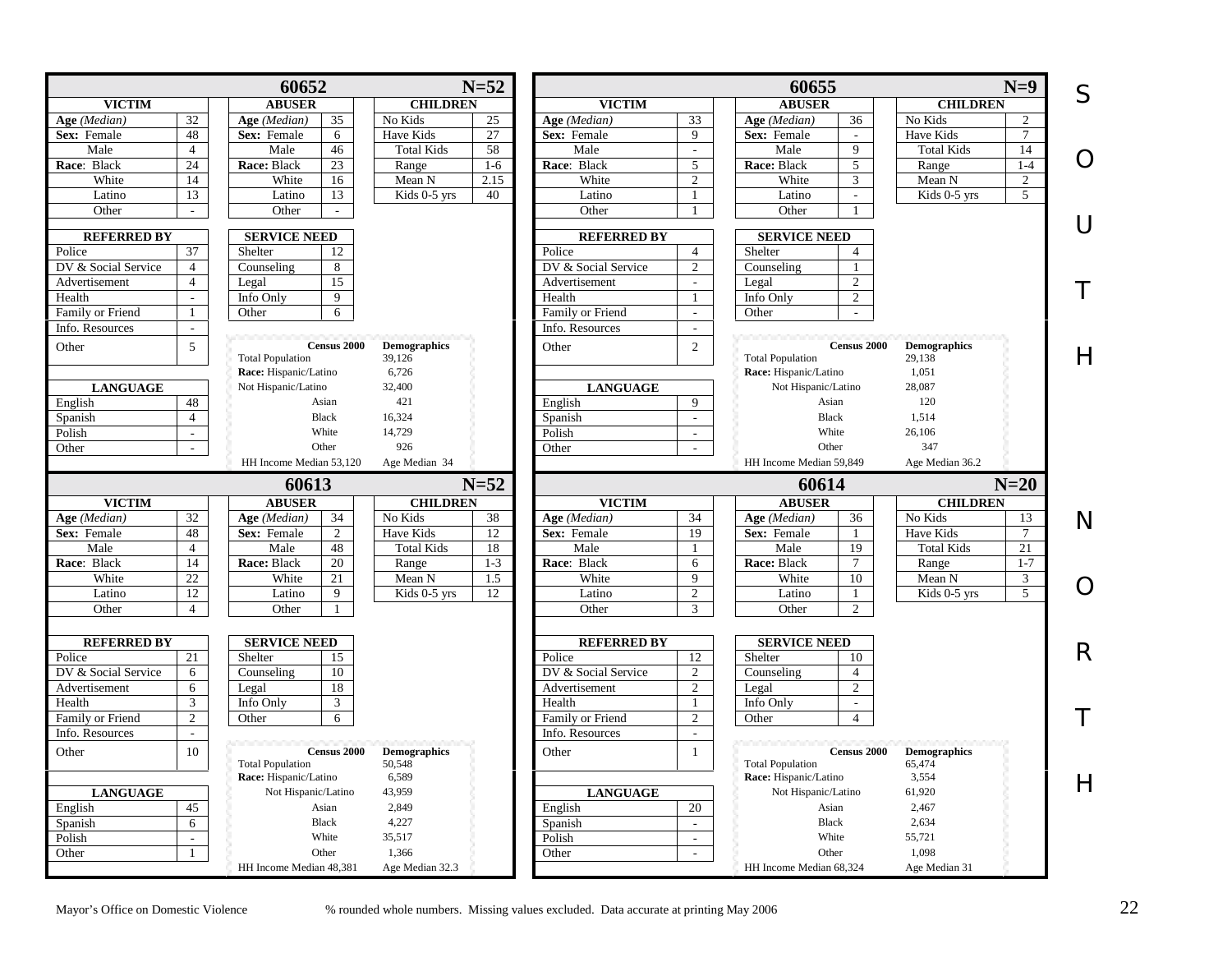|                                               |                       | 60618                                         |                               | $N = 138$ |                                     |                              | 60625                       |                    |                               | $N=90$         |
|-----------------------------------------------|-----------------------|-----------------------------------------------|-------------------------------|-----------|-------------------------------------|------------------------------|-----------------------------|--------------------|-------------------------------|----------------|
| <b>VICTIM</b>                                 |                       | <b>ABUSER</b>                                 | <b>CHILDREN</b>               |           | <b>VICTIM</b>                       |                              | <b>ABUSER</b>               |                    | <b>CHILDREN</b>               |                |
| 36<br>Age (Median)                            |                       | 38<br>Age (Median)                            | No Kids                       | 72        | Age (Median)                        | 32                           | Age (Median)                | 34                 | No Kids                       | 43             |
| 128<br>Sex: Female                            |                       | 13<br>Sex: Female                             | Have Kids                     | 66        | Sex: Female                         | 83                           | Sex: Female                 | $\tau$             | Have Kids                     | 47             |
| 10<br>Male                                    |                       | 124<br>Male                                   | <b>Total Kids</b>             | 121       | Male                                | $\overline{7}$               | Male                        | 83                 | <b>Total Kids</b>             | 94             |
| Race: Black<br>11                             |                       | Race: Black<br>19                             | Range                         | $1 - 5$   | Race: Black                         | 17                           | Race: Black                 | 16                 | Range                         | $1 - 7$        |
| White<br>46                                   |                       | White<br>47                                   | Mean N                        | 1.83      | White                               | 26                           | White                       | 26                 | Mean N                        | $\overline{c}$ |
| 73<br>Latino                                  |                       | 64<br>Latino                                  | Kids 0-5 yrs                  | 66        | Latino                              | 41                           | Latino                      | 40                 | Kids 0-5 yrs                  | 43             |
| Other<br>6                                    |                       | Other<br>$\tau$                               |                               |           | Other                               | 5                            | Other                       | $\tau$             |                               |                |
| <b>REFERRED BY</b>                            |                       | <b>SERVICE NEED</b>                           |                               |           | <b>REFERRED BY</b>                  |                              |                             |                    |                               |                |
| 75                                            |                       | 33                                            |                               |           |                                     | 55                           | <b>SERVICE NEED</b>         | 22                 |                               |                |
| Police<br>23                                  | Shelter               | 25                                            |                               |           | Police                              | 10                           | Shelter                     | 21                 |                               |                |
| DV & Social Service<br>$\tau$                 | Counseling            | 54                                            |                               |           | DV & Social Service                 | 10                           | Counseling                  | 32                 |                               |                |
| Advertisement                                 | Legal                 |                                               |                               |           | Advertisement                       |                              | Legal                       |                    |                               |                |
| 3<br>Health                                   | Info Only             | 18                                            |                               |           | Health                              | $\mathbf{1}$                 | Info Only                   | 8<br>$\tau$        |                               |                |
| 3<br>Family or Friend                         | Other                 | 8                                             |                               |           | Family or Friend                    | 3                            | Other                       |                    |                               |                |
| Info. Resources<br>$\mathbf{1}$               |                       |                                               |                               |           | Info. Resources                     | 1                            |                             |                    |                               |                |
| 19<br>Other                                   |                       | <b>Census 2000</b><br><b>Total Population</b> | <b>Demographics</b><br>98,147 |           | Other                               | 6                            | <b>Total Population</b>     | Census 2000        | <b>Demographics</b><br>91,351 |                |
|                                               |                       | Race: Hispanic/Latino                         | 48,149                        |           |                                     |                              | Race: Hispanic/Latino       |                    | 34,385                        |                |
| <b>LANGUAGE</b>                               |                       | Not Hispanic/Latino                           | 49,998                        |           | <b>LANGUAGE</b>                     |                              | Not Hispanic/Latino         |                    | 56,966                        |                |
| 104<br>English                                |                       | Asian                                         | 4,910                         |           | English                             | 62                           | Asian                       |                    | 15,587                        |                |
| 33<br>Spanish                                 |                       | <b>Black</b>                                  | 2,527                         |           | Spanish                             | 27                           | <b>Black</b>                |                    | 3,172                         |                |
| Polish<br>$\sim$                              |                       | White                                         | 39,057                        |           | Polish                              | $\blacksquare$               | White                       |                    | 33,846                        |                |
| Other<br>$\mathbf{1}$                         |                       | Other                                         | 3,504                         |           | Other                               | $\mathbf{1}$                 | Other                       |                    | 4,361                         |                |
|                                               |                       | HH Income Median 41.355                       | Age Median 31.3               |           |                                     |                              | HH Income Median 40.083     |                    | Age Median 31                 |                |
|                                               |                       |                                               |                               |           |                                     |                              |                             |                    |                               |                |
|                                               |                       | 60626                                         |                               | $N = 115$ |                                     |                              | 60630                       |                    |                               | $N=42$         |
| <b>VICTIM</b>                                 |                       | <b>ABUSER</b>                                 | <b>CHILDREN</b>               |           | <b>VICTIM</b>                       |                              | <b>ABUSER</b>               |                    | <b>CHILDREN</b>               |                |
| 32<br>Age (Median)                            |                       | Age (Median)<br>36                            | No Kids<br>Have Kids          | 73        | Age (Median)                        | 33<br>40                     | Age (Median)<br>Sex: Female | 37                 | No Kids                       | 22             |
| Sex: Female<br>106                            |                       | Sex: Female<br>6                              |                               | 42        | Sex: Female                         |                              |                             | 3                  | Have Kids                     | 20             |
|                                               |                       |                                               |                               |           |                                     |                              |                             |                    | <b>Total Kids</b>             | 36             |
| Male<br>8                                     |                       | Male<br>108                                   | <b>Total Kids</b>             | 76        | Male                                | $\overline{c}$               | Male                        | 39                 | Range                         |                |
| Race: Black<br>64                             |                       | Race: Black<br>65                             | Range                         | $1-6$     | Race: Black                         | 5                            | Race: Black                 | 5                  |                               | $1 - 4$        |
| White<br>20                                   |                       | White<br>26                                   | Mean N                        | 1.81      | White                               | 21                           | White                       | 21                 | Mean N                        | 1.80           |
| 20<br>Latino                                  |                       | 16<br>Latino                                  | Kids 0-5 yrs                  | 40        | Latino                              | 10                           | Latino                      | 10                 | Kids 0-5 yrs                  | 20             |
| Other<br>9                                    |                       | Other<br>7                                    |                               |           | Other                               | $\overline{4}$               | Other                       | $\overline{4}$     |                               |                |
| <b>REFERRED BY</b>                            |                       | <b>SERVICE NEED</b>                           |                               |           | <b>REFERRED BY</b>                  |                              | <b>SERVICE NEED</b>         |                    |                               |                |
|                                               |                       |                                               |                               |           |                                     |                              |                             |                    |                               |                |
| 62<br>Police<br>DV & Social Service<br>16     | Shelter<br>Counseling | 41<br>25                                      |                               |           | Police<br>DV & Social Service       | 23<br>5                      | Shelter<br>Counseling       | 15<br>10           |                               |                |
| 18                                            |                       |                                               |                               |           |                                     | $\overline{4}$               |                             | 14                 |                               |                |
| Advertisement<br>$\sim$                       | Legal                 | 31                                            |                               |           | Advertisement                       |                              | Legal                       | $\overline{a}$     |                               |                |
| Health<br>5                                   | Info Only             | 5<br>$\mathbf Q$                              |                               |           | Health                              | $\mathbf{1}$<br>$\mathbf{1}$ | Info Only                   | 3                  |                               |                |
| Family or Friend<br>Info. Resources<br>$\sim$ | Other                 |                                               |                               |           | Family or Friend<br>Info. Resources | $\overline{\phantom{a}}$     | Other                       |                    |                               |                |
|                                               |                       |                                               |                               |           |                                     |                              |                             |                    |                               |                |
| $\mathbf{Q}$<br>Other                         |                       | Census 2000<br><b>Total Population</b>        | <b>Demographics</b><br>59,251 |           | Other                               | $\overline{7}$               | <b>Total Population</b>     | <b>Census 2000</b> | <b>Demographics</b><br>54,781 |                |
|                                               |                       | Race: Hispanic/Latino                         | 16,002                        |           |                                     |                              | Race: Hispanic/Latino       |                    | 8,984                         |                |
| <b>LANGUAGE</b>                               |                       | Not Hispanic/Latino                           | 43,249                        |           | <b>LANGUAGE</b>                     |                              | Not Hispanic/Latino         |                    | 45,797                        |                |
| 103<br>English                                |                       | Asian                                         | 4,607                         |           | English                             | 35                           | Asian                       |                    | 4,038                         |                |
| 11                                            |                       | <b>Black</b>                                  | 16,899                        |           |                                     |                              | <b>Black</b>                |                    | 249                           |                |
| Spanish<br>Polish<br>$\mathcal{L}$            |                       | White                                         | 19,128                        |           | Spanish<br>Polish                   | 5                            | White                       |                    | 39,943                        |                |
| Other<br>$\mathbf{1}$                         |                       | Other                                         | 2,615                         |           | Other                               | $\overline{2}$<br>$\sim$     | Other                       |                    | 1,567                         |                |

R

O

T

 $\boldsymbol{\mathsf{H}}$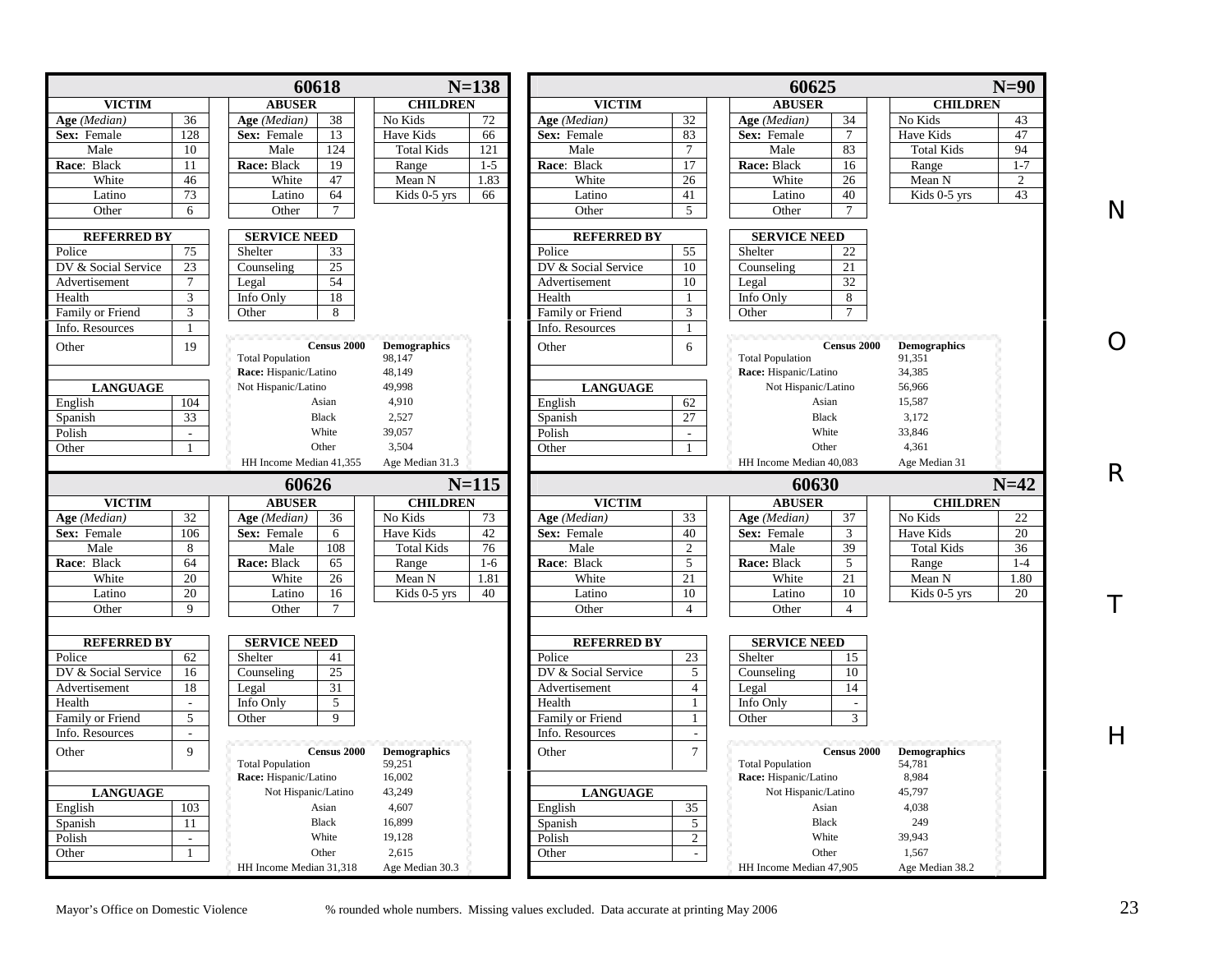|                                                                                           | 60631                                  | $N=16$                                  |                     |                 | 60634                                  |                               | $N=57$          |
|-------------------------------------------------------------------------------------------|----------------------------------------|-----------------------------------------|---------------------|-----------------|----------------------------------------|-------------------------------|-----------------|
| <b>VICTIM</b>                                                                             | <b>ABUSER</b>                          | <b>CHILDREN</b>                         | <b>VICTIM</b>       |                 | <b>ABUSER</b>                          | <b>CHILDREN</b>               |                 |
| 40<br>Age (Median)                                                                        | 38<br>Age (Median)                     | No Kids<br>9                            | Age (Median)        | 36              | Age (Median)<br>36                     | No Kids                       | 27              |
| Sex: Female<br>16                                                                         | Sex: Female<br>$\overline{c}$          | Have Kids<br>$\tau$                     | Sex: Female         | 53              | Sex: Female<br>$\overline{4}$          | Have Kids                     | 30              |
| Male<br>$\sim$                                                                            | Male<br>14                             | <b>Total Kids</b><br>13                 | Male                | $\overline{4}$  | Male<br>52                             | <b>Total Kids</b>             | $\overline{57}$ |
| Race: Black<br>$\overline{1}$                                                             | Race: Black                            | $1 - 3$<br>Range                        | Race: Black         | $\overline{4}$  | Race: Black<br>3                       | Range                         | $1 - 4$         |
| White<br>13                                                                               | White<br>11                            | Mean N<br>1.86                          | White               | 33              | White<br>30                            | Mean N                        | 1.9             |
| Latino<br>$\overline{2}$                                                                  | Latino<br>3                            | $\overline{\text{Kids } 0}$ -5 yrs<br>6 | Latino              | 14              | Latino<br>16                           | Kids 0-5 yrs                  | Ν<br>20         |
| Other<br>$\Omega$                                                                         | Other                                  |                                         | Other               | $\overline{4}$  | Other<br>6                             |                               |                 |
| <b>REFERRED BY</b>                                                                        | <b>SERVICE NEED</b>                    |                                         | <b>REFERRED BY</b>  |                 | <b>SERVICE NEED</b>                    |                               |                 |
| 15<br>Police                                                                              | Shelter<br>$\overline{c}$              |                                         | Police              | $\overline{39}$ | Shelter<br>8                           |                               |                 |
| DV & Social Service<br>$\mathcal{L}$                                                      | Counseling<br>6                        |                                         | DV & Social Service | 5               | 13<br>Counseling                       |                               |                 |
| Advertisement<br>$\overline{1}$                                                           | 6<br>Legal                             |                                         | Advertisement       | 5               | Legal<br>23                            |                               |                 |
| Health<br>$\mathbf{r}$                                                                    | Info Only                              |                                         | Health              | $\overline{4}$  | Info Only<br>6                         |                               |                 |
| Family or Friend<br>$\sim$                                                                | Other                                  |                                         | Family or Friend    |                 | Other<br>6                             |                               |                 |
| Info. Resources<br>$\sim$                                                                 |                                        |                                         | Info. Resources     |                 |                                        |                               |                 |
|                                                                                           |                                        |                                         |                     |                 |                                        |                               |                 |
| Other                                                                                     | Census 2000<br><b>Total Population</b> | <b>Demographics</b><br>28,832           | Other               | $\mathbf{1}$    | Census 2000<br><b>Total Population</b> | <b>Demographics</b><br>74,164 |                 |
|                                                                                           | Race: Hispanic/Latino                  | 1,501                                   |                     |                 | Race: Hispanic/Latino                  | 14,506                        |                 |
|                                                                                           | Not Hispanic/Latino                    | 27,331                                  |                     |                 | Not Hispanic/Latino                    | 59,658                        |                 |
| <b>LANGUAGE</b>                                                                           | Asian                                  | 629                                     | <b>LANGUAGE</b>     |                 |                                        | 2,763                         |                 |
| English<br>16                                                                             |                                        |                                         | English             | 41              | Asian                                  |                               |                 |
| Spanish<br>$\mathcal{L}^{\mathcal{L}}$                                                    | Black                                  | 297                                     | Spanish             | $\overline{4}$  | <b>Black</b>                           | 446                           |                 |
| Polish<br>$\sim$                                                                          | White                                  | 26,146                                  | Polish              | 10              | White                                  | 54,764                        |                 |
| Other<br>$\mathcal{L}^{\mathcal{A}}$                                                      | Other                                  | 259                                     | Other               | $\overline{2}$  | Other                                  | 1,685                         | R               |
|                                                                                           | HH Income Median 55,316                | Age Median 42.8                         |                     |                 | HH Income Median 50,042                | Age Median 38.3               |                 |
|                                                                                           | 60639                                  | $N=119$                                 |                     |                 | 60640                                  | $N=109$                       |                 |
| <b>VICTIM</b>                                                                             | <b>ABUSER</b>                          | <b>CHILDREN</b>                         | <b>VICTIM</b>       |                 | <b>ABUSER</b>                          | <b>CHILDREN</b>               |                 |
| Age (Median)<br>30                                                                        | Age (Median)<br>34                     | No Kids<br>51                           | Age (Median)        | 36              | Age (Median)<br>38                     | No Kids                       | 71              |
| Sex: Female<br>111                                                                        | Sex: Female<br>8                       | Have Kids<br>68                         | Sex: Female         | 98              | Sex: Female<br>9                       | Have Kids                     | 38              |
| Male<br>6                                                                                 | 110<br>Male                            | <b>Total Kids</b><br>140                | Male                | 10              | 99<br>Male                             | <b>Total Kids</b>             | 62              |
| 33<br>Race: Black                                                                         | 37<br>Race: Black                      | $1 - 5$<br>Range                        | Race: Black         | 50              | Race: Black<br>58                      | Range                         | $1-4$           |
| White<br>14                                                                               | White<br>12                            | 2.06<br>Mean N                          | White               | 28              | 23<br>White                            | Mean N                        | 1.63            |
| Latino<br>65                                                                              | Latino<br>65                           | Kids 0-5 yrs<br>75                      | Latino              | 19              | Latino<br>21                           | Kids 0-5 yrs                  | 39              |
| Other<br>$\mathfrak{F}$                                                                   | Other<br>3                             |                                         | Other               | 10              | Other<br>$\mathcal{F}$                 |                               |                 |
|                                                                                           |                                        |                                         |                     |                 |                                        |                               |                 |
|                                                                                           |                                        |                                         |                     |                 |                                        |                               |                 |
| <b>REFERRED BY</b>                                                                        | <b>SERVICE NEED</b>                    |                                         | <b>REFERRED BY</b>  |                 | <b>SERVICE NEED</b>                    |                               |                 |
| 68                                                                                        | Shelter<br>44                          |                                         | Police              | $\overline{55}$ | Shelter<br>52                          |                               |                 |
| 16                                                                                        | $\overline{27}$<br>Counseling          |                                         | DV & Social Service | 16              | Counseling<br>17                       |                               |                 |
| 15                                                                                        | 31<br>Legal                            |                                         | Advertisement       | 14              | Legal<br>22                            |                               |                 |
| 3                                                                                         | Info Only<br>6                         |                                         | Health              | $\overline{2}$  | $\mathbf{Q}$<br>Info Only              |                               |                 |
| $\overline{4}$                                                                            | 9<br>Other                             |                                         | Family or Friend    | $\overline{4}$  | Other<br>8                             |                               |                 |
| Police<br>Advertisement<br>Health<br>Family or Friend<br>Info. Resources<br>$\mathcal{L}$ |                                        |                                         | Info. Resources     | $\mathbf{1}$    |                                        |                               |                 |
| DV & Social Service<br>9                                                                  | <b>Census 2000</b>                     | <b>Demographics</b>                     | Other               | 13              | Census 2000                            | <b>Demographics</b>           |                 |
|                                                                                           | <b>Total Population</b>                | 92,951                                  |                     |                 | <b>Total Population</b>                | 74,030                        | Н               |
| Other                                                                                     | Race: Hispanic/Latino                  | 61,700                                  |                     |                 | Race: Hispanic/Latino                  | 15,792                        |                 |
| <b>LANGUAGE</b>                                                                           | Not Hispanic/Latino                    | 31,251                                  | <b>LANGUAGE</b>     |                 | Not Hispanic/Latino                    | 58,238                        |                 |
| 86                                                                                        | Asian                                  | 1,219                                   | English             | 99              | Asian                                  | 9,881                         |                 |
| 32                                                                                        | <b>Black</b>                           | 16,023                                  | Spanish             | $\overline{9}$  | <b>Black</b>                           | 14,094                        |                 |
| $\mathbf{1}$                                                                              | White                                  | 12,956                                  | Polish              | $\sim$          | White                                  | 31,529                        |                 |
| English<br>Spanish<br>Polish<br>Other                                                     | Other                                  | 1.053                                   | Other               | $\mathbf{1}$    | Other                                  | 2.734                         |                 |

T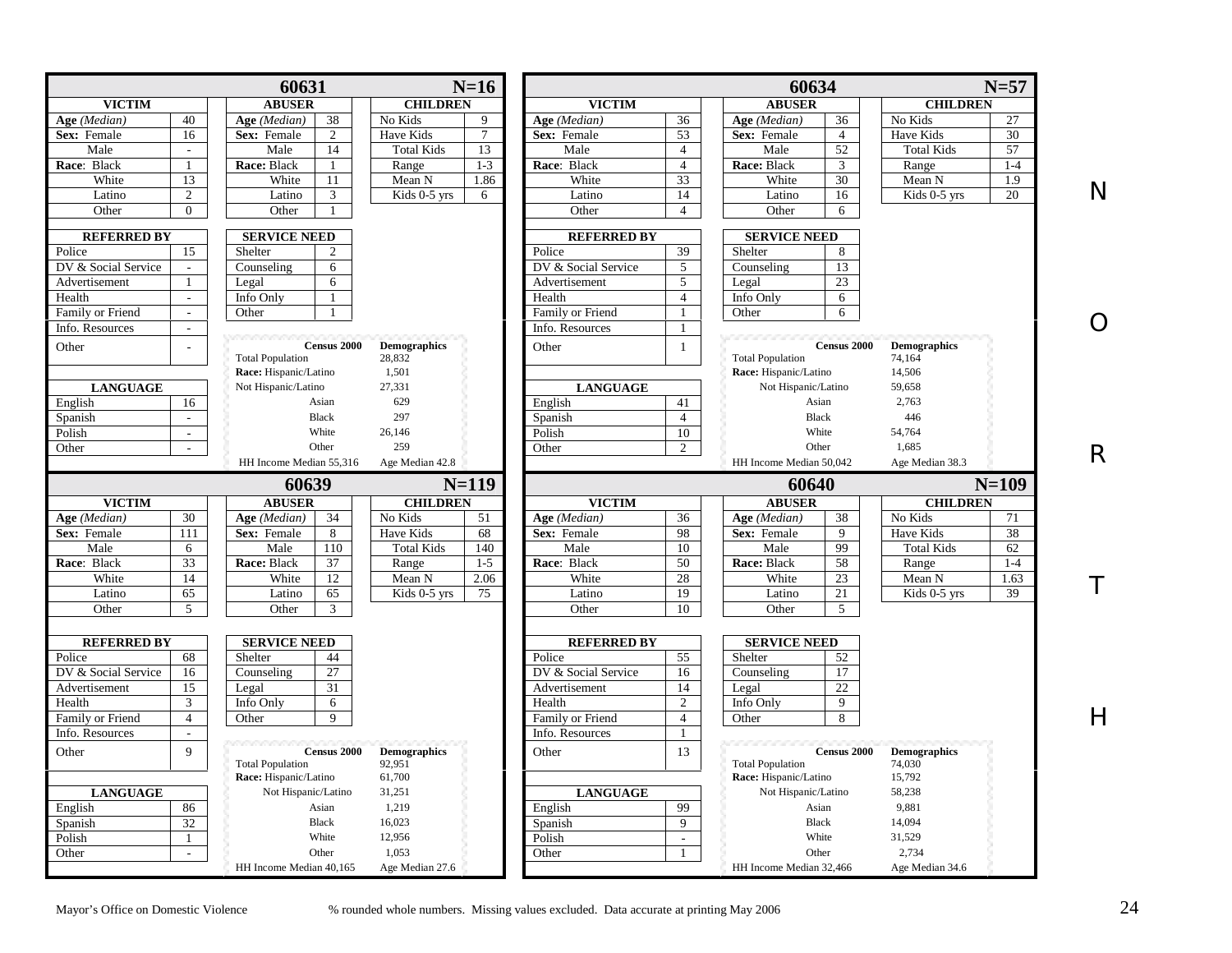|                          |                                | 60641                                         |                               | $N=77$                   |                                      |                                 | 60645                                  |                               | $N=36$  |
|--------------------------|--------------------------------|-----------------------------------------------|-------------------------------|--------------------------|--------------------------------------|---------------------------------|----------------------------------------|-------------------------------|---------|
| <b>VICTIM</b>            |                                | <b>ABUSER</b>                                 | <b>CHILDREN</b>               |                          | <b>VICTIM</b>                        |                                 | <b>ABUSER</b>                          | <b>CHILDREN</b>               |         |
| Age (Median)             | 35                             | 36<br>Age (Median)                            | No Kids                       | 37                       | Age (Median)                         | 35                              | 42<br>Age (Median)                     | No Kids                       |         |
| Sex: Female              | 69                             | Sex: Female<br>8                              | Have Kids                     | 40                       | Sex: Female                          | $\overline{32}$                 | Sex: Female<br>3                       | Have Kids                     |         |
| Male                     | $\tau$                         | 68<br>Male                                    | <b>Total Kids</b>             | 84                       | Male                                 | 3                               | 32<br>Male                             | <b>Total Kids</b>             |         |
| Race: Black              | 9                              | 12<br>Race: Black                             | Range                         | $1-4$                    | Race: Black                          | 16                              | Race: Black<br>18                      | Range                         |         |
| White                    | 31                             | White<br>25                                   | Mean N                        | 2.10                     | White                                | 7                               | White<br>6                             | Mean N                        | 2.10    |
| Latino                   | 31                             | 31<br>Latino                                  | Kids 0-5 yrs                  | 39                       | Latino                               | 6                               | 5<br>Latino                            | Kids $0-5$ yrs                |         |
| Other                    | 3                              | 5 <sup>5</sup><br>Other                       |                               |                          | Other                                | 6                               | Other<br>6                             |                               |         |
|                          |                                |                                               |                               |                          |                                      |                                 |                                        |                               |         |
| <b>REFERRED BY</b>       |                                | <b>SERVICE NEED</b>                           |                               |                          | <b>REFERRED BY</b>                   |                                 | <b>SERVICE NEED</b>                    |                               |         |
| Police                   | 47                             | Shelter<br>17                                 |                               |                          | Police                               | 18                              | Shelter<br>17                          |                               |         |
| DV & Social Service      | 10                             | 18<br>Counseling                              |                               |                          | DV & Social Service                  | 6                               | 10<br>Counseling                       |                               |         |
| Advertisement            | $\overline{4}$                 | 30<br>Legal                                   |                               |                          | Advertisement                        | 8                               | $\tau$<br>Legal                        |                               |         |
| Health                   | $\overline{4}$                 | 3<br>Info Only                                |                               |                          | Health                               | 1                               | Info Only<br>$\Box$                    |                               |         |
| Family or Friend         | $\overline{4}$                 | 6<br>Other                                    |                               |                          | Family or Friend                     | $\overline{\phantom{a}}$        | Other                                  |                               |         |
| Info. Resources          |                                |                                               |                               |                          | Info. Resources                      | $\overline{a}$                  |                                        |                               |         |
| Other                    | $\overline{5}$                 | Census 2000                                   | <b>Demographics</b>           |                          | Other                                | 2                               | Census 2000                            | <b>Demographics</b>           |         |
|                          |                                | <b>Total Population</b>                       | 73,824                        |                          |                                      |                                 | <b>Total Population</b>                | 44,197                        |         |
|                          |                                | Race: Hispanic/Latino                         | 28,643                        |                          |                                      |                                 | Race: Hispanic/Latino                  | 7,223                         |         |
| <b>LANGUAGE</b>          |                                | Not Hispanic/Latino                           | 45,181                        |                          | <b>LANGUAGE</b>                      |                                 | Not Hispanic/Latino                    | 36,974                        |         |
| English                  | 56                             | Asian                                         | 2,830                         |                          | English                              | 33                              | Asian                                  | 6,877                         |         |
| Spanish                  | 15                             | <b>Black</b>                                  | 788                           |                          | Spanish                              | 3                               | <b>Black</b>                           | 4,658                         |         |
| Polish                   | 5                              | White                                         | 39,190                        |                          | Polish                               | $\mathbb{Z}^2$                  | White                                  | 23,197                        |         |
| Other                    | -1                             | Other                                         | 2,373                         |                          | Other                                | $\overline{\phantom{a}}$        | Other                                  | 2,242                         |         |
|                          |                                | HH Income Median 42,182                       | Age Median 33.8               |                          |                                      |                                 | HH Income Median 41,438                | Age Median 35.4               |         |
|                          |                                | 60646                                         |                               | $N=9$                    |                                      |                                 | 60647                                  |                               | $N=111$ |
| <b>VICTIM</b>            |                                | <b>ABUSER</b>                                 | <b>CHILDREN</b>               |                          | <b>VICTIM</b>                        |                                 | <b>ABUSER</b>                          | <b>CHILDREN</b>               |         |
| Age (Median)             | 38                             | 40<br>Age (Median)                            | No Kids                       | 9                        | Age (Median)                         | 32                              | 33<br>Age (Median)                     | No Kids                       |         |
| Sex: Female              | 8                              | Sex: Female<br>$\mathcal{L}$                  | Have Kids                     | $\overline{\phantom{a}}$ | Sex: Female                          | 101                             | Sex: Female<br>11                      | Have Kids                     |         |
| Male                     | $\mathbf{1}$                   | Male<br>9                                     | <b>Total Kids</b>             |                          | Male                                 | 10                              | Male<br>98                             | <b>Total Kids</b>             |         |
| Race: Black              | $\mathbf{1}$                   | Race: Black<br>$\mathbf{1}$                   | Range                         |                          | Race: Black                          | 21                              | Race: Black<br>24                      | Range                         |         |
| White                    |                                |                                               |                               |                          |                                      |                                 |                                        |                               |         |
|                          |                                |                                               |                               | $\mathcal{L}$            |                                      |                                 |                                        |                               | 1.96    |
|                          | 8                              | White<br>8                                    | Mean N                        | $\sim$                   | White                                | 22                              | White<br>26                            | Mean N                        |         |
| Latino<br>Other          | $\mathcal{L}$<br>$\sim$        | Latino<br>$\omega$<br>Other<br>$\omega$       | Kids 0-5 yrs                  |                          | Latino<br>Other                      | 60<br>$\overline{4}$            | Latino<br>56<br>Other<br>2             | Kids 0-5 yrs                  |         |
|                          |                                |                                               |                               |                          |                                      |                                 |                                        |                               |         |
| <b>REFERRED BY</b>       |                                | <b>SERVICE NEED</b>                           |                               |                          | <b>REFERRED BY</b>                   |                                 | <b>SERVICE NEED</b>                    |                               |         |
|                          | $7\phantom{.0}$                | Shelter<br>3                                  |                               |                          | Police                               | 61                              | Shelter<br>30                          |                               |         |
| Police                   | $\mathbf{1}$                   | 2                                             |                               |                          |                                      |                                 | 19                                     |                               |         |
| DV & Social Service      |                                | Counseling<br>$\overline{4}$                  |                               |                          | DV & Social Service<br>Advertisement | 15<br>13                        | Counseling<br>36<br>Legal              |                               |         |
| Health                   | $\overline{a}$                 | Legal<br>$\mathcal{L}$                        |                               |                          | Health                               | 3                               | 8                                      |                               |         |
|                          | $\overline{a}$                 | Info Only<br>÷                                |                               |                          |                                      |                                 | Info Only                              |                               |         |
| Family or Friend         | i.                             | Other                                         |                               |                          | Family or Friend<br>Info. Resources  | 3<br>$\blacksquare$             | 18<br>Other                            |                               |         |
| Info. Resources          |                                |                                               |                               |                          |                                      |                                 |                                        |                               |         |
|                          |                                | <b>Census 2000</b><br><b>Total Population</b> | <b>Demographics</b><br>27,016 |                          | Other                                | 11                              | Census 2000<br><b>Total Population</b> | <b>Demographics</b><br>98,769 |         |
| Other                    |                                | Race: Hispanic/Latino                         | 1,783                         |                          |                                      |                                 | Race: Hispanic/Latino                  | 66,874                        |         |
|                          |                                | Not Hispanic/Latino                           | 25,233                        |                          |                                      |                                 | Not Hispanic/Latino                    | 31,895                        |         |
| <b>LANGUAGE</b>          | 8                              | Asian                                         | 1,695                         |                          | <b>LANGUAGE</b>                      |                                 | Asian                                  | 1,225                         |         |
| Advertisement<br>English |                                |                                               |                               |                          | English                              | 92                              |                                        |                               |         |
| Spanish                  | $\mathcal{L}$                  | <b>Black</b>                                  | 88                            |                          | Spanish                              | 19                              | <b>Black</b>                           | 5,823                         |         |
| Polish<br>Other          | $\mathbb{Z}^2$<br>$\mathbf{1}$ | White<br>Other                                | 23,030<br>420                 |                          | Polish<br>Other                      | $\mathcal{L}$<br>$\overline{a}$ | White<br>Other                         | 22,813<br>2,034               |         |

O

R

T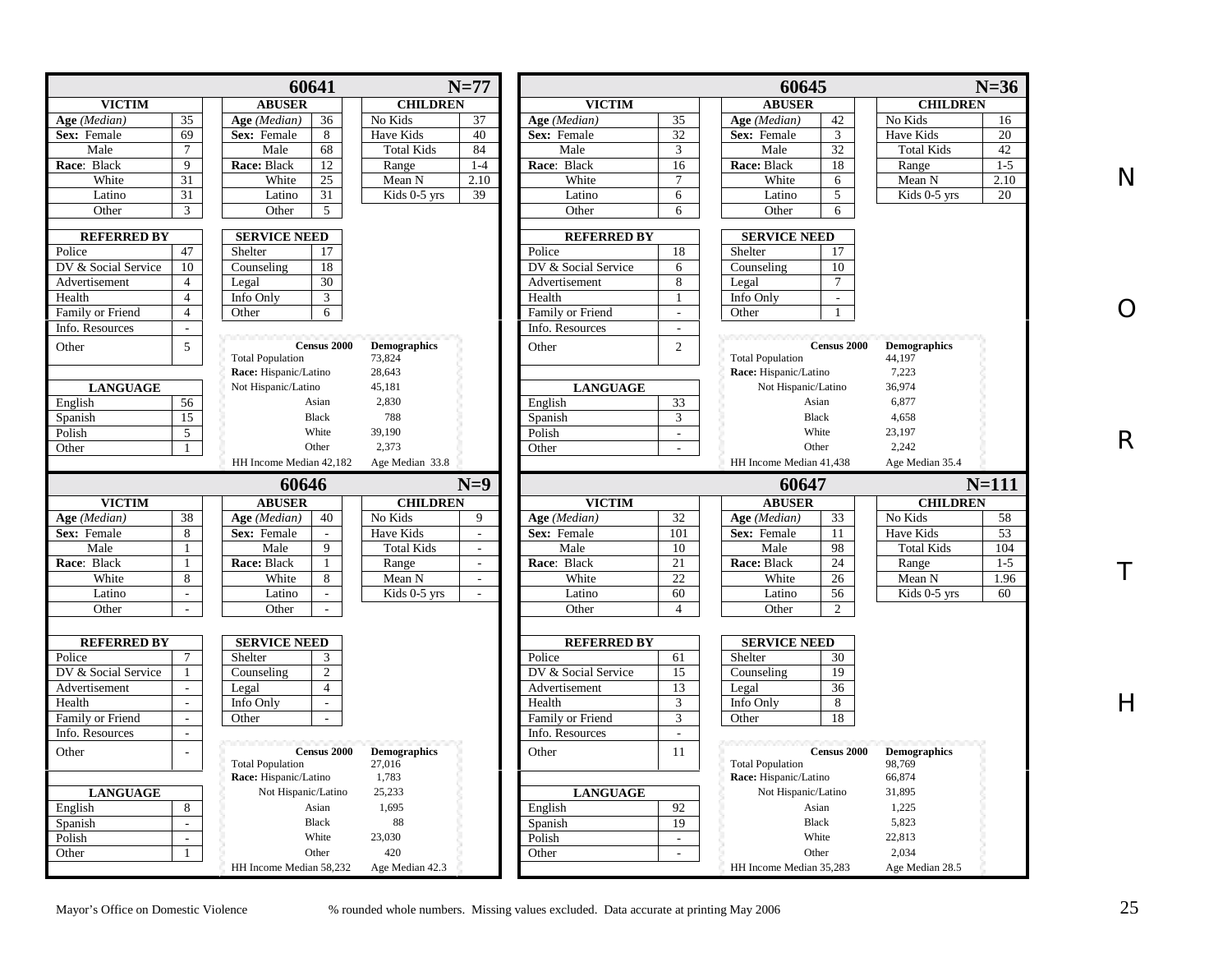|                                                 |                             | 60656 AND 60666                               |                               | $N=20$   |                     |                | 60657                            |                |                                | $N=40$  |
|-------------------------------------------------|-----------------------------|-----------------------------------------------|-------------------------------|----------|---------------------|----------------|----------------------------------|----------------|--------------------------------|---------|
| <b>VICTIM</b>                                   |                             | <b>ABUSER</b>                                 | <b>CHILDREN</b>               |          | <b>VICTIM</b>       |                | <b>ABUSER</b>                    |                | <b>CHILDREN</b>                |         |
| Age (Median)                                    | 33                          | 40<br>Age (Median)                            | No Kids                       | 6        | Age (Median)        | 30             | Age (Median)                     | 33             | No Kids                        | 31      |
| Sex: Female                                     | 20                          | Sex: Female<br>$\mathbf{1}$                   | Have Kids                     | 14       | Sex: Female         | 36             | Sex: Female                      | 6              | Have Kids                      | 9       |
| Male                                            | $\mathbb{Z}^2$              | 19<br>Male                                    | <b>Total Kids</b>             | 28       | Male                | 3              | Male                             | 33             | <b>Total Kids</b>              | 15      |
| Race: Black                                     | $\overline{4}$              | Race: Black<br>$\overline{4}$                 | Range                         | $1-4$    | Race: Black         | $\tau$         | Race: Black                      | 11             | Range                          | $1 - 3$ |
| White                                           | 10                          | White<br>10                                   | Mean N                        | 2        | White               | 26             | White                            | 25             | Mean N                         | 1.67    |
| Latino                                          | $\overline{3}$              | 3<br>Latino                                   | Kids 0-5 yrs                  | 10       | Latino              | 3              | Latino                           | $\overline{2}$ | Kids 0-5 yrs                   | 11      |
| Other                                           | $\mathfrak{Z}$              | Other<br>3                                    |                               |          | Other               | 2              | Other                            | $\mathbf{1}$   |                                |         |
|                                                 |                             |                                               |                               |          |                     |                |                                  |                |                                |         |
| <b>REFERRED BY</b>                              |                             | <b>SERVICE NEED</b>                           |                               |          | <b>REFERRED BY</b>  |                | <b>SERVICE NEED</b>              |                |                                |         |
| Police                                          | 14                          | Shelter<br>$\overline{4}$                     |                               |          | Police              | 21             | Shelter                          | 17             |                                |         |
| DV & Social Service                             | 2                           | 3<br>Counseling                               |                               |          | DV & Social Service | $\overline{4}$ | Counseling                       | 6              |                                |         |
| Advertisement                                   | $\mathbf{1}$                | 8<br>Legal                                    |                               |          | Advertisement       | 2              | Legal                            | 12             |                                |         |
| Health                                          | $\mathbb{Z}^2$              | $\overline{2}$<br>Info Only                   |                               |          | Health              | $\overline{1}$ | Info Only                        | $\mathbf{2}$   |                                |         |
| Family or Friend                                | $\omega$                    | Other                                         |                               |          | Family or Friend    | 3              | Other                            | 3              |                                |         |
| Info. Resources                                 | $\mathcal{L}^{\mathcal{L}}$ |                                               |                               |          | Info. Resources     | $\sim$         |                                  |                |                                |         |
| Other                                           | $\overline{2}$              | Census 2000                                   | <b>Demographics</b>           |          | Other               | $\overline{7}$ |                                  | Census 2000    | <b>Demographics</b>            |         |
|                                                 |                             | Total Population 60656                        | 27,129                        |          |                     |                | <b>Total Population</b>          |                | 66,789                         |         |
|                                                 |                             | Race: Hispanic/Latino                         | 1,783                         |          |                     |                | Race: Hispanic/Latino            |                | 5,291                          |         |
| <b>LANGUAGE</b>                                 |                             | Not Hispanic/Latino                           | 25,346                        |          | <b>LANGUAGE</b>     |                | Not Hispanic/Latino              |                | 61,498                         |         |
| English                                         | 17                          | Asian                                         | 1,503                         |          | English             | 39             | Asian                            |                | 3,348                          |         |
| Spanish                                         | $\overline{2}$              | <b>Black</b>                                  | 295                           |          | Spanish             | $\mathbf{1}$   | <b>Black</b>                     |                | 2,228                          |         |
| Polish                                          | $\mathcal{L}^{\mathcal{L}}$ | White                                         | 23,059                        |          | Polish              | $\mathbb{Z}^2$ | White                            |                | 54,723                         |         |
| Other                                           | $\mathbf{1}$                | Other                                         | 489                           |          | Other               | $\mathcal{L}$  | Other                            |                | 1.199                          |         |
|                                                 |                             | HH Income Median 47,512                       | Age Median 40.6               |          |                     |                | HH Income Median 55,647          |                | Age Median 30.9                |         |
|                                                 |                             |                                               |                               |          |                     |                |                                  |                |                                |         |
|                                                 |                             |                                               |                               |          |                     |                |                                  |                |                                |         |
|                                                 |                             | 60659                                         |                               | $N=35$   |                     |                | 60660                            |                |                                | $N=50$  |
| <b>VICTIM</b>                                   |                             | <b>ABUSER</b><br>39                           | <b>CHILDREN</b><br>No Kids    | 20       | <b>VICTIM</b>       |                | <b>ABUSER</b>                    | 36             | <b>CHILDREN</b><br>No Kids     | 24      |
| Age (Median)                                    | 36                          | Age (Median)                                  |                               |          | Age (Median)        | 33             | Age (Median)                     | $\tau$         |                                | 26      |
| Sex: Female<br>Male                             | 30<br>5                     | 5<br>Sex: Female<br>30<br>Male                | Have Kids                     | 15<br>36 | Sex: Female<br>Male | 45<br>5        | Sex: Female<br>Male              | 43             | Have Kids<br><b>Total Kids</b> | 35      |
|                                                 |                             |                                               | <b>Total Kids</b>             |          |                     |                |                                  |                |                                |         |
| Race: Black                                     | 12                          | 13<br>Race: Black                             | Range                         | $1-6$    | Race: Black         | 17             | Race: Black                      | 19             | Range                          | $1-4$   |
| White                                           | 13                          | White<br>12                                   | Mean N                        | 2.40     | White               | 17             | White                            | 19             | Mean N                         | 1.35    |
| Latino                                          | $\overline{4}$              | Latino<br>3                                   | Kids 0-5 yrs                  | 10       | Latino              | 10             | Latino                           | $\tau$         | Kids 0-5 yrs                   | 27      |
| Other                                           | 6                           | Other<br>$\tau$                               |                               |          | Other               | 3              | Other                            | 3              |                                |         |
|                                                 |                             |                                               |                               |          |                     |                |                                  |                |                                |         |
| <b>REFERRED BY</b>                              |                             | <b>SERVICE NEED</b>                           |                               |          | <b>REFERRED BY</b>  |                | <b>SERVICE NEED</b>              |                |                                |         |
|                                                 | 23                          | Shelter<br>17                                 |                               |          | Police              | 31             | Shelter                          | 19             |                                |         |
|                                                 | 3                           | Counseling<br>$\overline{4}$                  |                               |          | DV & Social Service | $\overline{4}$ | Counseling                       | 15             |                                |         |
|                                                 | $\mathbf{1}$                | 11<br>Legal                                   |                               |          | Advertisement       | $\overline{4}$ | Legal                            | 9              |                                |         |
| DV & Social Service<br>Advertisement<br>Health  | $\mathcal{L}$               | Info Only<br>$\mathbf{1}$                     |                               |          | Health              |                | Info Only                        | 5              |                                |         |
| Family or Friend                                | 3                           | $\overline{2}$<br>Other                       |                               |          | Family or Friend    | $\overline{4}$ | Other                            | $\overline{2}$ |                                |         |
| Info. Resources                                 | $\sim$                      |                                               |                               |          | Info. Resources     | $\sim$         |                                  |                |                                |         |
|                                                 |                             | <b>Census 2000</b><br><b>Total Population</b> | <b>Demographics</b><br>39,155 |          | Other               | 6              | <b>Total Population</b>          | Census 2000    | <b>Demographics</b><br>47,726  |         |
|                                                 |                             | Race: Hispanic/Latino                         | 6,322                         |          |                     |                | Race: Hispanic/Latino            |                | 9,906                          |         |
| <b>LANGUAGE</b>                                 |                             | Not Hispanic/Latino                           | 32,833                        |          | <b>LANGUAGE</b>     |                | Not Hispanic/Latino              |                | 37,820                         |         |
|                                                 | 30                          | Asian                                         | 10,681                        |          | English             | 46             | Asian                            |                | 5,897                          |         |
|                                                 | 2                           | <b>Black</b>                                  | 1,961                         |          | Spanish             | 2              | <b>Black</b>                     |                | 8,326                          |         |
| Police<br>Other<br>English<br>Spanish<br>Polish | $\mathcal{L}$               | White                                         | 17,834                        |          | Polish              | $\mathcal{L}$  |                                  | White          | 21,535                         |         |
| Other                                           | $\mathfrak{Z}$              | Other<br>HH Income Median 45,064              | 2,357<br>Age Median 33.9      |          | Other               | 2              | Other<br>HH Income Median 34,293 |                | 2,062<br>Age Median 33.9       |         |

O

R

T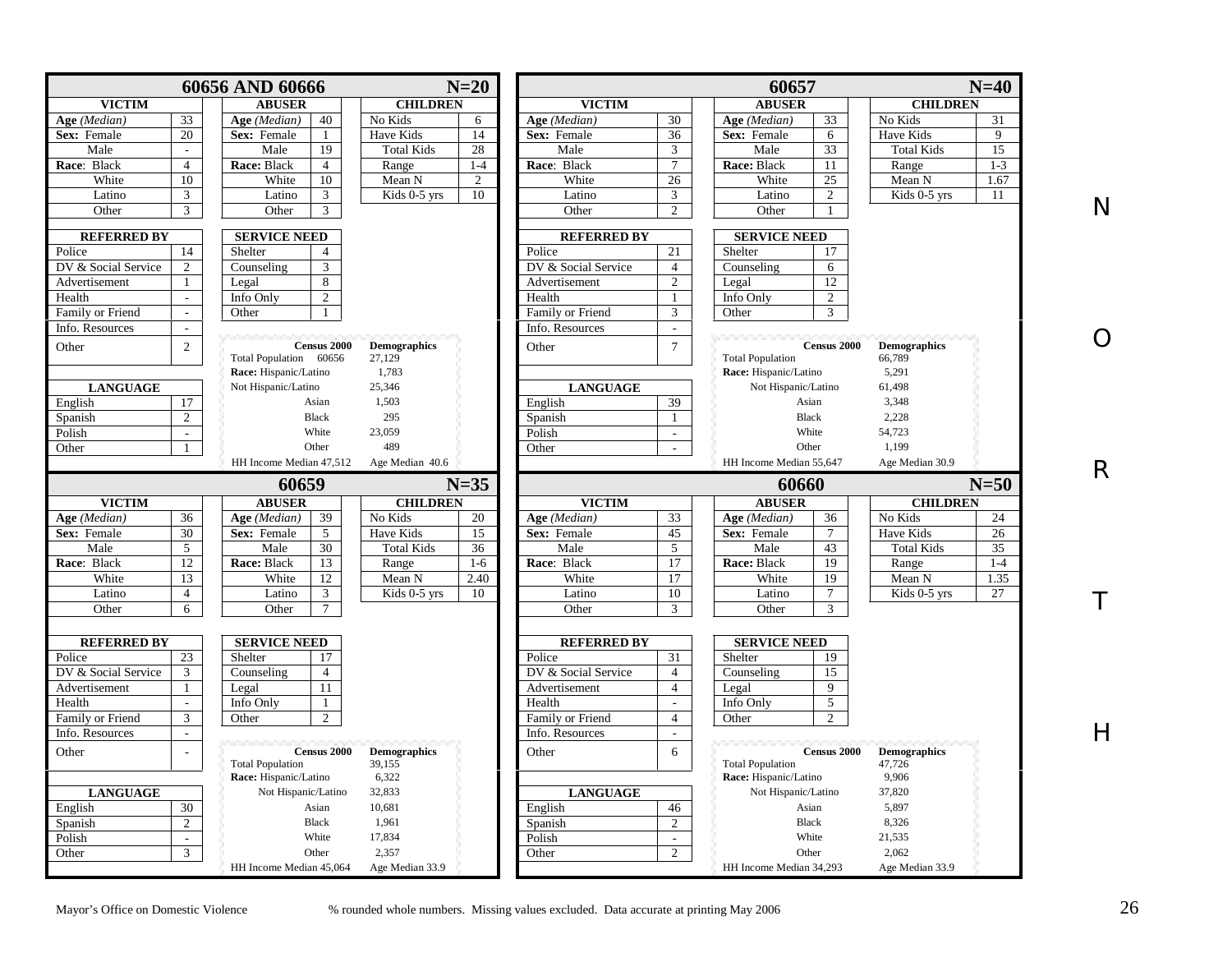# **GLOSSARY/DEFINITIONS**

<span id="page-26-0"></span>**Abuser** Victim callers to the Help Line provide demographic information (age, sex, race) about their abusive partner.

- **Age** The VIRA records the actual age of the victim and their abuser from which the median ages are calculated. The median represents the middle point in the range of ages. This method is chosen to be consistent with the Census Bureau reporting of age. For presentation purposes, age groups were created for the Citywide and the Sector profiles.
- **Census 2000 Demographics** To provide context for the victim callers in the area, demographic information for the city of Chicago and each ZIP code area was obtained from the U.S. Census Bureau, Census 2000. Data was extracted using American Fact Finder on the Census Bureau website:<http://www.census.gov>**.**
- **Children** Victims are asked to provide the age and sex of all children living with them. Calculated for this report are the total number of victims that reported having children "Have Kids" and the total number of victims who did not report that children lived with them "No Kids." Information about children may not have been obtained or recorded therefore the number of victims without children may be slightly higher than actual. Of the victims who have children, "Total Kids" represents the total number of children of all victims in that area. The Range shows the fewest and the greatest number of children of victims in the area. The Mean N represents the average number of children per victim in this area, excluding victims without children. Finally, Kids 0-5 yrs represents the total number of children who were between the ages of 0 and 5 when the victim called the Help Line.
- **DV Providers** Many domestic violence service providers or agencies offer a variety of services to domestic violence victims. For presentation the services are grouped into broad categories based on their program's primary service provision focus. The number of programs within each geographic area is presented for the city, the three sectors, and each ZIP code (excluding shelters). Any program that was in operation for at least one month during 2002 is included. For confidentiality, shelters are only presented citywide.
- **Language** Most of the calls received by the Help Line are conducted in English, Spanish or Polish. When callers speak a language other than English or Spanish, the Language Line is utilized.
- Loop Included in the Loop area are all ZIP codes that are assigned by the Post Office to the area of the Loop. Also included are Post Office Boxes and ZIP codes assigned to particular buildings/businesses.
- **N** Represents the total. For each ZIP code area the total number of victim callers received within the ZIP code area is reported.
- **Race** VIRAs ask victims to select the racial category that they most identify with: Black/African American, White, Latino/Hispanic, Middle Eastern, Asian, Multi-racial, Native American or Other. Percentages for each category are reported in the Citywide and Sector profiles but because of the small numbers are grouped Black, White, Latino and Other within specific ZIP code areas.